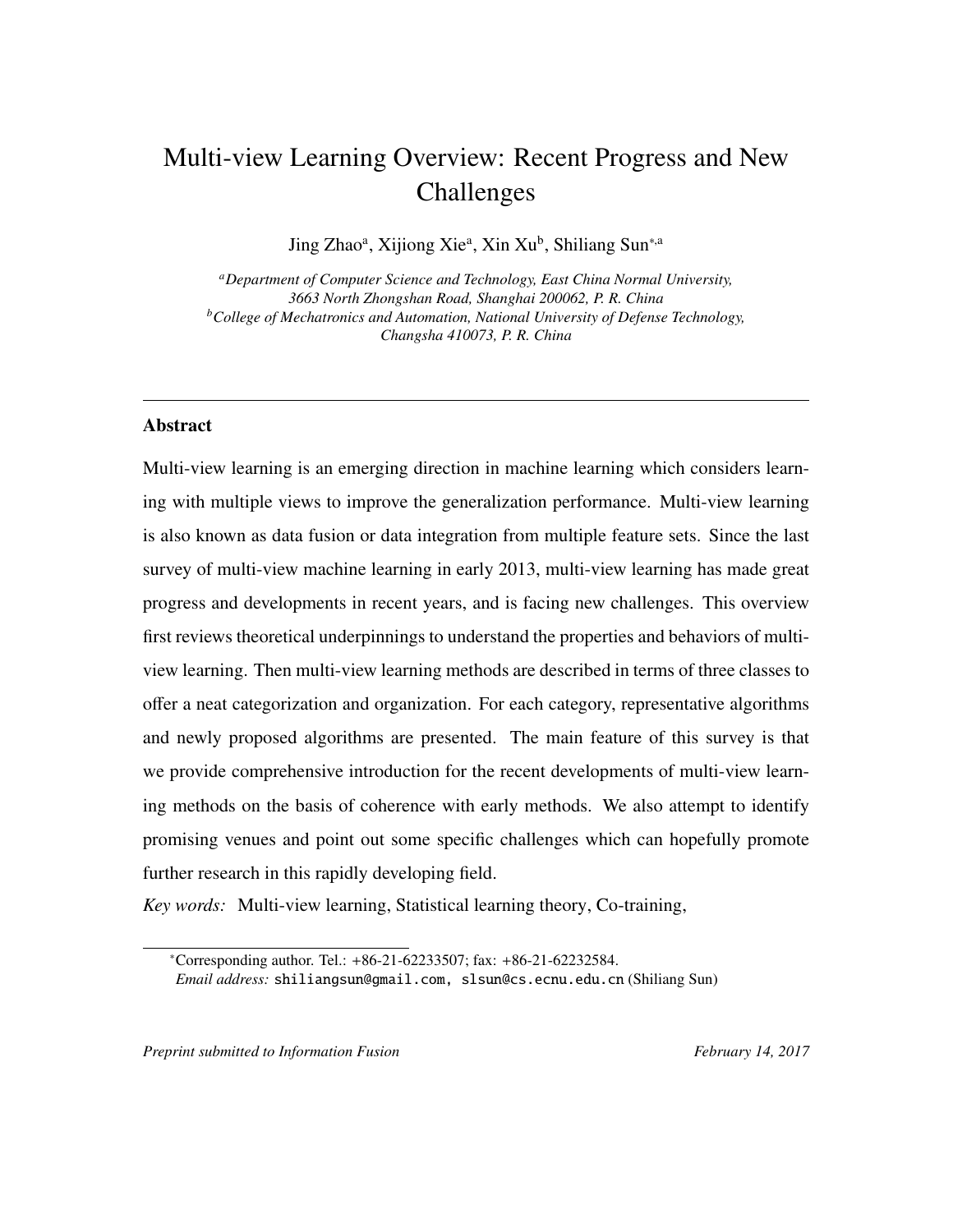## 1. Introduction

Multi-view data are very common in real world applications. Many data are often collected from different measuring methods as particular single-view data cannot comprehensively describe the information of all examples. For instance, for images and videos, color information and texture information are two different kinds of features, which can be regarded as two-view data. In web page classification, there are often two views for describing a given web page: the text content of the web page itself and the anchor text of any web page linking to this web page. It is significant to make good use of the information from different views. A well designed multi-view learning strategy may bring performance improvements.

Multi-view learning aims to learn one function to model each view and jointly optimizes all the functions to improve the generalization performance. A naive solution for multi-view learning considers concatenating all multiple views into one single view and applies single-view learning algorithms directly. However, the drawbacks of this method are that the over-fitting problem will arise on comparatively small training sets and the specific statistical property of each view is ignored. A noteworthy merit for multi-view learning is that performance on a natural single view could still be improved by using manually generated multiple views. It is important and promising to study multi-view learning methods.

Since our last review paper on multi-view machine learning [\[1\]](#page-34-0) that was published in early 2013, multi-view learning has made great progress and developments. No matter from the perspective of utilizing data information from multiple views or from the perspective of the machine learning branches being applied to, the newly proposed multi-view learning methods show advantages to some extent. These multi-view learning methods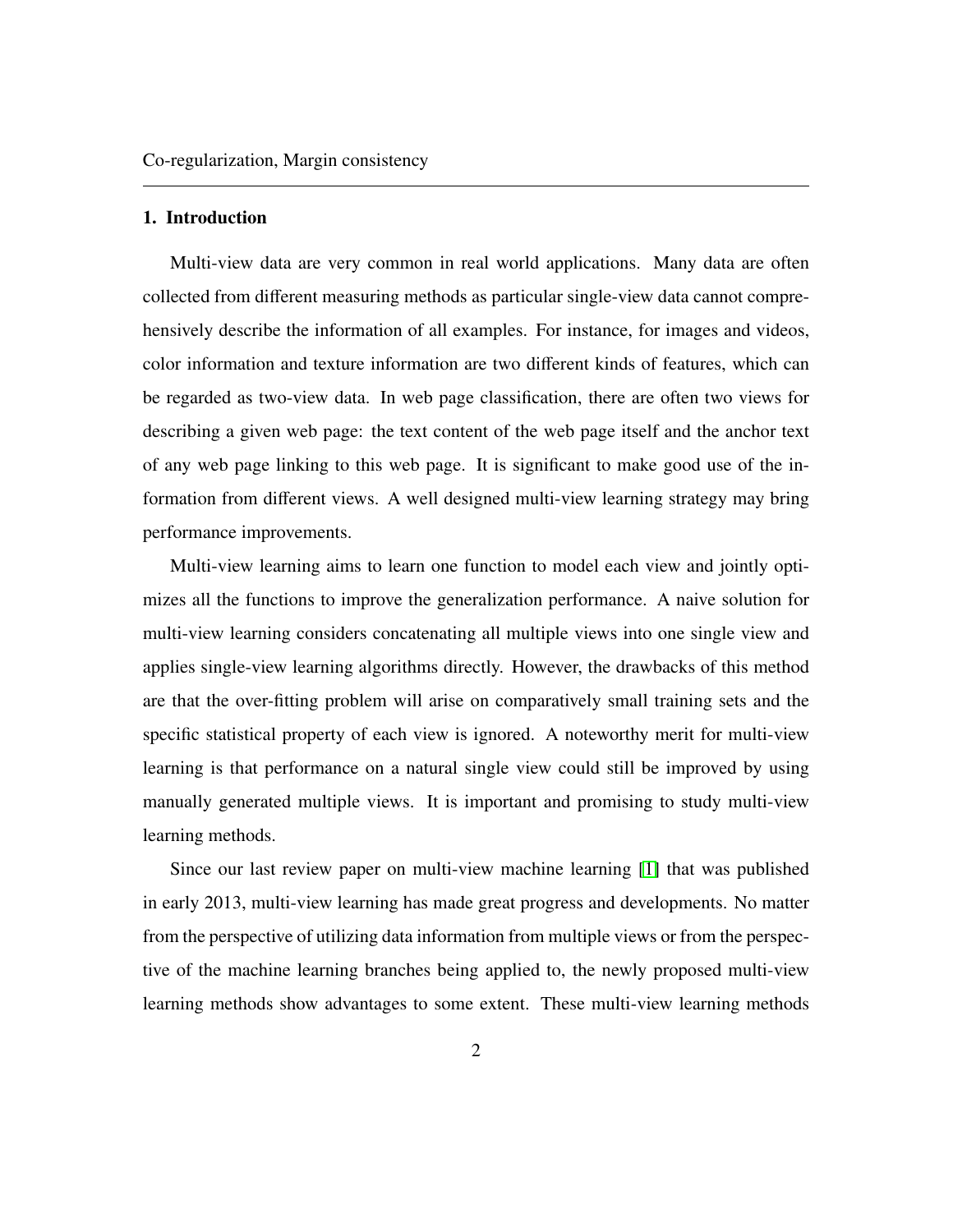may inspire methodological research and practical applications as well. Therefore, it is necessary to introduce the recent developments of multi-view learning, and analyze their characteristics as well as promising applications. Compared with the previous review paper, the content and structure in this paper are brand new. First, we provide comprehensive introduction for the more recent developments of multi-view learning methods on the basis of coherence with early methods. Further, in order to show a clear structure of the multi-view learning methods, the multi-view learning methods are summarized through a new kind of categorization from a relatively high level. In addition, many additional useful datasets and software packages are introduced to offer helpful advice. Finally, we discuss several latest open problems and challenges which may provide promising venues for future research.

Specifically, in this paper, multi-view learning methods are divided into three major categories: co-training style algorithms, co-regularization style algorithms and marginconsistency style algorithms. 1) Co-training style algorithms are enlightened by co-training [\[2\]](#page-35-0). Co-training is one of the earliest methods for multi-view learning for which learners are trained alternately on two distinct views with confident labels for the unlabeled data. For example, co-EM [\[3\]](#page-35-1), co-testing [\[4\]](#page-35-2), and robust co-training [\[5\]](#page-35-3) belong to this co-training style algorithm. 2) For co-regularization style algorithms, the disagreement between the discriminant or regression functions of two views is regarded as a regularization term in the objective function. Sparse multi-view SVMs [\[6\]](#page-35-4), multi-view TSVMs [\[7\]](#page-35-5), multi-view Laplacian SVMs [\[8\]](#page-35-6) and multi-view Laplacian TSVMs [\[9\]](#page-35-7) are representative algorithms. 3) Besides the two conventional style algorithms, margin-consistency style algorithms are recently proposed to make use of the latent consistency of classification results from multiple views [\[10,](#page-35-8) [11,](#page-36-0) [12,](#page-36-1) [13\]](#page-36-2). They are realized under the framework of maximize entropy discrimination (MED) [\[14\]](#page-36-3). Different from the co-regularization style algorithms which make restrictions on the discriminant or regression functions from mul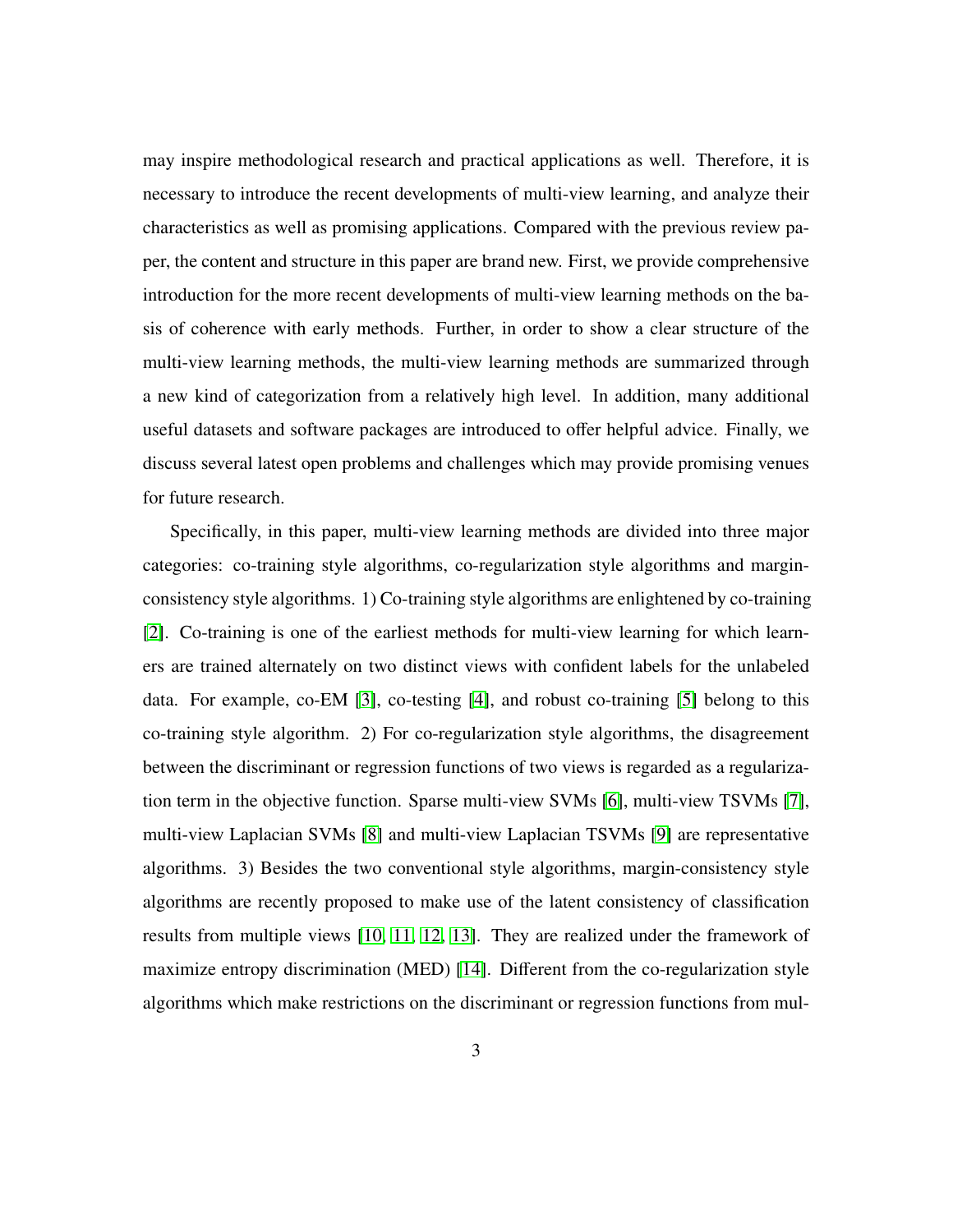tiple views, margin-consistency style algorithms model the margin variables of multiple views to be as close as possible, and constrain that the product of every output variable and discriminant function should be greater than every margin variable. Particularly, in the margin-consistency style algorithms, the values of multiple views' discriminant functions may have large difference.

Besides the latest proposed multi-view learning strategies, some detailed multi-view learning algorithms are successively put forward for specific machine learning tasks. These algorithms can be summarized as multi-view transfer learning [\[15,](#page-36-4) [16,](#page-36-5) [17\]](#page-36-6), multi-view dimensionality reduction [\[18,](#page-36-7) [19,](#page-36-8) [20\]](#page-37-0), multi-view clustering [\[21,](#page-37-1) [22,](#page-37-2) [23,](#page-37-3) [24,](#page-37-4) [25,](#page-37-5) [26,](#page-37-6) [27,](#page-37-7) [28\]](#page-38-0), multi-view discriminant analysis [\[29,](#page-38-1) [30\]](#page-38-2), multi-view semi-supervised learning [\[8,](#page-35-6) [9\]](#page-35-7) and multi-task multi-view learning [\[31,](#page-38-3) [32,](#page-38-4) [33,](#page-38-5) [34,](#page-38-6) [35\]](#page-38-7).

This overview aims to review key advancements in the field of multi-view learning on theoretical progress and the latest methodologies, and also point out future directions. The remainder of this paper is organized as follows. In Section 2, we introduce theoretical progress on multi-view learning, primarily focusing on PAC-Bayes bounds of multi-view learning. Section 3 surveys representative multi-view learning approaches in terms of three strategies of utilizing multi-view data information, and also provides the corresponding recent application progress. In Section 4, we describe widely used multi-view data sets and representative software packages which can provide supports for experimental purpose. In Section 5, we present some challenging problems which may be helpful for promoting further research of multi-view learning. Concluding remarks are given in Section 6.

# 2. Theoretical Progress on Multi-view Learning

In order to understand the characteristics and performance of multi-view learning approaches, some generalization error analysis was successively provided, which is based on PAC-Bayes theory and Rademacher complexity theory. Here we introduce two kinds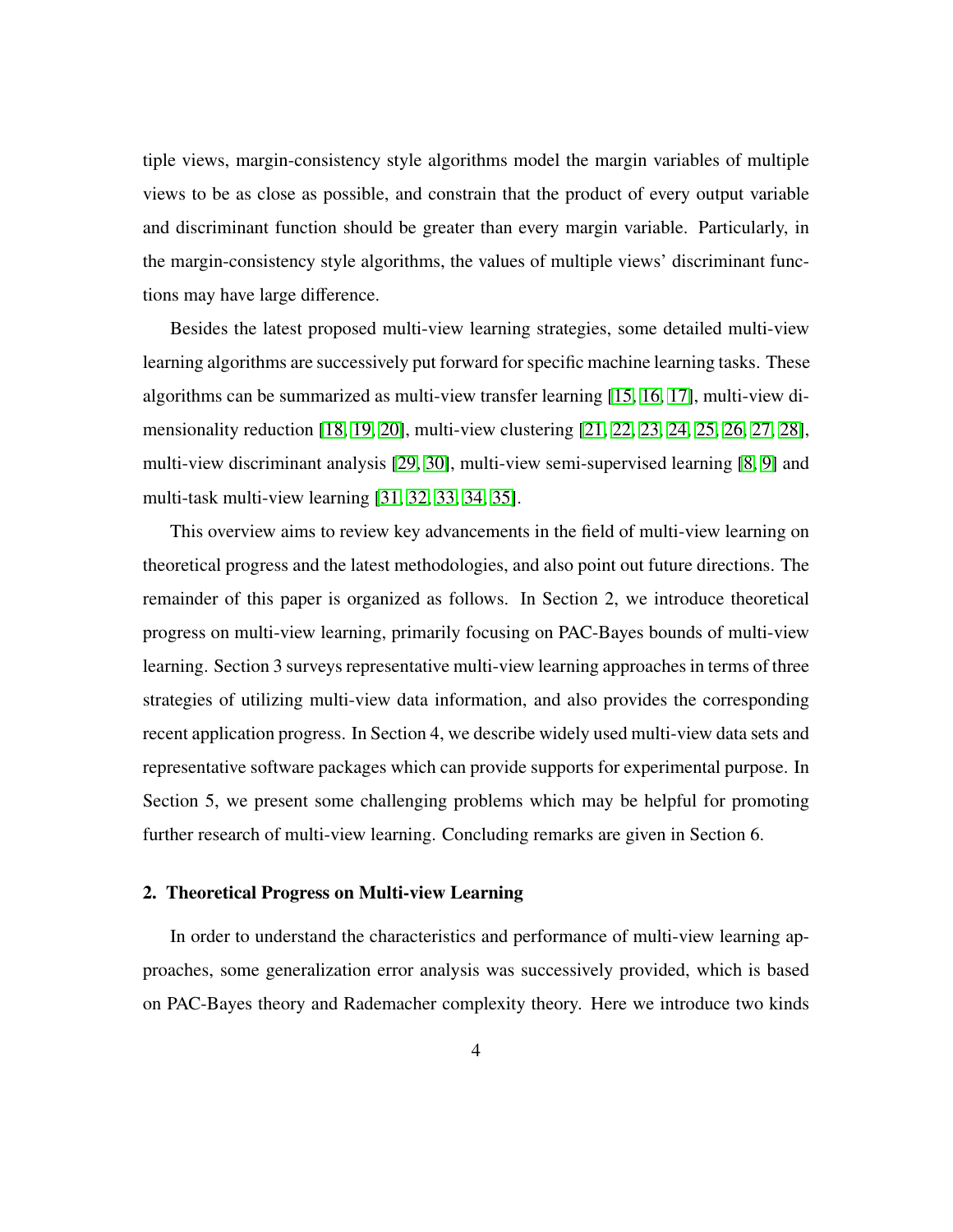of recently proposed generalization error analysis, PAC-Bayes bounds and Rademacher complexity based generalization error bounds.

#### *2.1. PAC-Bayes Bounds*

Probably approximately correct (PAC) analysis is a basic and very general method for theoretical analysis in machine learning. It has been applied in co-training [\[36,](#page-39-0) [37\]](#page-39-1). PAC-Bayes analysis is a related technique for data-dependent theoretical analysis, which often gives tight generation bounds [\[38\]](#page-39-2). [Blum and Mitchell](#page-39-3) [\[39\]](#page-39-3) presented the original co-training algorithm for semi-supervised classification and gave a PAC style analysis for justifying the effectiveness of co-training. They showed that when two prerequisite assumptions that (1) each view is sufficient for correct classification and (2) the two views of any example are conditionally independent given the class label are satisfied, PAC learning ability on semi-supervised learning holds with an initial weakly useful predictor trained from the labeled data. However, the second assumption of co-training tends to be too rigorous for many practical applications. Thus several weaker assumptions have been considered [\[40\]](#page-39-4) [\[41\]](#page-39-5). The PAC generalization bound for co-training provided by [Dasgupta et al.](#page-39-0) [\[36\]](#page-39-0) shows that the generalization error of a classifier from each view is upper bounded by the disagreement rate of the classifiers from the two views.

Recently, [Sun et al.](#page-39-6) [\[42\]](#page-39-6) proposed multiple new PAC-Bayes bounds for co-regularization style multi-view learning methods, which are the first application of PAC-Bayes theory to multi-view learning. They made generalization error analysis for both supervised and semi-supervised multi-view learning methods.

# *2.1.1. Supervised Multi-view PAC-Bayes Bounds*

PCA-Bayes analysis for multi-view learning requires making assumptions for the distributions of weight parameters. The distribution on the concatenation of the two weight vectors  $\mathbf{u}_1$  and  $\mathbf{u}_2$  is assumed as their individual product multiplied by a weight function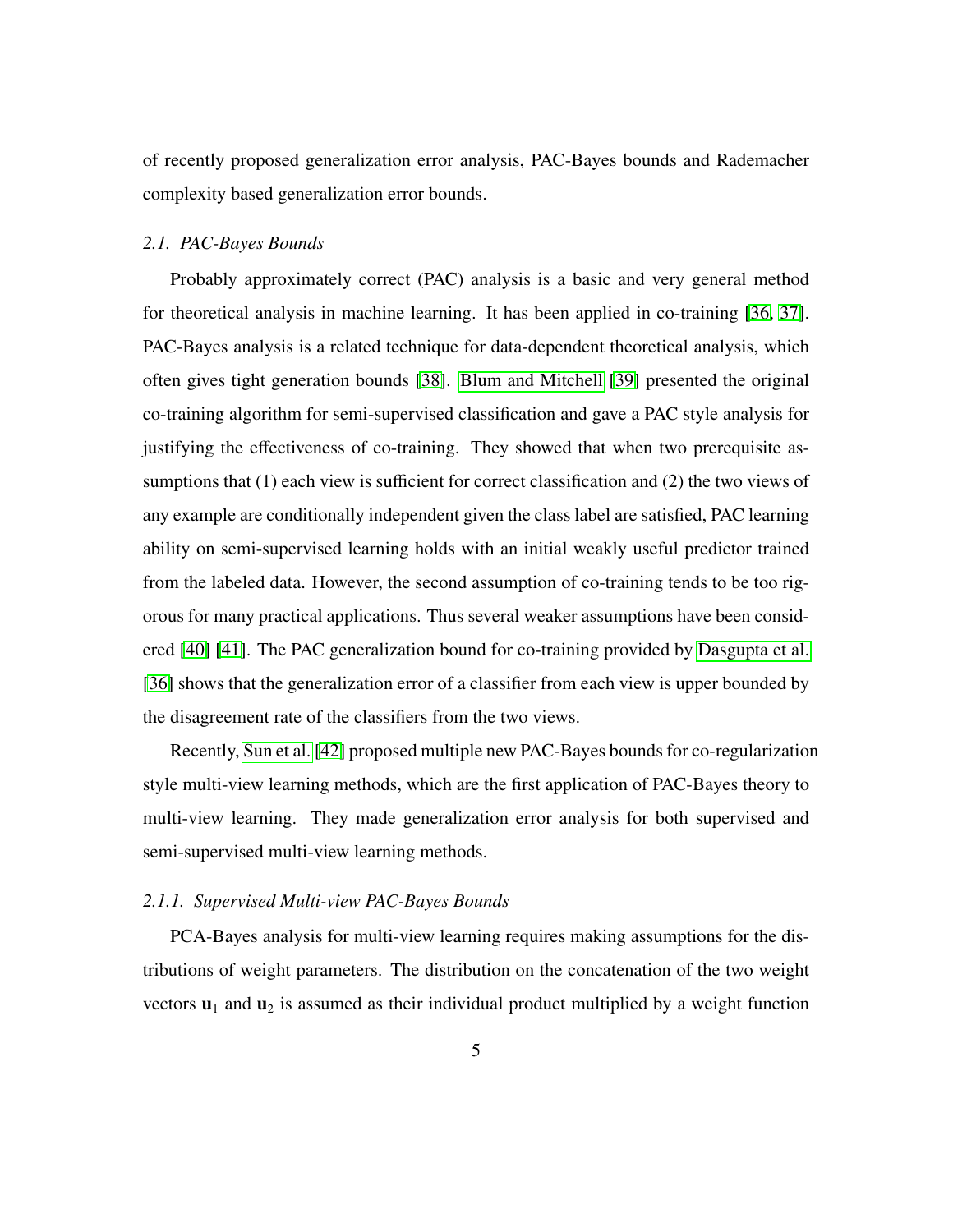which measures how well the two weights agree averagely on all examples. That is, the prior is  $P([\mathbf{u}_1^{\top}$  $\overline{1}$ ,  $\mathbf{u}_2^{\top}$  $\mathbb{Z}_2^{\top}$ ]<sup>T</sup>)  $\propto P_1(\mathbf{u}_1)P_2(\mathbf{u}_2)V(\mathbf{u}_1, \mathbf{u}_2)$ , where  $P_1(\mathbf{u}_1)$  and  $P_1(\mathbf{u}_2)$  are Gaussian distributions with zero mean and identity covariance, and  $V(\mathbf{u}_1, \mathbf{u}_2) = \exp\left\{-\frac{1}{2\sigma^2} \mathbb{E}_{(\mathbf{x}_1, \mathbf{x}_2)}(\mathbf{x}_1^{\mathsf{T}})\right\}$  $_{1}^{\top}$ **u**<sub>1</sub> – **x**<sub>2</sub><sup> $\top$ </sup>  $\left[ \frac{1}{2} \mathbf{u}_2^2 \right]^2$ 

To specialize the PAC-Bayes bound for multi-view learning, they considered classifiers of the form  $c(\mathbf{x}) = \text{sign}(\mathbf{u}^\top \phi(\mathbf{x}))$  where  $\mathbf{u} = [\mathbf{u}_1^\top]$  $_1^{\top}$ ,  $\mathbf{u}_2^{\top}$  $\binom{1}{2}$  is the concatenated weight vector from two views, and  $\phi(\mathbf{x})$  can be the concatenated  $\mathbf{x} = [\mathbf{x}_1^{\top}]$  $\frac{1}{1}$ ,  $\mathbf{x}_2^{\top}$  $\binom{1}{2}^{\top}$  itself or a concatenation of maps of **x** to kernel-induced feature spaces. Note that  $x_1$  and  $x_2$  indicate features of one example from the two views, respectively. For simplicity, they use the original features to derive their results, though kernel maps can be implicitly employed as well.

According to the setting, the classifier prior is fixed to be

<span id="page-5-0"></span>
$$
P(\mathbf{u}) \propto \mathcal{N}(\mathbf{0}, \mathbf{I}) \times V(\mathbf{u}_1, \mathbf{u}_2), \tag{1}
$$

where function  $V(\mathbf{u}_1, \mathbf{u}_2)$  makes the prior place a large probability mass on parameters with which the classifiers from two views agree well on all examples averagely. The posterior is chosen to be of the form

<span id="page-5-1"></span>
$$
Q(\mathbf{u}) = \mathcal{N}(\mu \mathbf{w}, \mathbf{I}),\tag{2}
$$

where  $\|\mathbf{w}\| = 1$ . Define  $\tilde{\mathbf{x}} = [\mathbf{x}_1^{\top}]$  $_1^{\top}, -\mathbf{X}_2^{\top}$  $\binom{1}{2}^{\top}$ . The following is obtained

$$
P(\mathbf{u}) \propto \mathcal{N}(\mathbf{0}, \mathbf{I}) \times V(\mathbf{u}_1, \mathbf{u}_2)
$$
  
 
$$
\propto \exp\left\{-\frac{1}{2}\mathbf{u}^\top \left(\mathbf{I} + \frac{\mathbb{E}(\tilde{\mathbf{x}}\tilde{\mathbf{x}}^\top)}{\sigma^2}\right)\mathbf{u}\right\}.
$$

That is,  $P(\mathbf{u}) = \mathcal{N}(\mathbf{0}, \Sigma)$  with  $\Sigma = \left(\mathbf{I} + \frac{\mathbb{E}(\tilde{\mathbf{x}}^T)^T}{\sigma^2}\right)$  $\sigma^2$  $\big)^{-1}$ .

Suppose  $\dim(u) = d$ . Given the above prior and posterior, their divergence is characterized by the following lemma.

Lemma 1. *[\[42\]](#page-39-6)*

$$
KL(Q(\mathbf{u})||P(\mathbf{u})) = \frac{1}{2} \left( -\ln\left( \left| \mathbf{I} + \frac{\mathbb{E}(\tilde{\mathbf{x}}\tilde{\mathbf{x}}^{\top})}{\sigma^2} \right| \right) + \frac{1}{\sigma^2} \mathbb{E}[\tilde{\mathbf{x}}^{\top}\tilde{\mathbf{x}} + \mu^2(\mathbf{w}^{\top}\tilde{\mathbf{x}})^2] + \mu^2 \right). \tag{3}
$$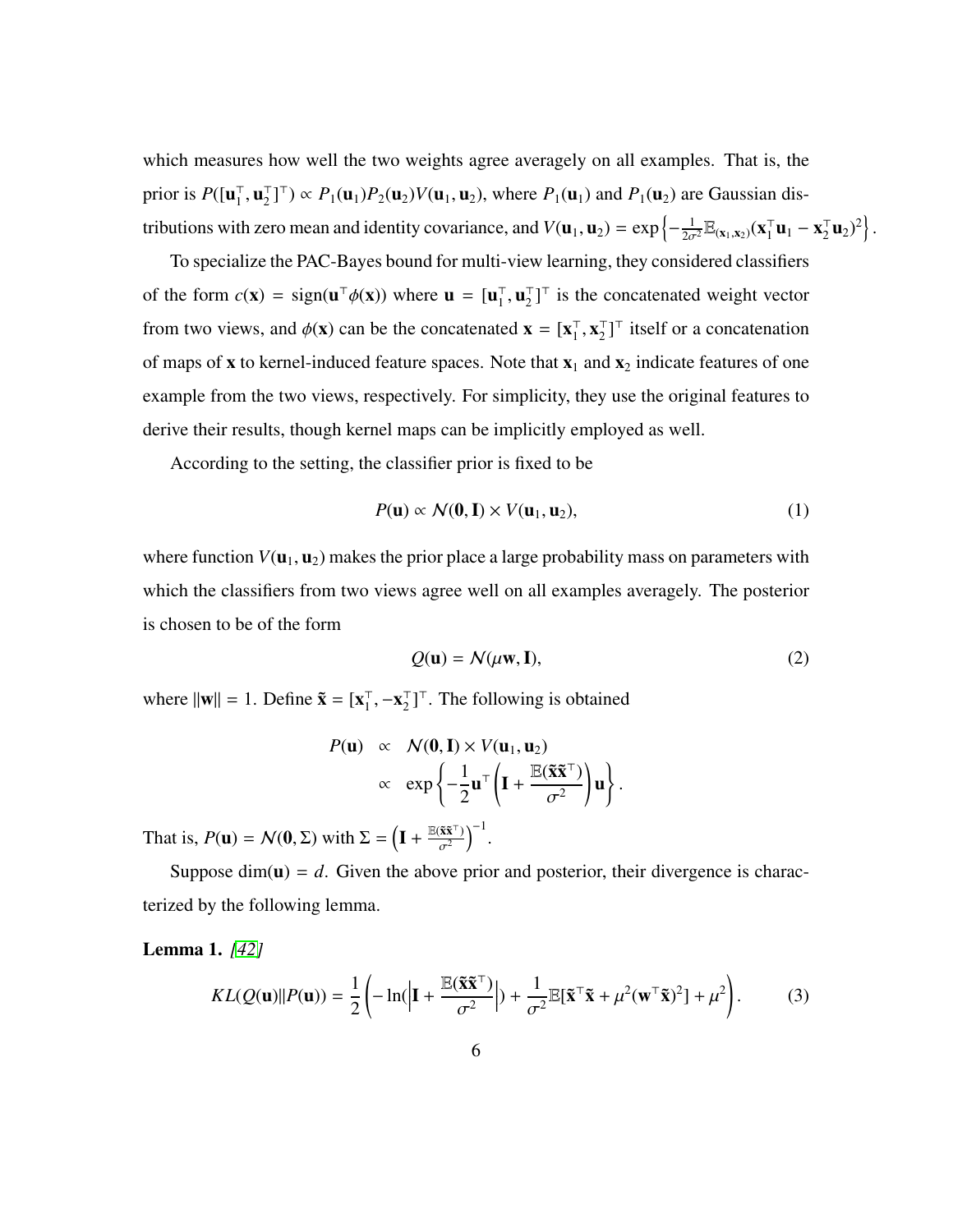In addition, they provided and proved two inequalities on the involved logarithmic determinant function, which are very important for the subsequent multi-view PAC-Bayes bounds.

# Lemma 2.

$$
-\ln\left|\mathbf{I} + \frac{\mathbb{E}(\tilde{\mathbf{x}}\tilde{\mathbf{x}}^{\top})}{\sigma^2}\right| \le -d\ln\mathbb{E}\Big[\Big|\mathbf{I} + \frac{\tilde{\mathbf{x}}\tilde{\mathbf{x}}^{\top}}{\sigma^2}\Big|^{1/d}\Big],\tag{4}
$$

<span id="page-6-0"></span>
$$
-\ln\left|\mathbf{I}+\frac{\mathbb{E}(\tilde{\mathbf{x}}\tilde{\mathbf{x}}^{\top})}{\sigma^2}\right| \leq -\mathbb{E}\ln\left|\mathbf{I}+\frac{\tilde{\mathbf{x}}\tilde{\mathbf{x}}^{\top}}{\sigma^2}\right|.
$$
 (5)

Denote  $R = \sup_{\tilde{x}} ||\tilde{x}||$ . From inequality [\(4\)](#page-6-0), a new multi-view PAC-Bayes bound is derived as follows.

Theorem 1 (Multi-view PAC-Bayes bound 1). *Consider a classifier prior given in [\(1\)](#page-5-0) and a classifier posterior given in [\(2\)](#page-5-1). For any data distribution*  $D$ *, for any*  $\delta \in (0, 1]$ *, with probability at least* <sup>1</sup> <sup>−</sup> δ *over S* ∼ D*<sup>m</sup> , the following inequality holds*

$$
\begin{aligned} &\forall \mathbf{w}, \mu: KL_{+}(\hat{E}_{Q,S}||E_{Q,D}) \leq \\ &\quad -\tfrac{d}{2}\ln\left[f_{m}-(\sqrt[d]{(R/\sigma)^{2}+1}-1)\sqrt{\tfrac{1}{2m}\ln\tfrac{3}{\delta}}\right]_{+}+\tfrac{H_{m}}{2\sigma^{2}}+\tfrac{(1+\mu^{2})R^{2}}{2\sigma^{2}}\sqrt{\tfrac{1}{2m}\ln\tfrac{3}{\delta}}+\tfrac{\mu^{2}}{2}+\ln\tfrac{(m+1}{\delta/3})}{m}, \end{aligned}
$$

*where*

$$
f_m = \frac{1}{m} \sum_{i=1}^m \left| \mathbf{I} + \frac{\tilde{\mathbf{x}}_i \tilde{\mathbf{x}}_i^\top}{\sigma^2} \right|^{1/d},
$$
  

$$
H_m = \frac{1}{m} \sum_{i=1}^m [\tilde{\mathbf{x}}_i^\top \tilde{\mathbf{x}}_i + \mu^2 (\mathbf{w}^\top \tilde{\mathbf{x}}_i)^2],
$$

*and*  $||\mathbf{w}|| = 1$ *.* 

From the bound formulation, we see that if  $(w^T \tilde{x}_i)^2$  is small, that is, if the outputs of the two views tend to agree, the bound will be tight. Note that, although the formulation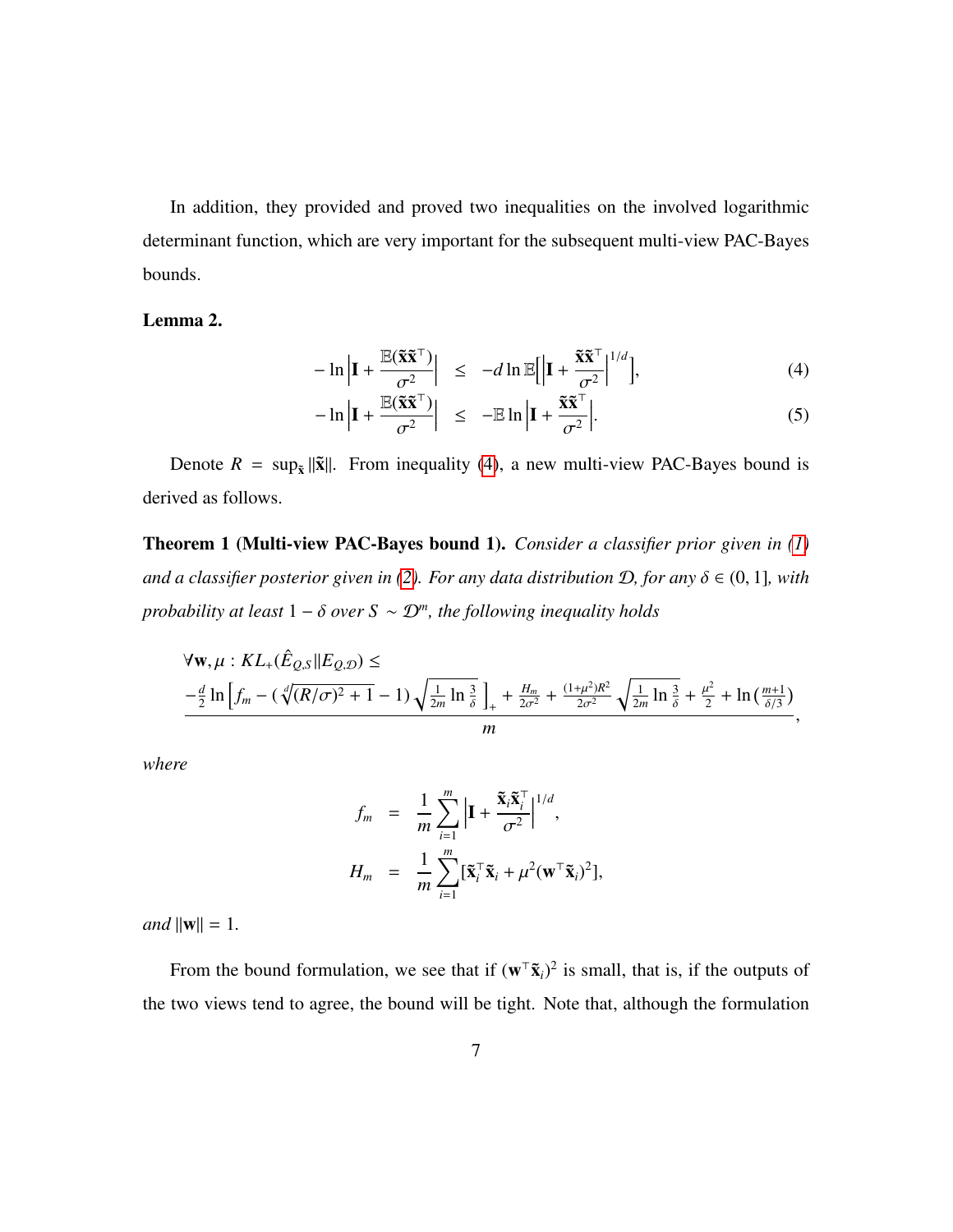of *f<sup>m</sup>* involves the outer product of feature vectors, it can actually be represented by the inner product, which is obvious through the following determinant equality [\[42\]](#page-39-6),

<span id="page-7-1"></span>
$$
\left| \mathbf{I} + \frac{\tilde{\mathbf{x}}_i \tilde{\mathbf{x}}_i^{\top}}{\sigma^2} \right| = \frac{\tilde{\mathbf{x}}_i^{\top} \tilde{\mathbf{x}}_i}{\sigma^2} + 1.
$$
 (6)

The matrix  $\tilde{\mathbf{x}}_i \tilde{\mathbf{x}}_i^\top$  $\bar{i}$  has rank 1 and has only one nonzero eigenvalue.

Then inequality [\(5\)](#page-6-0) instead of [\(4\)](#page-6-0) was used to derive a *d*-independent bound (see Theorem [2](#page-7-0) below), which is independent of the dimensionality of the feature representation space.

<span id="page-7-0"></span>Theorem 2 (Multi-view PAC-Bayes bound 2). *Consider a classifier prior given in [\(1\)](#page-5-0) and a classifier posterior given in [\(2\)](#page-5-1). For any data distribution*  $D$ *, for any*  $\delta \in (0, 1]$ *, with probability at least* <sup>1</sup> <sup>−</sup> δ *over S* ∼ D*<sup>m</sup> , the following inequality holds*

$$
\forall \mathbf{w}, \mu : KL_{+}(\hat{E}_{Q,S}||E_{Q,D}) \leq \frac{\tilde{f}/2 + \frac{1}{2} \left( \frac{(1+\mu^{2})R^{2}}{\sigma^{2}} + \ln(1+\frac{R^{2}}{\sigma^{2}}) \right) \sqrt{\frac{1}{2m} \ln \frac{2}{\delta}} + \frac{\mu^{2}}{2} + \ln\left(\frac{m+1}{\delta/2}\right)}{m},
$$

*where*

$$
\tilde{f} = \frac{1}{m} \sum_{i=1}^{m} \Big( \frac{1}{\sigma^2} [\tilde{\mathbf{x}}_i^{\top} \tilde{\mathbf{x}}_i + \mu^2 (\mathbf{w}^{\top} \tilde{\mathbf{x}}_i)^2] - \ln \Big| \mathbf{I} + \frac{\tilde{\mathbf{x}}_i \tilde{\mathbf{x}}_i^{\top}}{\sigma^2} \Big| \Big),
$$

*and*  $\|\mathbf{w}\| = 1$ .

Since this bound is independent of  $d$  and the term  $\mathbf{I} + \frac{\tilde{\mathbf{x}}_i \tilde{\mathbf{x}}_i^\top}{\sigma^2}$  $\begin{array}{c} \hline \end{array}$ involving the outer product can be represented by the inner product through [\(6\)](#page-7-1), this bound can be employed when the dimension of the kernelized feature space goes to infinity.

By changing the prior distribution of  $\bf{u}$ , and applying the two inequality [\(4\)](#page-6-0) and [\(5\)](#page-6-0) respectively, another four PAC-Bayes bounds can be deduced [\[42\]](#page-39-6).

#### *2.1.2. Semi-supervised Multi-view PAC-Bayes Bounds*

PAC-Bayes analysis was considered for semi-supervised multi-view learning, where besides the *m* labeled examples, *u* unlabeled examples  $U = {\tilde{X}}_{i=m}^{m+u}$  $\int_{i=m+1}^{m+u}$  are further provided.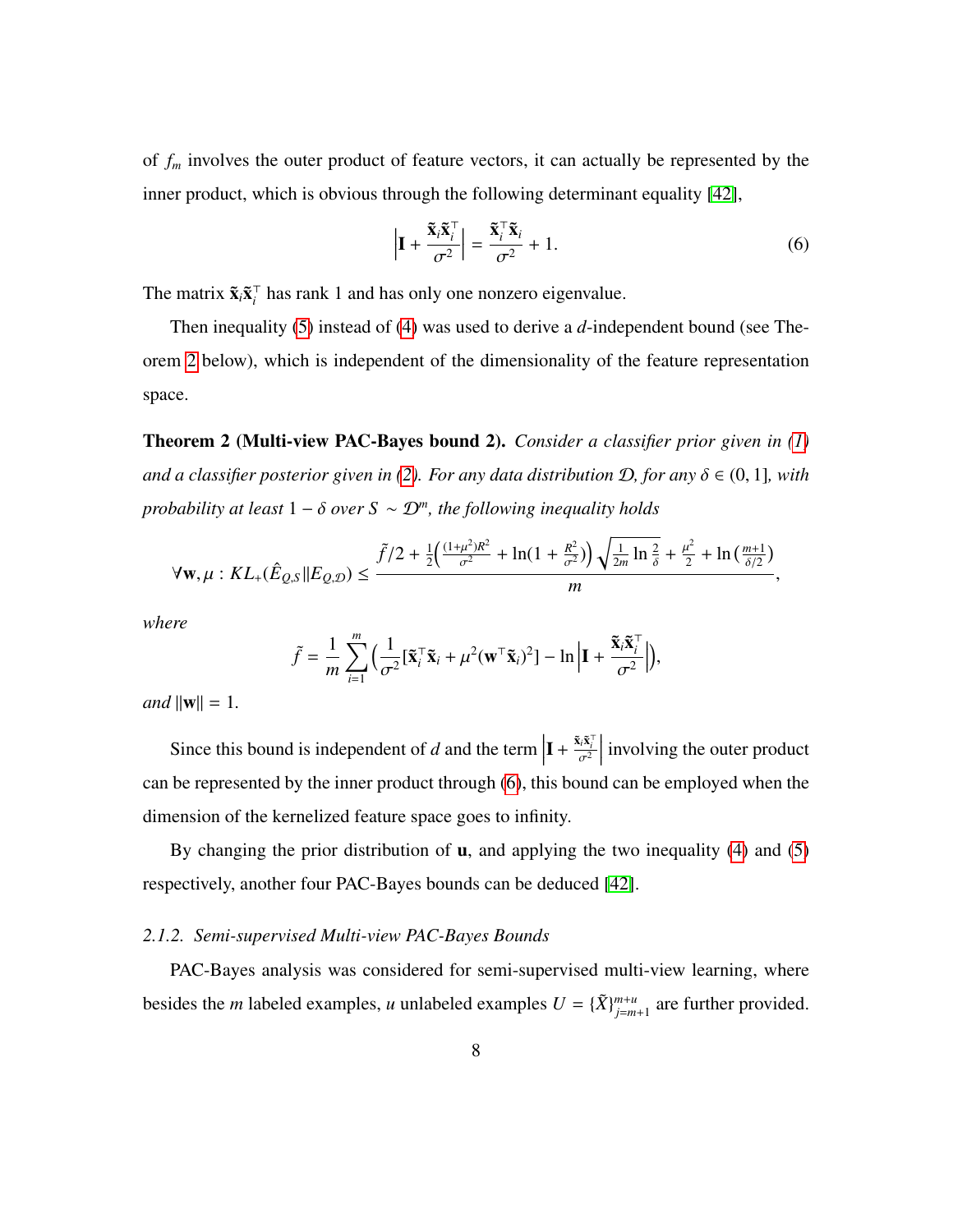In this case, the weight function  $V(\mathbf{u}_1, \mathbf{u}_2)$  was replaced with  $\tilde{V}(\mathbf{u}_1, \mathbf{u}_2)$ , which has the form  $\tilde{V}(\mathbf{u}_1, \mathbf{u}_2) = \exp\left\{-\frac{1}{2\sigma^2} \mathbf{u}^\top \mathbb{E}_U(\tilde{\mathbf{x}} \tilde{\mathbf{x}}^\top) \mathbf{u}\right\}$ , where  $\mathbb{E}_U$  means the empirical average over the unlabeled set *U*. There are two kinds of semi-supervised multi-view PAC-Bayes bounds by using the noninformative prior and informative prior. If the prior distribution of u is assumed as  $P(\mathbf{u}) \propto \mathcal{N}(\mathbf{0}, \mathbf{I}) \times V(\mathbf{u}_1, \mathbf{u}_2)$ , the semi-supervised multi-view PAC-Bayes bound is derived as Theorem 11 in [Sun et al.](#page-39-6) [\[42\]](#page-39-6). If the prior distribution of u is assumed as  $P(\mathbf{u}) \propto \mathcal{N}(\eta W_p, \mathbf{I}) \times V(\mathbf{u}_1, \mathbf{u}_2)$ , where  $W_p = \mathbb{E}_{(\mathbf{x}, y) \sim D}[\mathbf{y} \mathbf{x}]$  with  $\mathbf{x} = [\mathbf{x}_1^{\top}]$  $_1^{\top}, \mathbf{x}_2^{\top}$  $_{2}^{\top}$ ]<sup> $\top$ </sup>, the semisupervised multi-view PAC-Bayes bound is derived as Theorem 12 in [Sun et al.](#page-39-6) [\[42\]](#page-39-6).

## *2.2. Rademacher Complexity Based Generalization Error Bounds*

Another attempt to analyze the generalization of two-view learning was made using Rademacher complexity [\[43\]](#page-39-7). [Farquhar et al.](#page-39-8) [\[44\]](#page-39-8) analyzed the generalization error bounds of SVM-2K, which rely on the empirical estimate for Rademacher complexity. [Szedmak and Shawe-Taylor](#page-40-0) [\[45\]](#page-40-0) characterized the generalization performance of its extended version for semi-supervised learning. [Rosenberg and Bartlett](#page-40-1) [\[46\]](#page-40-1) gave the empirical Rademacher complexity of co-regularized least squares. Then [Sindhwani and Rosen](#page-40-2)[berg](#page-40-2) recovered the generalization bound [\[47\]](#page-40-2). [Sun and Shawe-Taylor](#page-35-4) [\[6\]](#page-35-4) proposed a sparse semi-supervised learning framework using Fenchel-Legendre conjugates and instantiated an algorithm named sparse multi-view SVMs. They gave the generalization error bound of the sparse multi-view SVMs. [Sun](#page-35-6) also presented multi-view Laplacian SVMs whose generalization error analysis and empirical Rademacher complexity were provided as well [\[8\]](#page-35-6).

Recently, [Xu et al.](#page-40-3) [\[48\]](#page-40-3) proposed a multi-view intact space learning algorithm, which integrates the encoded complementary information in multiple views to discover a latent intact representation of data. Simultaneously, they proposed a new definition of multi-view stability and derived the generalization error bound based on the multi-view stability and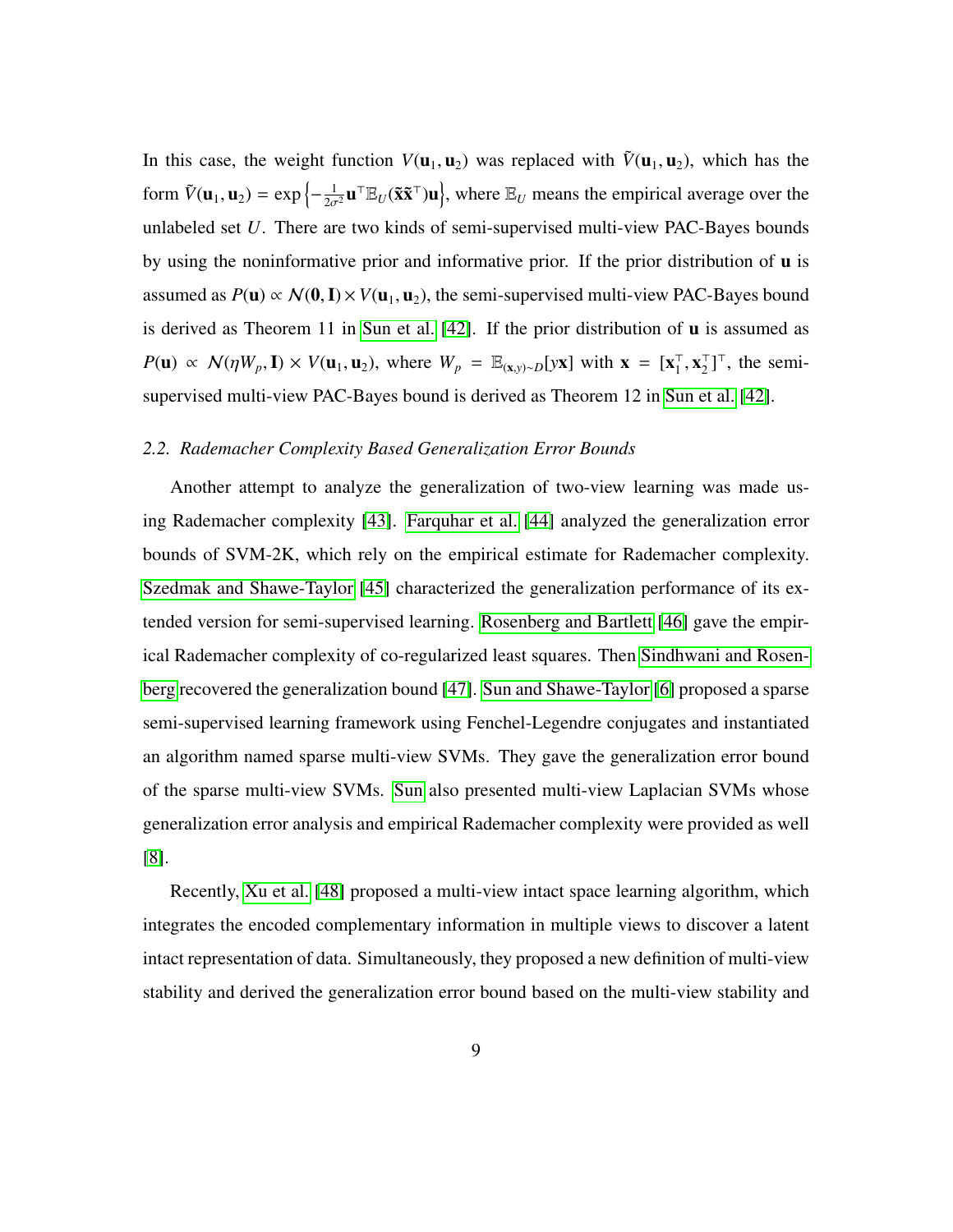Rademacher complexity, which shows that the complementarity between multiple views is beneficial for the stability and generalization.

## 3. Multi-view Learning Methods

From the perspectives of strategies of utilizing multi-view data information, multi-view learning methods can be divided into three major categories: co-training style algorithms, co-regularization style algorithms and margin-consistency style algorithms.

Co-training style algorithms are a kind of mechanisms of multi-view learning which override on single-view learning algorithms. They are mostly used for solving semisupervised problems. Co-training style algorithms make use of multiple views of data to iteratively learning multiple classifiers that can provide predicted labels for the unlabeled data for each other. Co-regularization style algorithms often add regularization terms of discriminant or regression function onto the objective function. The regularization terms constrain that the prediction results from multiple views should be close. Margin-consistency style algorithms model the margin variables from multiple views to be consistent in the framework of MED [\[14\]](#page-36-3). Instead of making restrictions directly on the discriminant or regression function, margin-consistency style algorithms constrain that the product of every output variable and discriminant function should be greater than every margin variable. In margin-consistency style algorithms, the values of multiple views' discriminant functions may have large difference.

We first show the outline of multi-view learning methods in Table [1](#page-10-0) in terms of representative algorithms and applications to machine learning problems corresponding to each category. Then we will introduce the three categories of multi-view learning methods and the progress on multi-view machine learning applications in detail in the following subsections. We hope that the descriptions of the multi-view learning methods under different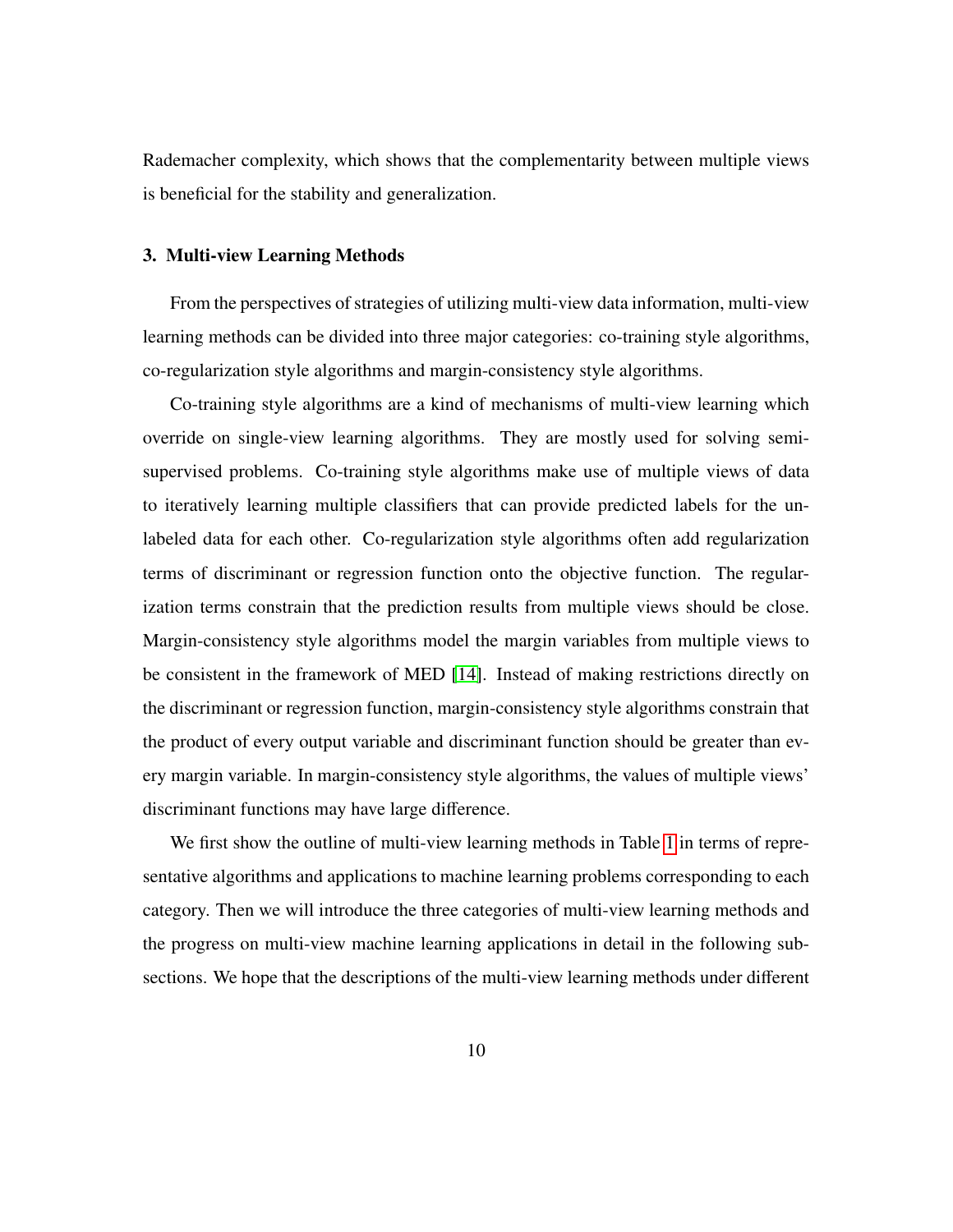<span id="page-10-0"></span>

| Category           | <b>Representatives</b> | <b>Applications</b>                 |
|--------------------|------------------------|-------------------------------------|
| co-training        | co-training $[2, 5]$   |                                     |
|                    | $co-EM$ [3]            | multi-view semi-supervised learning |
|                    | $\cot$ co-testing [4]  | multi-view transfer learning        |
|                    | co-clustering [15]     |                                     |
| co-regularization  | <b>CCA</b> [49]        |                                     |
|                    | <b>DCCA</b> [50]       | multi-view dimension reduction      |
|                    | $MvDA$ [51]            | multi-view clustering               |
|                    | <b>MULDA</b> [30]      | multi-view supervised learning      |
|                    | SVM-2K [44]            | multi-view semi-supervised learning |
|                    | MvTSVM [7]             |                                     |
| margin consistency | MVMED [10]             |                                     |
|                    | SMVMED <sup>[12]</sup> | multi-view classification           |
|                    | MED-2C $[13]$          |                                     |

Table 1: The outline of multi-view learning methods.

categories and applications under different machine learning problems could provide some inspirations for multi-view researchers.

# *3.1. Co-training Style Algorithms*

Co-training was originally proposed for the problem of semi-supervised learning, in which there is access to labeled as well as unlabeled data. It considers a setting in which each example can be partitioned into two distinct views, and makes two main assumptions for success: sufficiency and conditional independence. In order to deal with more kinds of multi-view learning tasks, the idea of co-training was employed and some extended co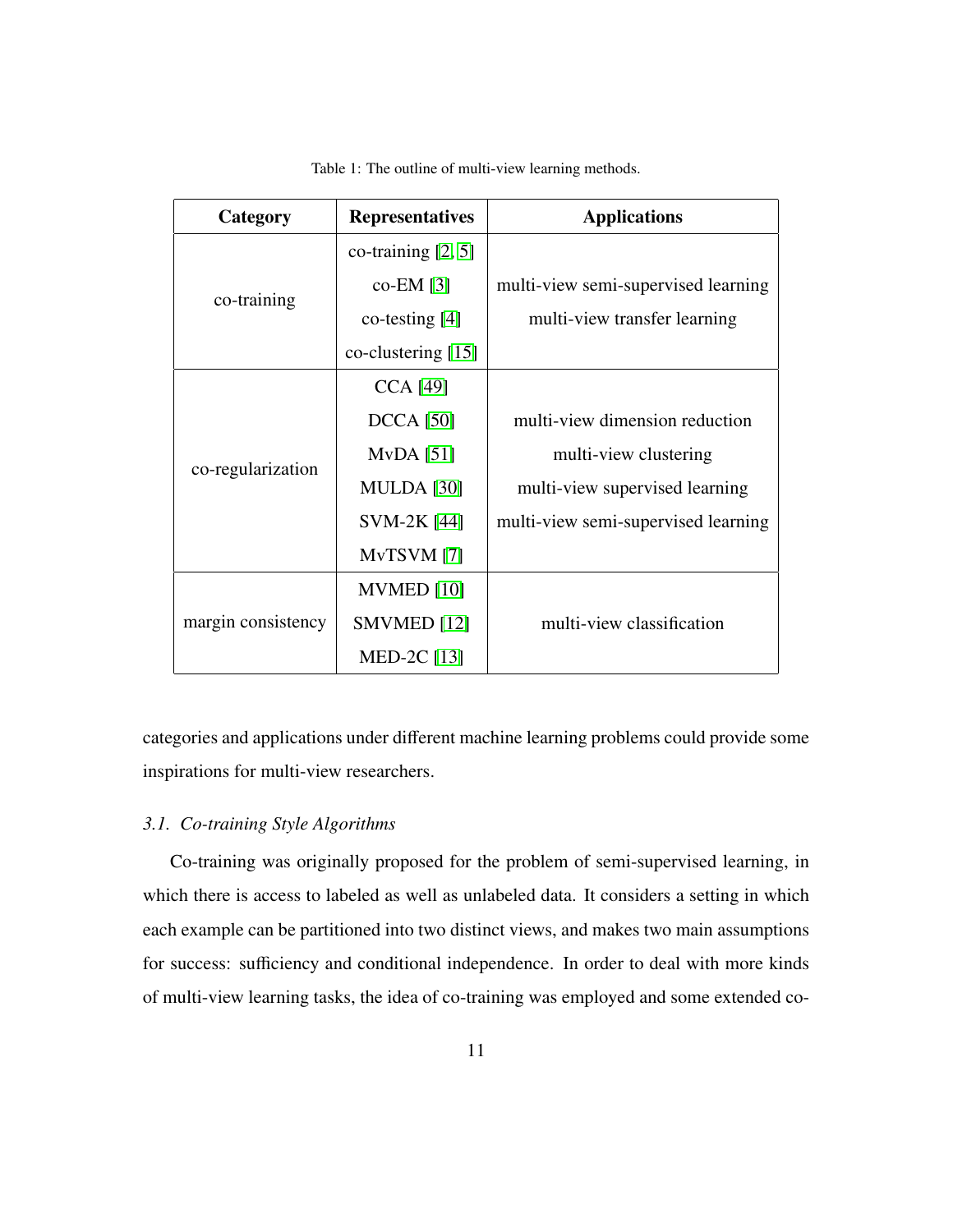training style algorithms are developed such as co-EM [\[3\]](#page-35-1), co-testing [\[4\]](#page-35-2) and co-clustering [\[15\]](#page-36-4). In addition, some interesting and valuable analysis for co-training style algorithms was made, which promotes the developments of co-training.

[Wang and Zhou](#page-40-7) [\[52\]](#page-40-7) showed that co-training can work without two views when the two learners have large difference, and co-training could not improve the performance further after many learning rounds. A series of deep analysis revealed some interesting properties of co-training, for example on the large-diversity of classifiers [\[52\]](#page-40-7), label propagation over two views [\[53\]](#page-40-8) and co-training with insufficient views [\[54\]](#page-41-0). They further provided a sufficient and necessary condition for co-training to succeed with proper assumptions. [Nigam and Ghani](#page-35-1) [\[3\]](#page-35-1) showed that co-training on multiple views manually generated by random splits of features can result in performance improvements even when no natural multiple views are available. They also proposed co-EM algorithm which extends the original bootstrap method of the co-training algorithm to operate simultaneously on all unlabeled samples in an iterative batch mode [\[3\]](#page-35-1). [Brefeld and Sche](#page-41-1)ffer [\[55\]](#page-41-1) successfully developed a co-EM version of support vector machines. [Muslea et al.](#page-41-2) [\[56\]](#page-41-2) introduced cotesting, which is a novel approach to combine active learning with multiple views. Then they combined co-testing with co-EM, and derived a novel method called co-EMT [\[57\]](#page-41-3).

The original co-training algorithm can not examine the reliability of labels obtained by the classifiers from each view. Even very few inaccurately labeled examples can deteriorate the performance of learned classifiers to a large extent. To overcome this drawback, [Sun and Jin](#page-41-4) [\[58\]](#page-41-4) proposed robust co-training, which integrates CCA to inspect the predictions of co-training on the unlabeled training data. [Yu et al.](#page-41-5) [\[59\]](#page-41-5) proposed an improved version of co-training called Bayesian co-training with the Bayesian undirected graphical model. The model can query  $\langle$  example, view $\rangle$  pairs to improve the learning performance. [Zhao et al.](#page-41-6) [\[60\]](#page-41-6) presented an algorithm that combines the simplicity of k-means clustering and linear discriminant analysis within a co-training scheme, which exploits labels learned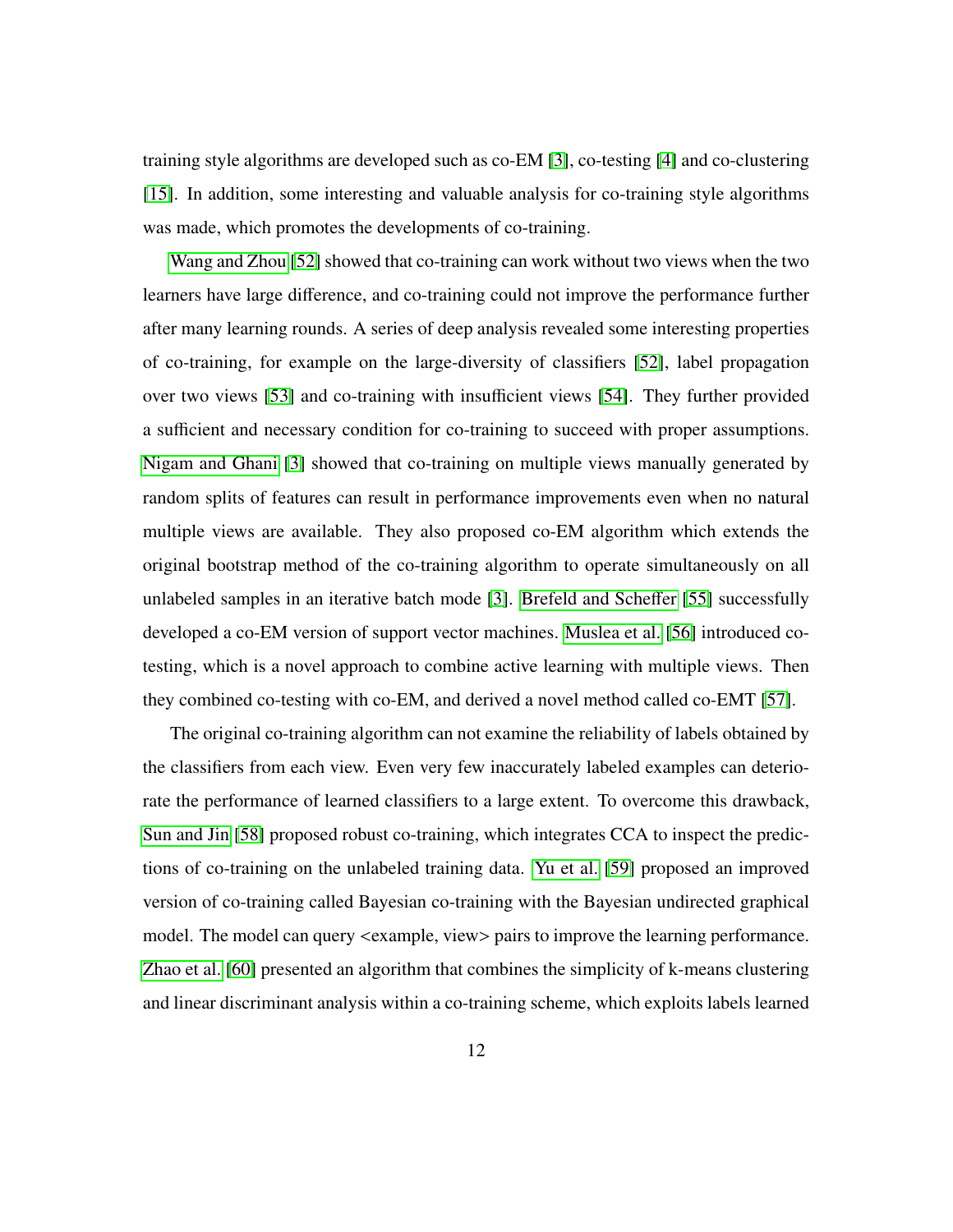automatically in one view to learn discriminative subspaces in another.

Multi-view Transfer Learning Based on Co-training Transfer learning is an emerging and active topic which learns a new task through the transfer of knowledge from a related task that has already been learned. [Chen et al.](#page-41-7) [\[61\]](#page-41-7) presented a variant of cotraining for domain adaptation which connects source and target domains whose distributions can differ substantially. [Xu and Sun](#page-41-8) [\[62,](#page-41-8) [63\]](#page-41-9) proposed an algorithm involving a variant of EMV-Adaboost for multi-view transfer learning and further extended it to multiple source case. [Zhang et al.](#page-42-0) [\[64\]](#page-42-0) proposed multi-view transfer learning with a large margin approach. On one hand, labeled data from the source domain are effectively utilized to construct a large margin classifier. On the other hand, data from both domains are employed to impose consistencies among multiple views. [Yang and Gao](#page-36-4) [\[15\]](#page-36-4) proposed an information-theoretical multi-view adaptation model that combines the paradigms of multi-view learning and domain adaptation based on a co-clustering framework, and aims to transfer knowledge across domains in multiple subspaces of features complementarily. They incorporated multiple views of data in a perceptive transfer learning framework and proposed a multi-view discriminant transfer learning approach for domain adaptation [\[16\]](#page-36-5). [Tan et al.](#page-36-6) [\[17\]](#page-36-6) proposed a novel algorithm to leverage knowledge from different views and sources collaboratively, by assuring different views from different sources to complement each other through a co-training style framework.

## *3.2. Co-regularization Style Algorithms*

Co-regularization style algorithms usually add regularization terms to the objective function to make sure that data from multiple views are consistent. The regularization styles can be summarized as three different ways. (1) One is to construct linear or nonlinear transformations from the original space in different views to a new space, and constrain that the multiple transformed feature sets should be as close as possible. Typical methods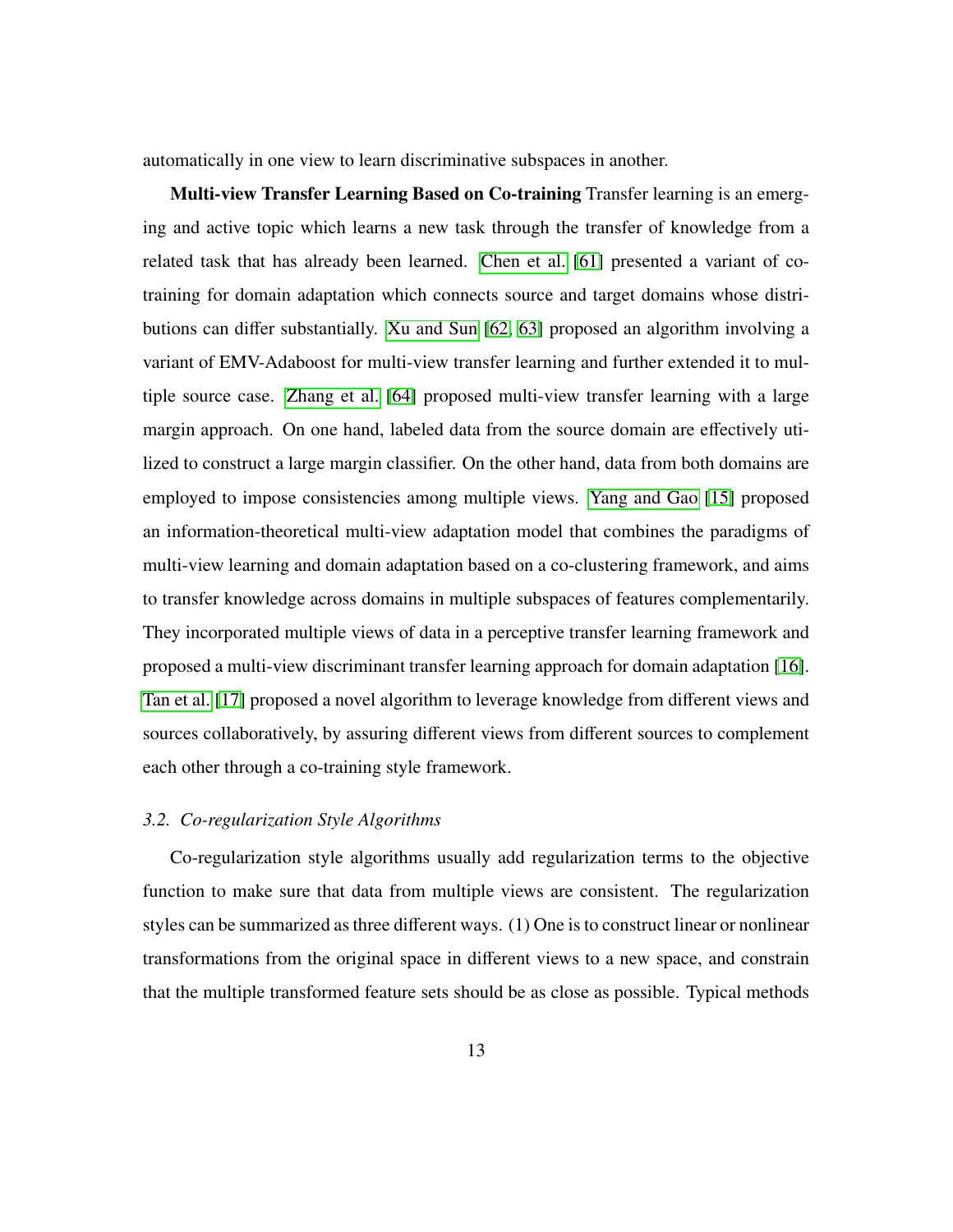for this kind of regularization are CCA based algorithms. (2) Another one is to apply the label information to the space transformation based algorithms, and add constrains for intra-class and inter-class characteristics. These kinds of algorithms are mostly based on discriminative CCA and multi-view linear discriminate analysis (LDA). (3) The third one is to combine the data and label information by use of classifiers or regressors, and regularize that the outcomes got by classifiers or regressors from multiple views should be as consistent as possible. Multi-view SVMs and multi-view twin SVMs are recently proposed and representative algorithms for this kind of regularization.

# *3.2.1. CCA Based Algorithms*

One representative co-regularization style algorithm is canonical correlation analysis (CCA) [\[65,](#page-42-1) [66,](#page-42-2) [49\]](#page-40-4). CCA is an approach to correlating linear relationships between twoview feature sets. It seeks linear transformations each for one view such that the correlation between these transformed feature sets is maximized in the common subspace while regularizing the self covariance of each transformed feature sets to be small enough. The aim of CCA is to find two projection directions  $w_x$  and  $w_y$  corresponding to each view, and maximize the following linear correlation coefficient

<span id="page-13-0"></span>
$$
\frac{cov\left(w_x^T X, w_y^T Y\right)}{\sqrt{var\left(w_x^T X\right) var\left(w_y^T Y\right)}} = \frac{w_x^T C_{xy} w_y}{\sqrt{\left(w_x^T C_{xx} w_x\right) \left(w_y^T C_{yy} w_y\right)}},\tag{7}
$$

where the covariance matrices  $C_{xy}$ ,  $C_{xx}$  and  $C_{yy}$  are calculated as  $C_{xy} = \frac{1}{n}$  $\frac{1}{n}XY^T$ ,  $C_{xx}$  = 1  $\frac{1}{n}XX^T$ ,  $C_{yy} = \frac{1}{n}$  $\frac{1}{n}YY^T$ . The constant  $\frac{1}{n}$  can be canceled out when calculating the correlation coefficient. Since  $w_x$ ,  $w_y$  are scale-independent, the objective expressed by [\(7\)](#page-13-0) is equivalent to the following optimization problem

<span id="page-13-1"></span>
$$
\max_{w_x, w_y} \quad w_x^T C_{xy} w_y
$$
  
s.t. 
$$
w_x^T C_{xx} w_x = 1, \ w_y^T C_{yy} w_y = 1.
$$
 (8)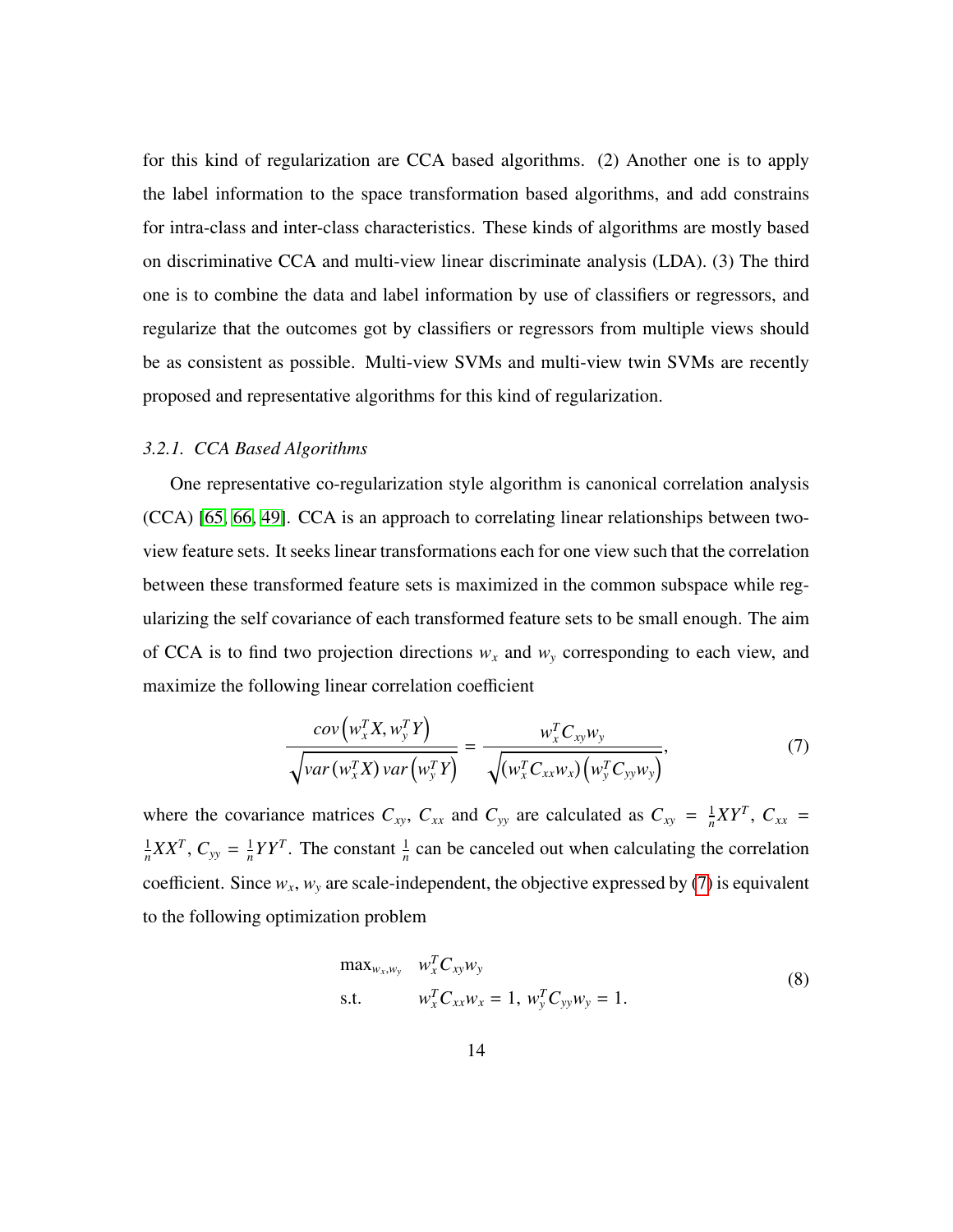The optimal solution for the projection directions  $w_x$  and  $w_y$  can be obtained through solving a generalized eigenvalue problem as

$$
\begin{bmatrix} \mathbf{0} & C_{xy} \\ C_{yx} & \mathbf{0} \end{bmatrix} \begin{bmatrix} w_x \\ w_y \end{bmatrix} = \lambda \begin{bmatrix} C_{xx} & \mathbf{0} \\ \mathbf{0} & C_{yy} \end{bmatrix} \begin{bmatrix} w_x \\ w_y \end{bmatrix} . \tag{9}
$$

Here,  $\theta$  represents the zero vector with an appropriate number of zero elements.

It's worth mentioning that maximizing correlation as in [\(8\)](#page-13-1) corresponds to minimizing the empirical expectation of the pattern function  $g_{w_x,w_y}(X, Y) = ||w_x X - w_y Y||^2$  subject to the same conditions [\[67\]](#page-42-3). Seen from this pattern function which constrains that the value of two views' projection functions should be as identical as possible, CCA is actually a kind of co-regularization style algorithms.

Kernel canonical correlation analysis (KCCA) [\[68,](#page-42-4) [69,](#page-42-5) [70,](#page-42-6) [71\]](#page-42-7) is an kernel extension of CCA for pursuing maximally correlated nonlinear projections. The desired projection vectors  $w_x^{\phi}$  and  $w_y^{\phi}$  can be expressed as a linear combination of all training examples in the feature space, and there exist coefficient vectors  $a = [a^1, ..., a^n]^\top$  and  $b = [b^1, ..., b^n]^\top$ , such that

<span id="page-14-0"></span>
$$
w_x^{\phi} = \sum_{i=1}^n a^i \phi_x(x_i) = \phi(X)a, \ w_y^{\phi} = \sum_{i=1}^n b^i \phi_y(y_i) = \phi(Y)b.
$$
 (10)

Substituting [\(10\)](#page-14-0) into [\(8\)](#page-13-1) and using the definition of the kernel matrix, one can formulate the optimization problem of KCCA as

max<sub>a,b</sub> 
$$
a^T K_x K_y b
$$
  
s.t.  $a^T K_x K_x a = 1, b^T K_y K_y b = 1,$  (11)

which can be solved in a similar way like CCA.

Bayesian CCA, Deep CCA and Tensor CCA CCA has attracted a lot of researchers in past years [\[72,](#page-42-8) [73\]](#page-42-9). CCA has been extended to sparse CCA [\[74,](#page-43-0) [75\]](#page-43-1) and has been widely used for multi-view classification [\[76\]](#page-43-2), clustering [\[77\]](#page-43-3), regression [\[78\]](#page-43-4), etc. [Bach](#page-43-5)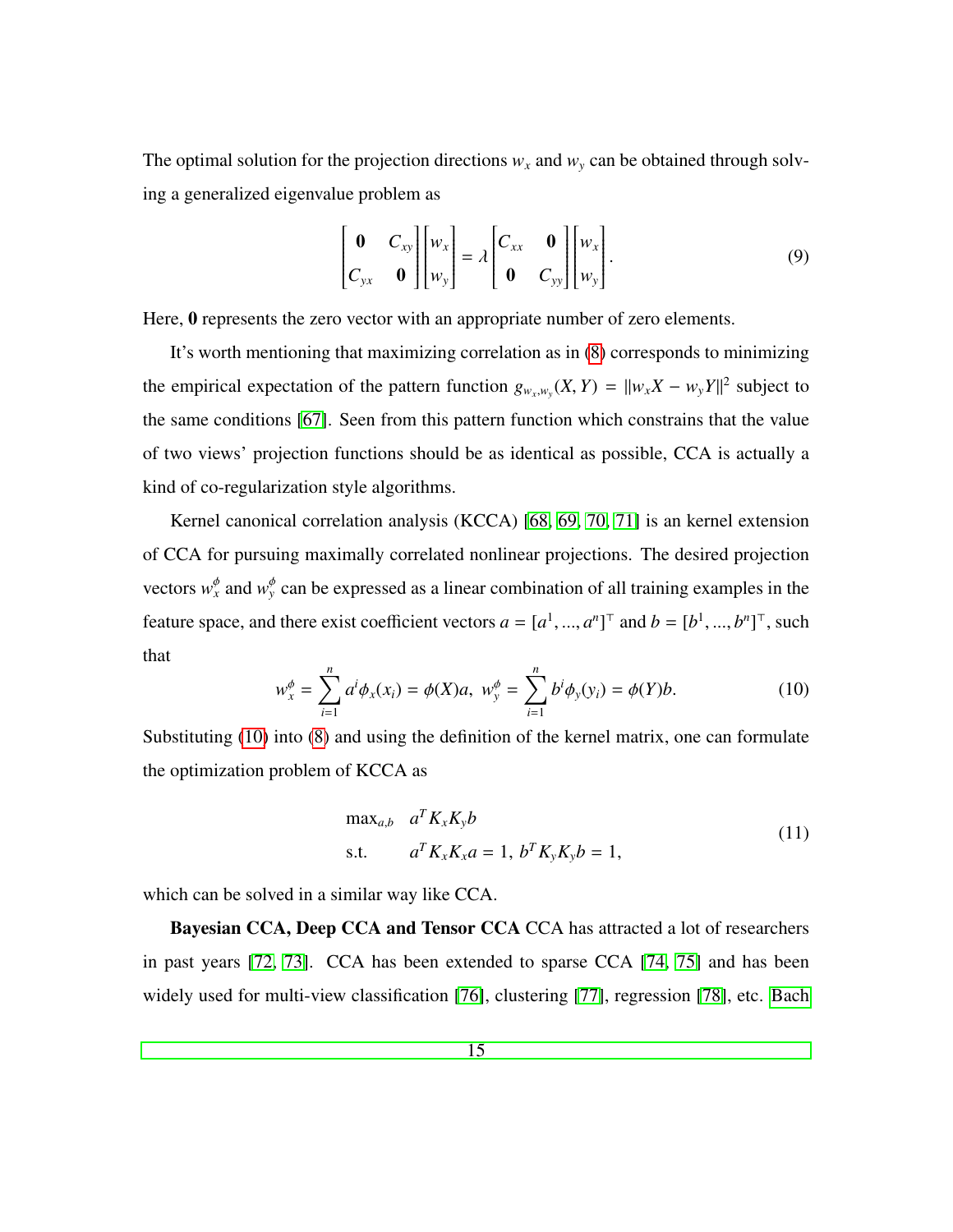[and Jordan](#page-43-5) [\[79\]](#page-43-5) gave a probabilistic interpretation of CCA, such that the maximum likelihood estimates of the model parameters can be derived from CCA. Given this probabilistic interpretation, CCA has been extended to Bayesian CCA in fully Bayesian treatment recently [\[80\]](#page-43-6). It can avoid overfitting by adding regularization [\[81\]](#page-43-7). In addition, some extensions of probabilistic CCA models have been provided as non-Gaussian CCA, discrete CCA and mixed CCA which were adapted to applications where one or both of the data-views are either counts [\[82\]](#page-44-0). Deep canonical correlation analysis (DCCA) [\[83\]](#page-44-1) is a kind of method to learn complex nonlinear transformations of two views of data such that the resulting representations are highly linearly correlated. Unlike KCCA, DCCA does not require an inner product, and has the advantages of a parametric method: training time scales well with the data size and the training data need not be referenced when computing the representations of unseen instances. CCA can be extended to multi-view CCA [\[84\]](#page-44-2) by maximizing the sum of pairwise correlations between different views. However, the main drawback of this strategy is that only correlation information between pairs of features is explored, while high-order statistics are ignored. [Luo et al.](#page-44-3) [\[85\]](#page-44-3) develop tensor CCA (TCCA) to generalize CCA to handle any number of views in a direct and yet natural way. In particular, TCCA can directly maximize the correlation between the canonical variables of all views, and this is achieved by analyzing the high-order covariance tensor over the data from all views [\[86\]](#page-44-4).

Multi-view Dimension Reduction As an important branch of multi-view unsupervised learning, multi-view dimension reduction seeks a low-dimensional common subspace to represent multi-view data [\[87\]](#page-44-5). For example, CCA is a typical multi-view dimensionality reduction method. Some new multi-view dimension reduction methods were developed by involving CCA or other space transformation methods. [Chen et al.](#page-44-6) [\[88\]](#page-44-6) proposed a multi-view latent subspace Markov network to accomplish multi-view dimension reduction. This network fulfills a weak conditional independence assumption that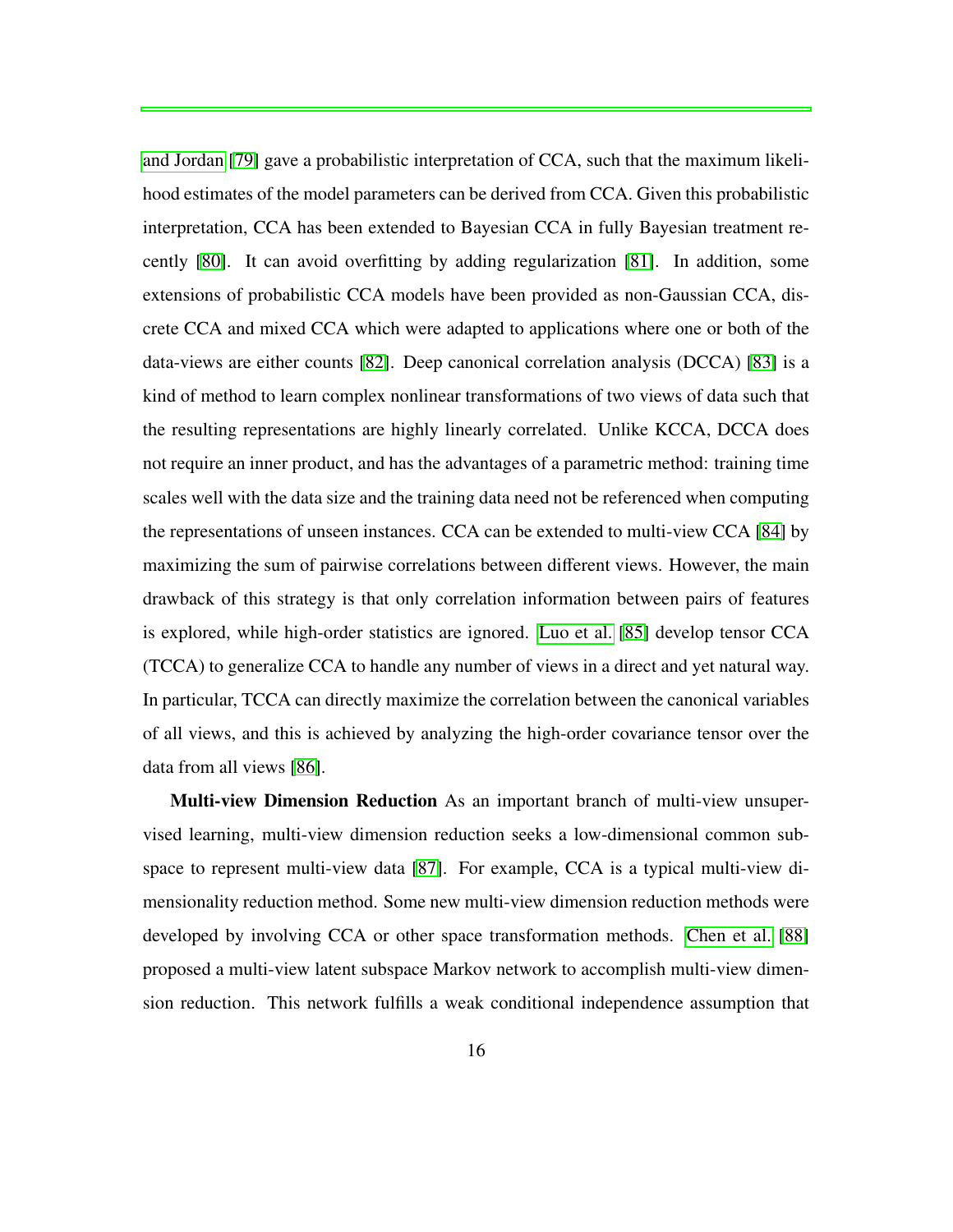multi-view observations and response variables are conditionally independent given a set of latent variables. [Ding and Fu](#page-36-7) [\[18\]](#page-36-7) proposed a low-rank common subspace for multiview data analysis, which seeks a common low-rank linear projection to mitigate the semantic gap among different views. The low-rank common projection is able to capture compatible intrinsic information across different views and also well-aligns the withinclass samples from different views. As a result, it offers effective methods for robust subspace learning. [White et al.](#page-44-7) [\[89\]](#page-44-7) and [Guo](#page-36-8) [\[19\]](#page-36-8) provided a convex formulation of multiview subspace learning. The new formulation of multi-view subspace learning allows a global solution, and can be derived with efficient optimization algorithms. More recently, a Bayesian multi-view dimensionality reduction method was proposed, where data points from different views are projected into a unified subspace without the restriction of matching data examples from these views [\[20\]](#page-37-0). Regularization for projection functions from different views was also employed to achieve multi-view denoising [\[90\]](#page-45-0).

Multi-view Clustering Multi-view clustering, which aims to obtain a partition of the data in multiple views that often provide complementary information to each other, has received considerable attention in the past years. Most work was designed based on space transformation methods [\[77,](#page-43-3) [91,](#page-45-1) [92,](#page-45-2) [93,](#page-45-3) [94,](#page-45-4) [95\]](#page-45-5). Recently, [Liu et al.](#page-45-6) [\[96\]](#page-45-6) presented a novel tensor-based framework for integrating heterogeneous multi-view data in the context of spectral clustering. [Zhang et al.](#page-37-1) [\[21\]](#page-37-1) proposed low-rank tensor constrained multi-view subspace clustering which regards the subspace representation matrices of different views as a tensor and the tensor is equipped with a low-rank constraint. The multi-linear relationship among multi-view data is taken into account through their tensor-based strategy. In order to deal with large-scale data clustering problems, a new robust large-scale multiview clustering method [\[22\]](#page-37-2) was proposed to integrate multiple representations of large scale data. [Li et al.](#page-37-3) [\[23\]](#page-37-3) presented partial multi-view clustering in the case that every view suffers from the missing of some data and results in many partial examples. [Wang](#page-45-7)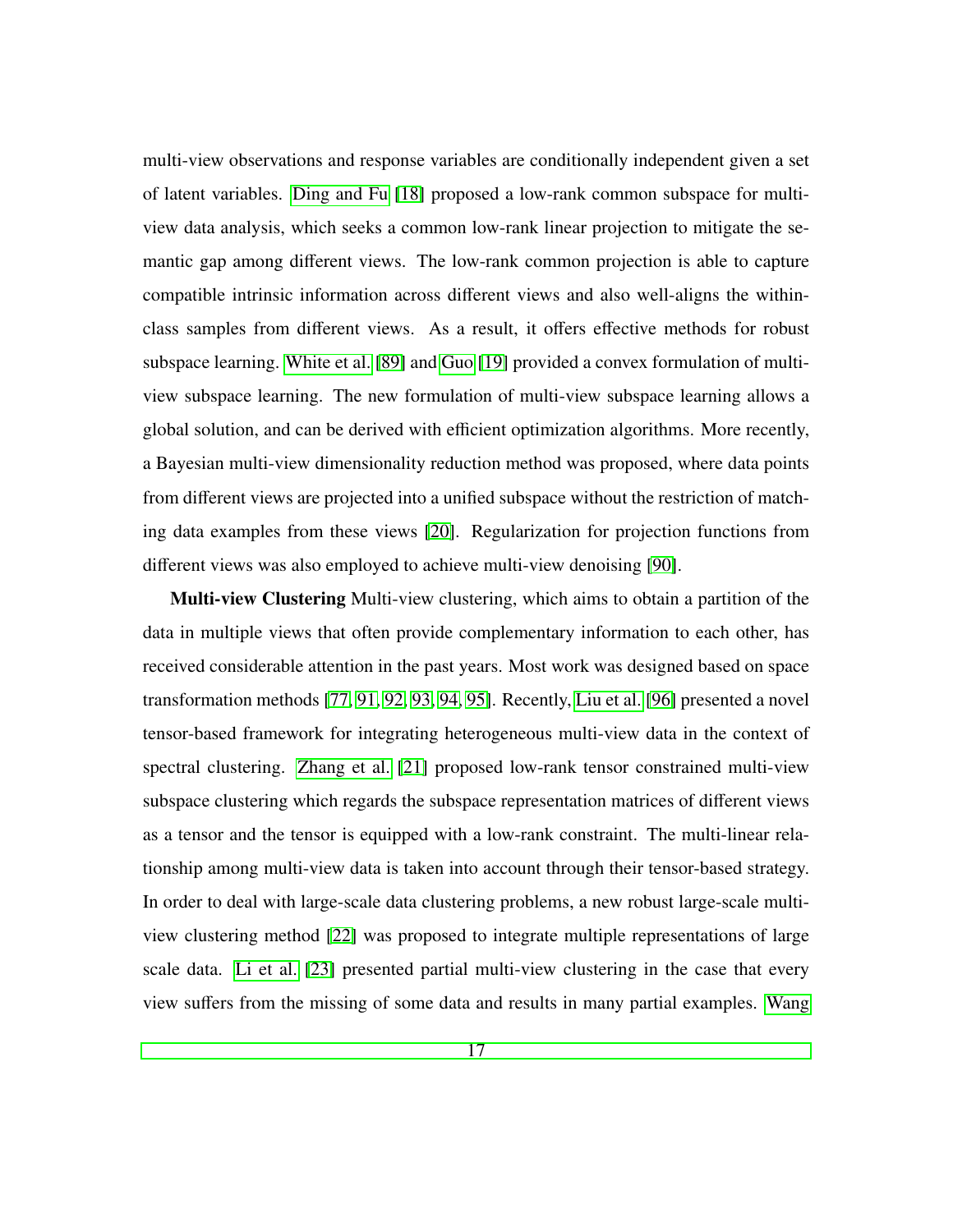[et al.](#page-45-7) [\[97\]](#page-45-7) proposed a multi-view learning model to integrate all features and learn the weight for every feature with respect to each cluster individually via new joint structured sparsity-inducing norms. Some multi-view clustering algorithms based on the nonnegative matrix factorization were proposed [\[24,](#page-37-4) [25,](#page-37-5) [98\]](#page-45-8). [Xia et al.](#page-37-6) [\[26\]](#page-37-6) proposed a novel Markov chain method for robust multi-view spectral clustering, which combines the transition probability matrices constructed from each view into a shared transition probability matrix via low-rank and sparse decomposition. Based on max-product belief propagation, [Zhang et al.](#page-37-7) [\[27\]](#page-37-7) proposed a novel multi-view clustering algorithm termed multi-view affinity propagation. Diversity induced multi-view subspace clustering [\[28\]](#page-38-0) was proposed to explore the complementary information. Some researchers have proposed multi-view clustering ensemble learning that combines different ensemble techniques for multi-view clustering [\[99,](#page-46-0) [100,](#page-46-1) [101\]](#page-46-2). [Chikhi](#page-46-3) [\[102\]](#page-46-3) proposed a multi-view normalized cut approach with spectral partitioning and local refinement.

# *3.2.2. Discriminative CCA and Multi-view LDA Based Algorithms*

Although CCA can obtain a common space for multiple views, it does not take label information into account. To learn a discriminant common space for two views, correlation discriminant analysis and discriminative canonical correlation analysis (DCCA) [\[50,](#page-40-5) [103,](#page-46-4) [104\]](#page-46-5) were proposed to extend CCA by maximizing the difference of within-class and between-class variations across two views. Moreover, as extensions from LDA, multiview Fisher discriminant analysis for binary classification problem [\[105,](#page-46-6) [106\]](#page-46-7) and generalized multi-view linear discriminant analysis (GMvDA) for multi-class classification from multiple views [\[107\]](#page-47-0) were proposed. While GMvDA requires setting hyper-parameters for regularization, multi-view discriminant analysis (MvDA) [\[51\]](#page-40-6) provides more direct derivation from LDA for multiple view projection matrices without any hyper-parameter. In addition, MvDA simultaneous obtains a concatenation of projection matrices from multiple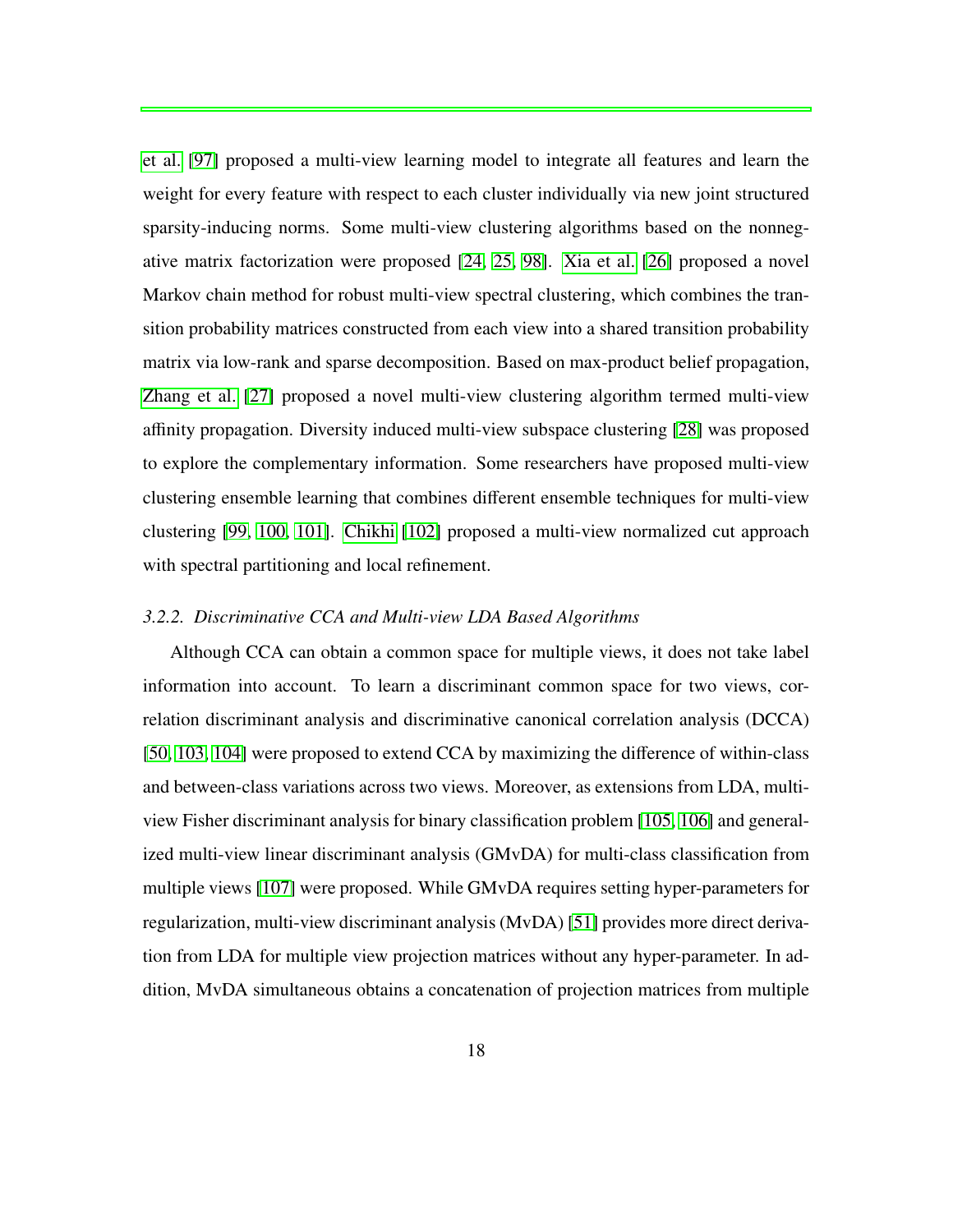views by solving a single generalized eigenvalue problem. [Makihara et al.](#page-38-1) [\[29\]](#page-38-1) described a multi-view discriminant analysis with tensor representation and applied it to cross-view gait recognition. The large-margin idea was also integrated into the Gaussian processes to discover the latent subspace shared by multiple views [\[108,](#page-47-1) [109\]](#page-47-2).

MULDA Uncorrelated LDA (ULDA) is an extension of LDA by adding some constraints into the optimization objective of LDA, so that the feature vectors extracted by ULDA could contain minimum redundancy. Multi-view uncorrelated linear discriminant analysis (MULDA) [\[30\]](#page-38-2) was recently proposed by imposing two more constraints in each view, which extracts uncorrelated features in each view and computes transformations of each view to project data into a common subspace. Here we briefly introduce MULDA. Let  $(w_{x1}, w_{y1})$  represent the vector pair solved by the existing multi-view LDA method which corresponds to the maximum eigenvalue. Suppose the vector pairs  $(w_{xi}, w_{yi})$  with *<sup>j</sup>* <sup>=</sup> <sup>1</sup>, <sup>2</sup>, ...,*<sup>r</sup>* <sup>−</sup>1 of the two-view data are obtained. MULDA aims to find the *<sup>r</sup>*th discriminant vector pair  $(w_{xr}, w_{yr})$  of datasets *X* and *Y* with the following conjugated orthogonality constraints

$$
w_{xr}^T S_{t_x} w_{x_j} = w_{yr}^T S_{t_y} w_{y_j} = 0 \quad (j = 1, 2, ..., r - 1),
$$
 (12)

where  $S_{t_x}$  and  $S_{t_y}$  represent the total scatter matrix for two views. With  $S_{b_x}$  and  $S_{b_y}$  denoting the between-class scatter matrix, the optimization problem of MULDA can be formulated as

<span id="page-18-0"></span>
$$
\max_{w_{xr}, w_{yr}} \quad w_{xr}^T S_{b_x} w_{xr} + w_{yr}^T S_{b_y} w_{yr} + 2\gamma w_{xr}^T C_{xy} w_{yr} \ns.t. \quad w_{xr}^T S_{t_x} w_{xr} + \sigma w_{yr}^T S_{t_y} w_{yr} = 1 \n w_{xr}^T S_{t_x} w_{xj} = w_{yr}^T S_{t_y} w_{yj} = 0 \n (j = 1, 2, ..., r - 1),
$$
\n(13)

where *wxr* and *wyr* represent the *r*th discriminant vectors of datasets *X* and *Y*, respectively. Through optimizing [\(13\)](#page-18-0), we obtain *d* feature vectors for each view:  $z_{xi} = w_{xi}^T X$ ,  $z_{yi} = w_{yi}^T Y$ ,  $i = 1, ..., d$ .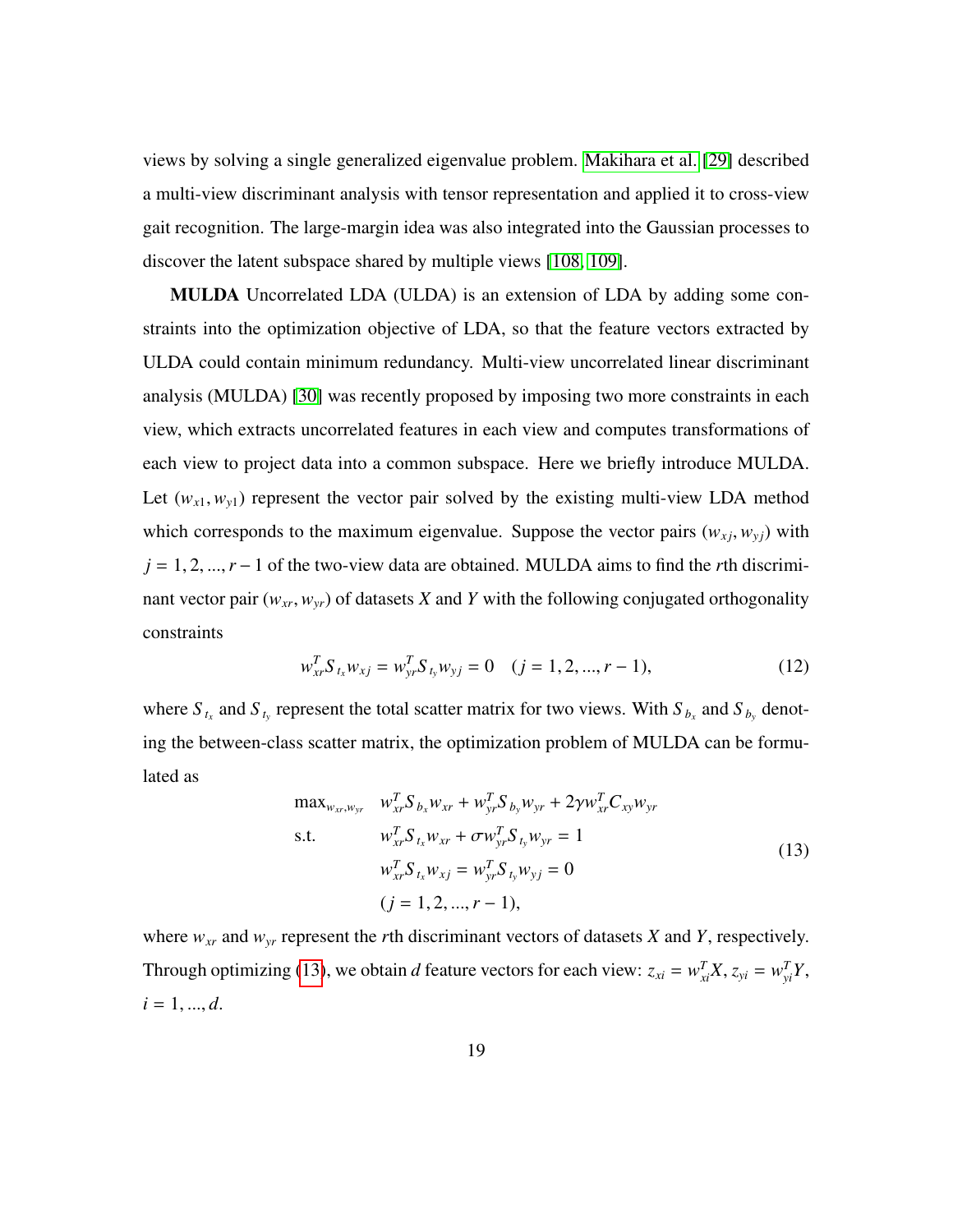#### *3.2.3. Multi-view SVMs and Multi-view Twin SVMs*

 $\overline{a}$ 

Many multi-view supervised learning methods build upon SVMs. SVM-2K [\[44\]](#page-39-8) is a representative multi-view algorithm, which combines the two views by introducing the constraint of similarity between two one-dimensional projections identifying two distinct SVMs from the two feature spaces. Assuming that the two view data are expressed through two feature projections, i.e.,  $\phi_1$  with corresponding kernel  $\kappa_1$  and  $\phi_2$  with corresponding kernel  $\kappa_2$ , the constraint is expressed as an  $\epsilon$ -insensitive 1-norm regularization using slack variables  $\eta_i$ ,

$$
|\langle \mathbf{w}_1, \phi_1(\mathbf{x}_i) \rangle + b_1 - \langle \mathbf{w}_2, \phi_2(\mathbf{x}_i) \rangle - b_2| \le \eta_i + \epsilon,
$$
 (14)

where  $w_1$ ,  $b_1$ ,  $(w_2, b_2)$  are the weight and threshold of the first (second) view's SVM.

Recently, a new method called multi-view twin support vector machines (MvTSVMs) was proposed [\[7\]](#page-35-5). On one view, positive examples are represented by  $A_1'$  $\int_1$  and negative examples are represented by  $B_1$ <sup>'</sup>  $\int_1$ . On the other view, positive examples are represented by  $A'$  $\frac{1}{2}$  and negative examples are represented by  $B_2$  $\int_2$ . For simplicity, suppose that all *e* are vectors of ones of appropriate dimensions and

$$
A_1 = (A'_1, e), B_1 = (B'_1, e), A_2 = (A'_2, e), B_2 = (B'_2, e),
$$
  

$$
v_1 = \begin{pmatrix} w_1 \\ b_1 \end{pmatrix}, v_2 = \begin{pmatrix} w_2 \\ b_2 \end{pmatrix}, u_1 = \begin{pmatrix} w_3 \\ b_3 \end{pmatrix}, u_2 = \begin{pmatrix} w_4 \\ b_4 \end{pmatrix},
$$
 (15)

where  $(w_1, b_1)$  and  $(w_2, b_2)$  are classifier parameters of +1 class, and  $(w_3, b_3)$  and  $(w_4, b_4)$ are classifier parameters of −1 class. The optimization problems for MvTSVMs are written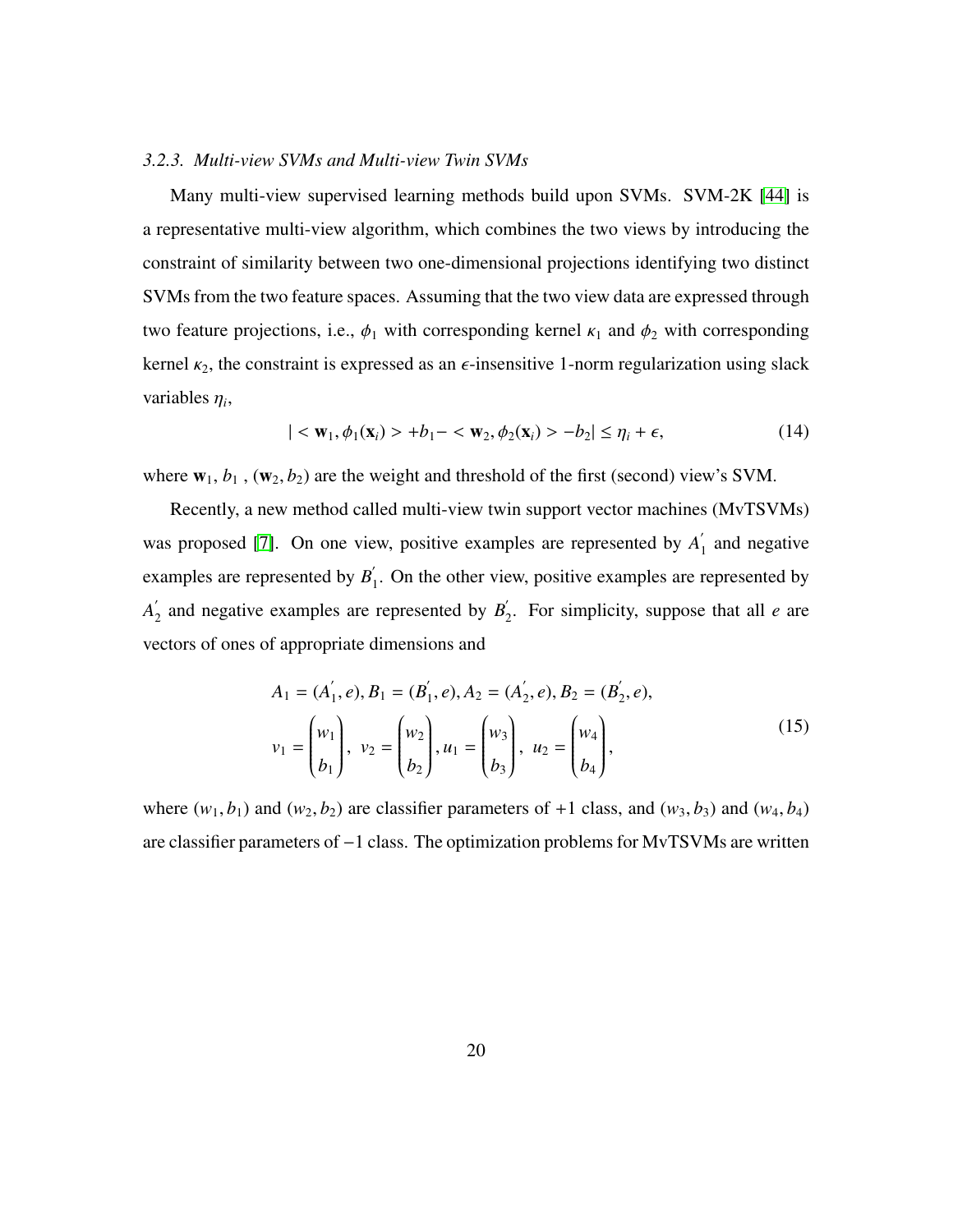$$
\min_{\substack{\nu_1,\nu_2,q_1,q_2,\eta \\ \nu_1,\nu_2,q_1,q_2,\eta}} \frac{1}{2} ||A_1 \nu_1||^2 + \frac{1}{2} ||A_2 \nu_2||^2 + c_1 e_2^{\top} q_1 + c_2 e_2^{\top} q_2 + D e_1^{\top} \eta
$$
\n
$$
\text{s.t.} \qquad |A_1 \nu_1 - A_2 \nu_2| \le \eta,
$$
\n
$$
- B_1 \nu_1 + q_1 \ge e_2,
$$
\n
$$
- B_2 \nu_2 + q_2 \ge e_2,
$$
\n
$$
q_1 \ge 0, q_2 \ge 0,
$$
\n
$$
\eta \ge 0,
$$
\n
$$
(16)
$$

$$
\min_{u_1, u_2, k_1, k_2, \zeta} \frac{1}{2} ||B_1 u_1||^2 + \frac{1}{2} ||B_2 u_2||^2 + d_1 e_1^{\top} k_1 + d_2 e_1^{\top} k_2 + H e_2^{\top} \zeta
$$
  
s.t.  $|B_1 u_1 - B_2 u_2| \le \zeta$ ,  
 $- A_1 u_1 + k_1 \ge e_1$ ,  
 $- A_2 v_2 + k_2 \ge e_1$ ,  
 $k_1 \ge 0, k_2 \ge 0$ ,  
 $\zeta \ge 0$ ,  
 $\zeta \ge 0$ ,  
 $\zeta \ge 0$ ,

where  $e_1$  and  $e_2$  are vectors of ones of appropriate dimensions,  $v_1$ ,  $v_2$ ,  $u_1$ ,  $u_2$  are classifier parameters,  $c_1$ ,  $c_2$ ,  $d_1$ ,  $d_2$ ,  $D$ ,  $H$  are nonnegative parameters, and  $q_1$ ,  $q_2$ ,  $\eta$ ,  $\zeta$ ,  $k_1$ ,  $k_2$  are slack vectors of appropriate dimensions.

Multi-view Semi-supervised Learning Semi-supervised learning, which learns from few labeled examples and a large number of unlabeled examples, is an active research direction. Its prevalence is mainly motivated by the need to reduce the expensive or timeconsuming label acquisition process. [Szedmak and Shawe-Taylor](#page-40-0) exploited unlabeled data via multi-view learning effectively [\[45\]](#page-40-0). Representative multi-view semi-supervised learning methods include co-training [\[39\]](#page-39-3), co-EM [\[3\]](#page-35-1), multi-view sequential learning [\[110\]](#page-47-3), Bayesian co-training [\[59\]](#page-41-5), multi-view point cloud regularization [\[111\]](#page-47-4), sparse multi-view

as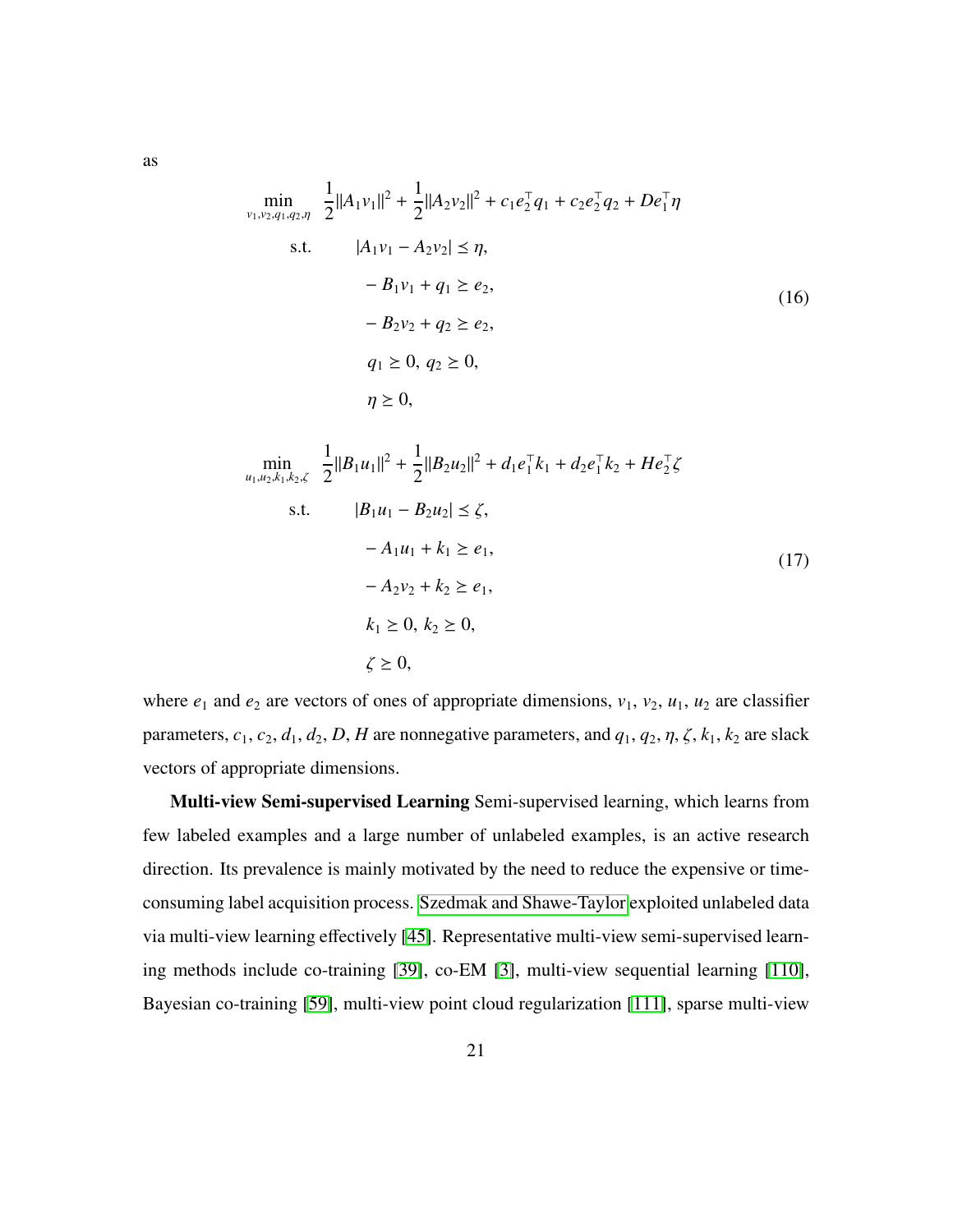SVMs [\[6\]](#page-35-4), two-view transductive support vector machines [\[112\]](#page-47-5), robust co-training [\[5\]](#page-35-3), multi-view vector-valued manifold regularization [\[113\]](#page-47-6). The recent multi-view Laplacian SVMs [\[8\]](#page-35-6) and multi-view Laplacian TSVMs [\[9\]](#page-35-7) integrate the multi-view regularization with manifold regularization and bring inspiring results. Here we introduce the multiview Laplacian TSVMs. On view one, positive examples are represented by  $A_1'$  $\int_1$  and negative examples are represented by  $B_1$ <sup>2</sup>  $\int_1$ . On view two, positive examples are represented by  $A'$  $\frac{1}{2}$  and negative examples are represented by  $B_2$  $\int_2$ . The optimization problems of multi-view Laplacian TSVMs can be written as

$$
\min_{w_1, w_2, b_1, b_2, q_1, q_2, \eta} \frac{1}{2} ||A'_1 w_1 + e_1 b_1||^2 + \frac{1}{2} ||A'_2 w_2 + e_1 b_2||^2 + c_1 e_2^{\top} q_1 + c_2 e_2^{\top} q_2 \n+ \frac{1}{2} c_3 (||w_1||^2 + b_1^2 + ||w_2||^2 + b_2^2) \n+ \frac{1}{2} c_4 [(\mathbf{w}_1^{\top} \mathbf{M}_1^{\prime \top} + e^{\top} b_1) L_1 (\mathbf{M}_1^{\prime} w_1 + e b_1) \n+ (\mathbf{w}_2^{\top} \mathbf{M}_2^{\prime \top} + e^{\top} b_2) L_2 (\mathbf{M}_2^{\prime} w_2 + e b_2)] + D e_1^{\top} \eta \ns.t. \qquad |A'_1 w_1 + e_1 b_1 - A'_2 w_2 - e_1 b_2| \le \eta, \n- B'_1 w_1 - e_2 b_1 + q_1 \ge e_2, \n- B'_2 w_2 - e_2 b_2 + q_2 \ge e_2, \nq_1 \ge 0, q_2 \ge 0 \n\eta \ge 0,
$$
\n(18)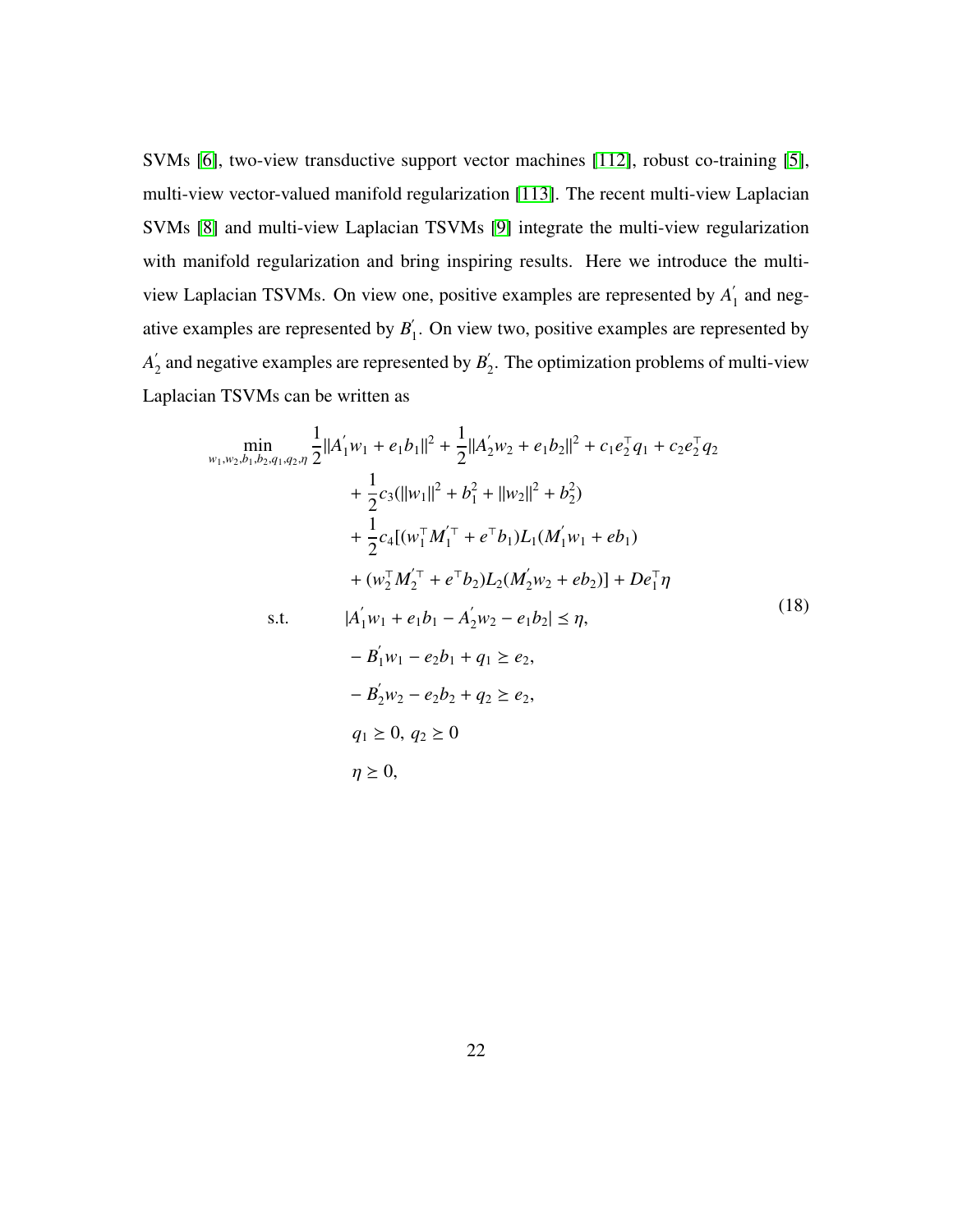$$
\min_{w_3, w_4, b_3, b_4, q_3, q_4, \zeta} \frac{1}{2} ||B'_1 w_3 + e_2 b_3||^2 + \frac{1}{2} ||B'_2 w_4 + e_2 b_4||^2 + c_1 e_1^\top q_3 + c_2 e_1^\top q_4 \n+ \frac{1}{2} c_3 (||w_3||^2 + b_3^2 + ||w_4||^2 + b_4^2) \n+ \frac{1}{2} c_4 [ (w_3^\top M_1^\top + e^\top b_3) L_1 (M_1' w_3 + e b_3) \n+ (w_4^\top M_2^\top + e^\top b_4) L_2 (M_2' w_4 + e b_4) ] + He_2^\top \zeta \ns.t. \qquad |B'_1 w_3 + e_2 b_3 - B'_2 w_4 - e_2 b_4| \le \zeta, \n- A'_1 w_3 - e_1 b_3 + q_3 \ge e_1, \n- A'_2 w_4 - e_1 b_4 + q_4 \ge e_1, \nq_3 \ge 0, q_4 \ge 0 \n\zeta \ge 0.
$$
\n
$$
(19)
$$

 $M_{1}^{'}$  $\frac{1}{1}$  includes all of labeled data and unlabeled data from view 1.  $M_2^{'}$  $\frac{1}{2}$  includes all of labeled data and unlabeled data from view 2.  $L_1$  is the graph Laplacian of view 1 and  $L_2$  is the graph Laplacian of view 2.  $e_1$ ,  $e_2$  and  $e$  are vectors of ones of appropriate dimensions.  $w_1$ ,  $b_1$ ,  $w_2$ ,  $b_2$ ,  $w_3$ ,  $b_3$ ,  $w_4$ ,  $b_4$  are classifier parameters.  $c_1$ ,  $c_2$ ,  $c_3$  and  $c_4$  are nonnegative parameters.  $q_1$ ,  $q_2$ ,  $q_3$ ,  $q_4$ ,  $\eta$  and  $\zeta$  are slack vectors of appropriate dimensions.

#### *3.3. Margin-Consistency Style Algorithms*

Margin-consistency style algorithms were proposed under the consideration of the characteristics of classification in multi-view cases. Especially for large-margin classifiers, the margins between the samples and the hyperplanes well depict the relationship between the models and the data. It is a valid method to utilize consistency of multi-view data to regularize that the margins from two views are the same or have the same posteriors. The strategy of using margin consistency was firstly proposed in the framework of multi-view maximum entropy discrimination (MVMED) [\[10\]](#page-35-8). Some variants such as soft margin consistency based multi-view MED (SMVMED) [\[11\]](#page-36-0) and consensus and com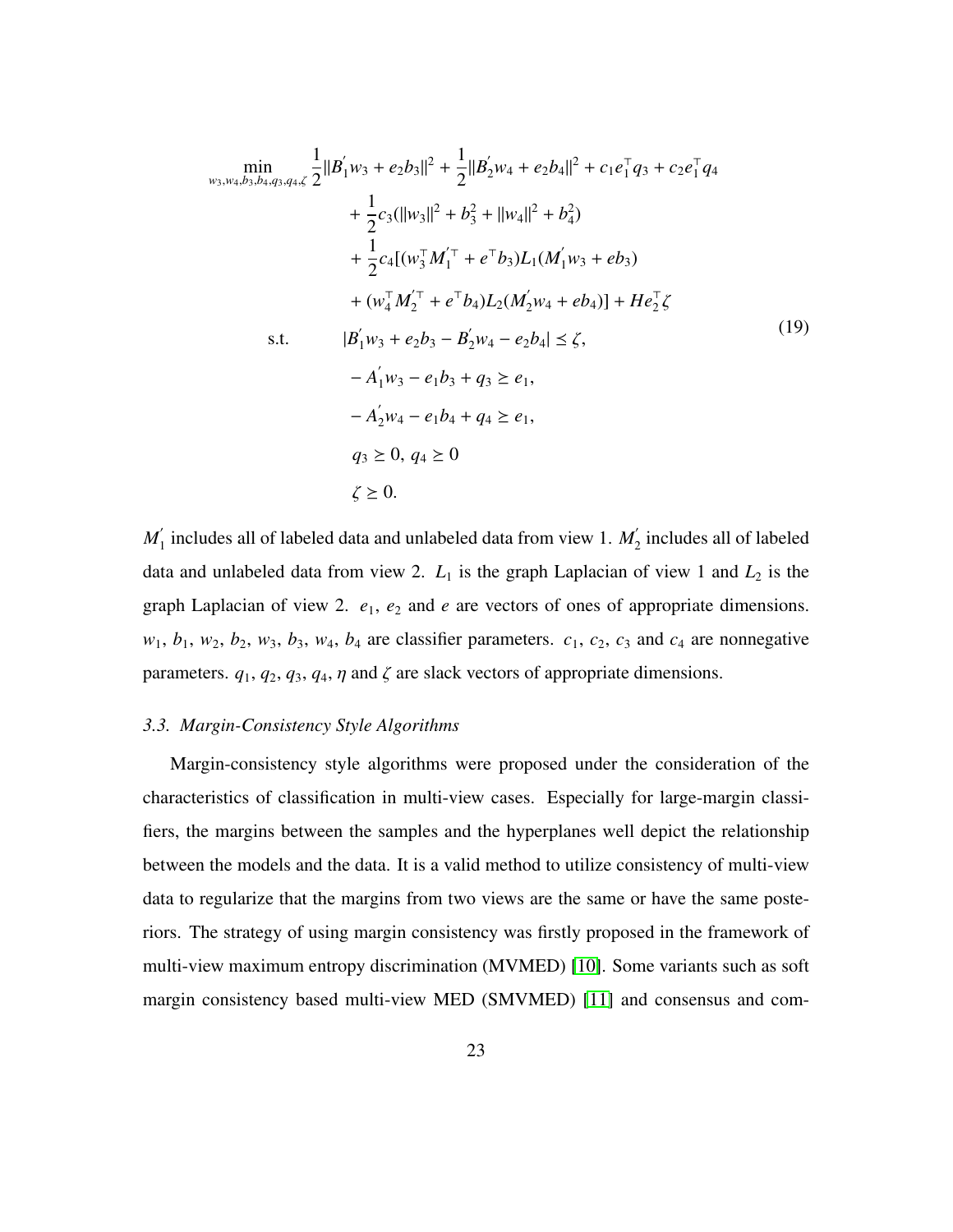plementarity based MED (MED-2C) [\[13\]](#page-36-2) were also developed and obtained promising performance.

#### *3.3.1. MVMED*

Multi-view maximum entropy discrimination (MVMED) [\[10\]](#page-35-8) was proposed as an extension of MED to the multi-view learning setting. It considers a joint distribution  $p(\Theta_1, \Theta_2)$  over the view one classifier parameter  $\Theta_1$  and view two classifier parameter  $\Theta_2$ .  $\gamma$  is the shared margin variable by two views. Using the augmented joint distribution  $p(\Theta_1, \Theta_2, \gamma)$  and the joint prior distribution  $p_0(\Theta_1, \Theta_2, \gamma)$ , MVMED can be formulated as follows

$$
\min_{p(\mathbf{\Theta}_1, \mathbf{\Theta}_2, \gamma)} \text{KL}(p(\mathbf{\Theta}_1, \mathbf{\Theta}_2, \gamma) \| p_0(\mathbf{\Theta}_1, \mathbf{\Theta}_2, \gamma))
$$
\n
$$
\int p(\mathbf{\Theta}_1, \mathbf{\Theta}_2, \gamma) [y_t L_1(X_t^1 | \mathbf{\Theta}_1) - \gamma_t] d\mathbf{\Theta}_1 d\mathbf{\Theta}_2 d\gamma \ge 0
$$
\n
$$
\text{s.t.} \begin{cases}\n\int p(\mathbf{\Theta}_1, \mathbf{\Theta}_2, \gamma) [y_t L_2(X_t^2 | \mathbf{\Theta}_2) - \gamma_t] d\mathbf{\Theta}_1 d\mathbf{\Theta}_2 d\gamma \ge 0 \\
\int p(\mathbf{\Theta}_1, \mathbf{\Theta}_2, \gamma) [y_t L_2(X_t^2 | \mathbf{\Theta}_2) - \gamma_t] d\mathbf{\Theta}_1 d\mathbf{\Theta}_2 d\gamma \ge 0 \\
1 \le t \le N,\n\end{cases} \tag{20}
$$

where  $L_1(X_t^1 | \Theta_1)$  and  $L_2(X_t^2 | \Theta_2)$  are discriminant functions from two views, respectively.

[Chao and Sun](#page-36-0) also proposed a more flexible MVMED framework called alternative MVMED (AMVMED) [\[11\]](#page-36-0), which considers two separate distributions  $p_1(\Theta_1)$  over  $\Theta_1$ and  $p_2(\Theta_2)$  over  $\Theta_2$ , and balances KL divergences of their augmented distributions with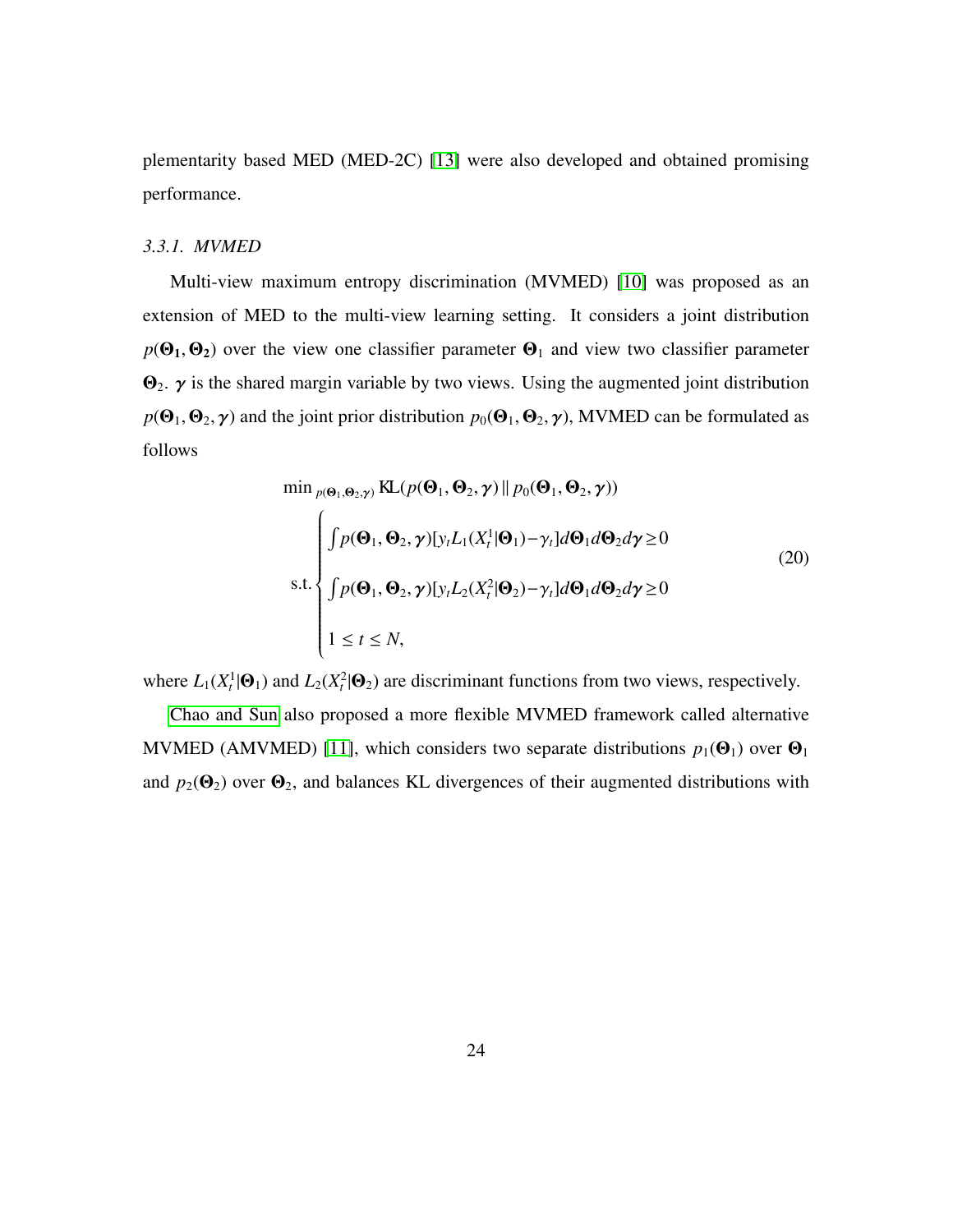respect to the corresponding prior distributions  $p_0(\cdot)$ . AMVMED is formulated as

$$
\min_{p_1(\mathbf{\Theta}_1, \mathbf{\gamma}), p_2(\mathbf{\Theta}_2, \mathbf{\gamma})} \rho \text{KL}(p_1(\mathbf{\Theta}_1, \mathbf{\gamma}) || p_0(\mathbf{\Theta}_1, \mathbf{\gamma}))
$$
  
+  $(1 - \rho) \text{KL}(p_2(\mathbf{\Theta}_2, \mathbf{\gamma}) || p_0(\mathbf{\Theta}_2, \mathbf{\gamma}))$   

$$
\int p_1(\mathbf{\Theta}_1, \mathbf{\gamma}) [y_t L_1(X_t^1 | \mathbf{\Theta}_1) - \gamma_t] d\mathbf{\Theta}_1 d\mathbf{\gamma} \ge 0
$$
  
s.t.  

$$
\int p_2(\mathbf{\Theta}_2, \mathbf{\gamma}) [y_t L_2(X_t^2 | \mathbf{\Theta}_2) - \gamma_t] d\mathbf{\Theta}_2 d\mathbf{\gamma} \ge 0
$$
  

$$
\int p_1(\mathbf{\Theta}_1, \mathbf{\gamma}) d\mathbf{\Theta}_1 = \int p_2(\mathbf{\Theta}_2, \mathbf{\gamma}) d\mathbf{\Theta}_2
$$
  

$$
1 \le t \le N.
$$
 (21)

## *3.3.2. SMVMED*

Unlike conventional multi-view learning method, MVMED and AMVMED exploits the multiple views in a style called margin consistency, that is, to enforce margins from the two views to be identical. Although they have provided state-of-art multi-view learning performance, this margin consistency requirement may be too strong to fulfill in some cases and hinder effective model learning. It is thus interesting to explore the possibility of relaxing the requirement. The proposed soft margin consistency based MVMED (SMVMED) has achieved improvements through the relaxing of the requirement on mar-gin consistency [\[12\]](#page-36-1). It assumes two different posterior distributions,  $p_1(\gamma)$  and  $p_2(\gamma)$ , for margin variables and ensures that the KL divergence between the two distributions as small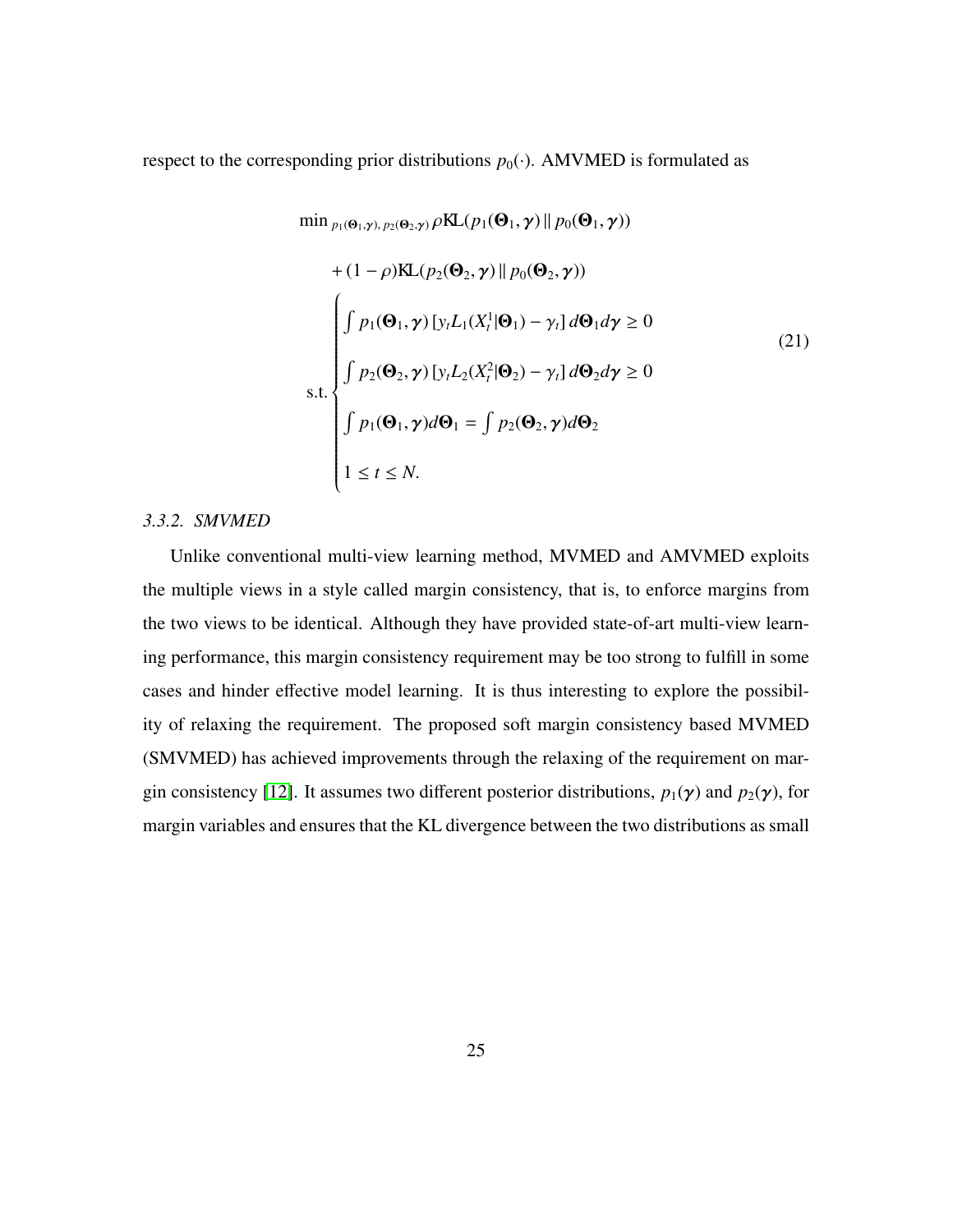as possible. Similar to MVMED, the objective optimization problem can be expressed by

$$
\min_{p_1(\Theta_1, \gamma), p_2(\Theta_2, \gamma)} \text{KL}(p_1(\Theta_1) \| p_1^0(\Theta_1)) + \text{KL}(p_2(\Theta_2) \| p_2^0(\Theta_2))
$$
\n
$$
+ (1 - \alpha) \text{KL}(p_1(\gamma) \| p_1^0(\gamma)) + (1 - \alpha) \text{KL}(p_2(\gamma) \| p_2^0(\gamma))
$$
\n
$$
+ \alpha \text{KL}(p_1(\gamma) \| p_2(\gamma)) + \alpha \text{KL}(p_2(\gamma) \| p_1(\gamma))
$$
\n
$$
\text{s.t.} \begin{cases} \int p_1(\Theta_1, \gamma) [y_t L_1(X_t^1 | \Theta_1) - \gamma_t] d\Theta_1 d\gamma \ge 0 \\ \int p_2(\Theta_2, \gamma) [y_t L_2(X_t^2 | \Theta_2) - \gamma_t] d\Theta_2 d\gamma \ge 0 \\ 1 \le t \le N. \end{cases} \tag{22}
$$

# *3.3.3. MED-2C*

Another margin-consistency style multi-view learning method is called consensus and complementarity based MED (MED-2C) [\[13\]](#page-36-2). It is used for multi-view classification, which well utilizes the two principles consensus and complementarity for multi-view learning. MED-2C first transforms data from two views into a common subspace, and makes the transformed data in the new subspace identical to respect the consensus principle. Then it augments the transformed data with their original features to take into account the complementarity principle. Similar to MVMED, the objective optimization problem in MED-2C can be formulated by

$$
\min_{P,Q} \min_{p(\mathbf{\Theta},\mathbf{\gamma})} \mathbf{KL}(p(\mathbf{\Theta},\mathbf{\gamma}) \parallel p_0(\mathbf{\Theta},\mathbf{\gamma})) + \beta ||PX_1 - QX_2||_F^2
$$
\n
$$
\text{s.t.} \begin{cases}\n\int p(\mathbf{\Theta},\mathbf{\gamma}) [y_t L(\tilde{X}_t^1 | \mathbf{\Theta}) - \gamma_t] d\mathbf{\Theta} d\mathbf{\gamma} \ge 0 \\
\int p(\mathbf{\Theta},\mathbf{\gamma}) [y_t L(\tilde{X}_t^2 | \mathbf{\Theta}) - \gamma_t] d\mathbf{\Theta} d\mathbf{\gamma} \ge 0 \\
1 \le t \le N,\n\end{cases} \tag{23}
$$

where  $\tilde{X}_t^1 = [[PX_t^1]^\top, X_t^1]$  $(\mathbf{Q}X_t^2)^\top$ ,  $\mathbf{0}^\top, \mathbf{X}_t^2 = [[\mathbf{Q}X_t^2]^\top, \mathbf{0}^\top, X_t^2]$  $\bigcup_{i=1}^{\infty}$  MED-2C is a successful method of combining margin-consistency style algorithms and co-regularization style algorithms.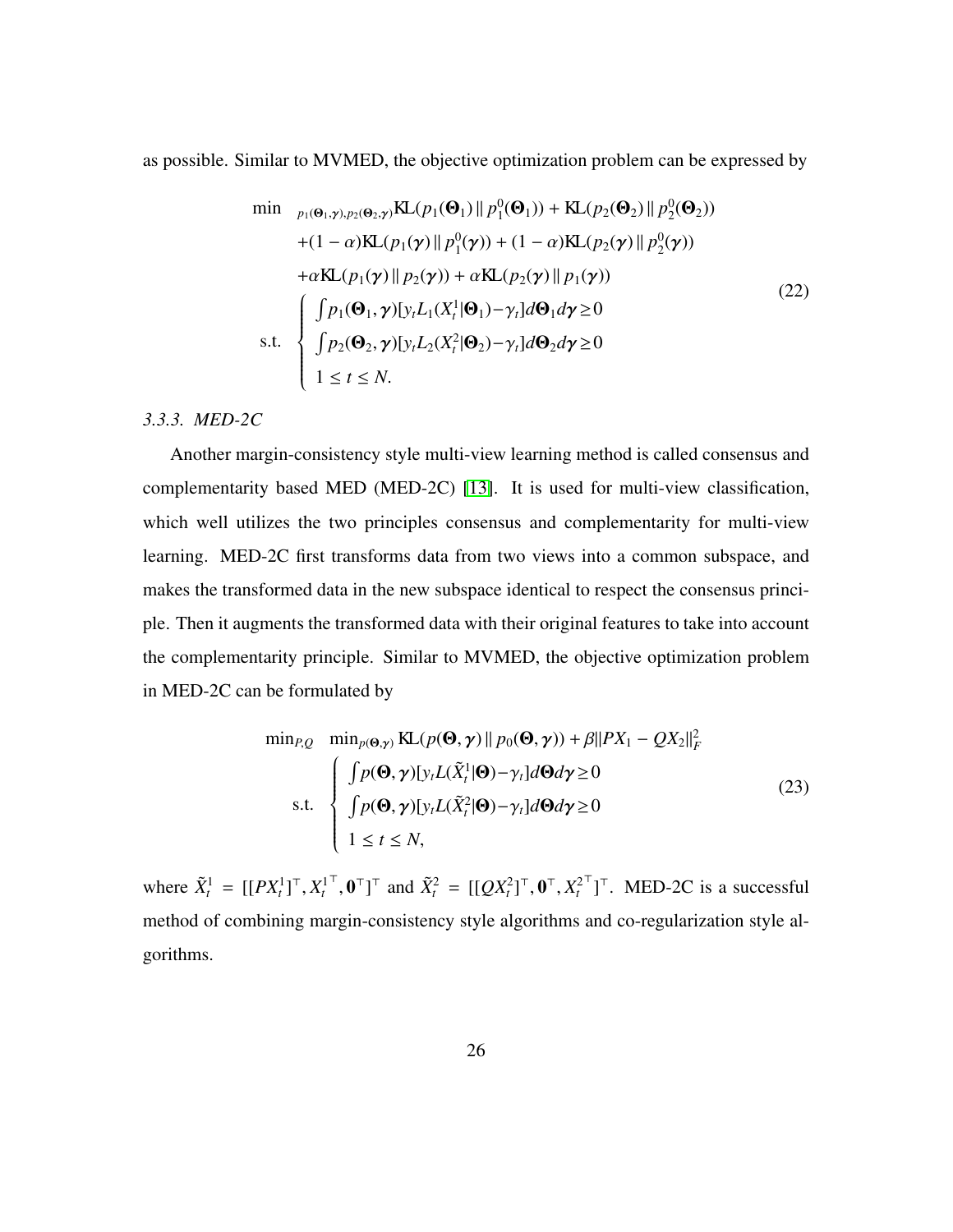#### *3.4. Progress and Applications of Combining Multi-view Learning Algorithms*

Multi-task Multi-view Learning Multi-task multi-view learning (MTMV) can learn multiple related tasks with multi-view data. [He and Lawrence](#page-47-7) [\[114\]](#page-47-7) proposed a graphbased framework which takes full advantage of information among multiple tasks and multiple views. [Zhang and Huan](#page-48-0) [\[115\]](#page-48-0) proposed a general inductive learning framework for the challenging MTMV problems using co-regularization and task relationship learning. [Yang and He](#page-38-3) [\[31\]](#page-38-3) modeled task relatedness using a normal penalty with sparse covariances to couple multiple tasks and view relatedness using matrix Dirichlet process. Two MTMV tracking methods were proposed based on joint sparse representation [\[32\]](#page-38-4) and based on an approximate least absolute deviation [\[33\]](#page-38-5) to exploit the related information shared between particles and views in order to obtain improved performance. However, they all tackle the classification problem. [Zhang et al.](#page-38-6) [\[34\]](#page-38-6) introduced an MTMV clustering framework which integrates within view-task clustering, multi-view relationship learning and multi-task relationship learning. To facilitate information sharing among different tasks on multi-view representation, [Jin et al.](#page-38-7) [\[35\]](#page-38-7) proposed an efficient inductive convex shared structure learning method for the MTMV problem. In real world, there exist quite a few applications where the tasks with several views correspond to different set of class labels. This new learning scenario is called MTMV learning for heterogeneous tasks [\[116\]](#page-48-1), for which an MTMV discriminant analysis method was proposed to solve this problem.

Multi-view Ensemble Learning The goal of ensemble learning is to construct strong learners by combining weak learners to make very accurate predictions. Many algorithms have been developed and widely used, such as bagging, boosting, random subspace. [Xu](#page-48-2) [and Sun](#page-48-2) [\[117\]](#page-48-2) extended Adaboost to the multi-view learning scenario and presented the embedded multi-view Adaboost algorithm (EMV-Adaboost). [Sun and Zhang](#page-48-3) extended a multi-view ensemble learning framework with both multiple views and multiple learners to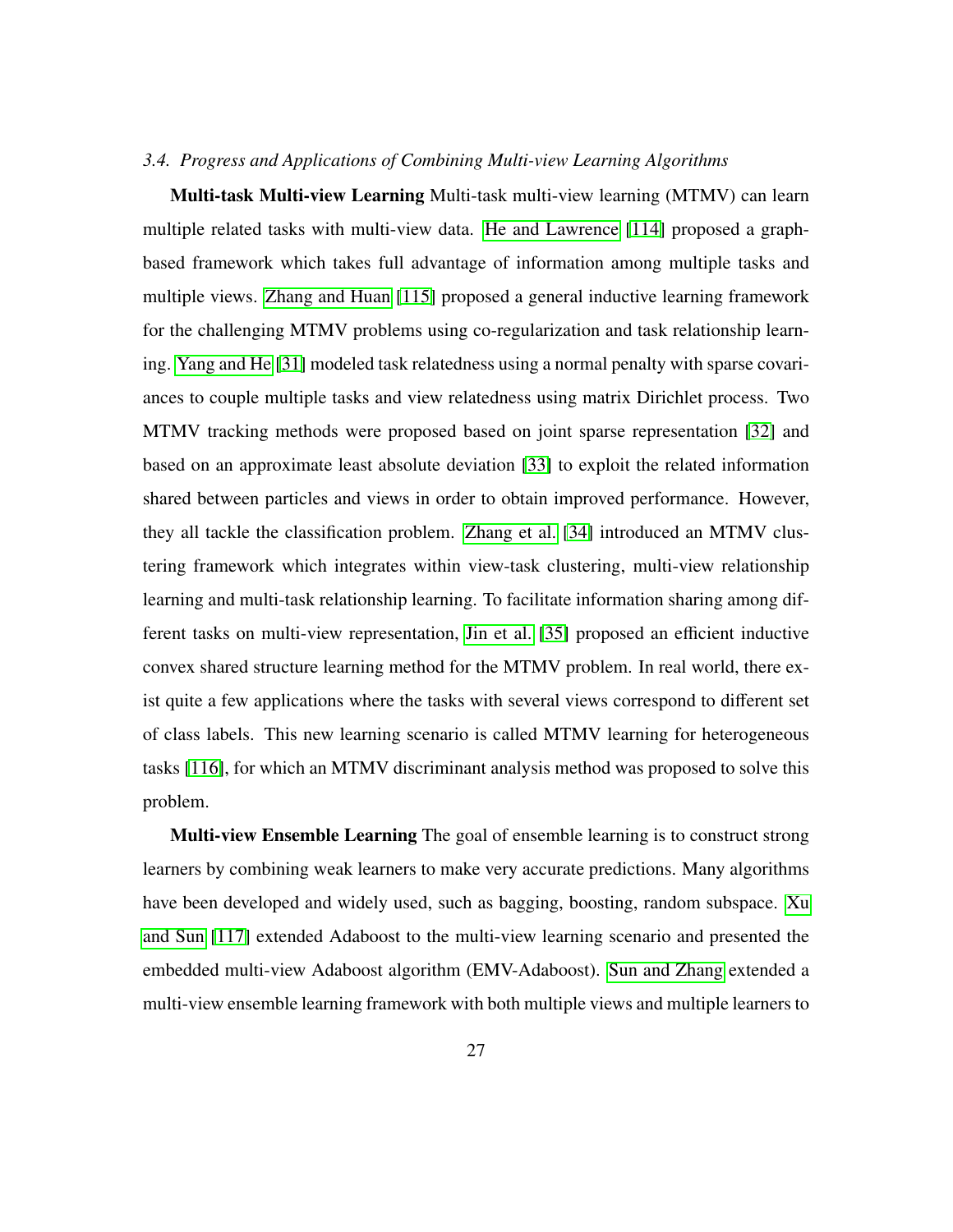semi-supervised learning [\[118\]](#page-48-3) and active learning [\[119\]](#page-48-4), respectively. [Kumar and Minz](#page-48-5) [\[120,](#page-48-5) [121\]](#page-48-6) proposed supervised feature set partitioning method and optimal feature set partitioning for performance enhancement of multi-view ensemble learning. Multi-view ensemble learning has successfully addressed the issue related to high dimensionality of the data and poem data classification using sentiwordnet [\[122\]](#page-48-7).

# <span id="page-27-0"></span>4. Multi-view Datasets and Software Packages

In order to provide experimental supports for the research on multi-view learning, we describe some widely used multi-view datasets and representative software packages.

**Handwritten Digit Dataset**<sup>[1](#page-0-0)</sup> Handwritten digit dataset [\[7\]](#page-35-5) is marked as multiple feature sets in the UCI repository. It consists of feature sets of handwritten numerals  $(0 \sim 9)$ extracted from a collection of Dutch utility maps. Each digit (class) digitized in binary images has 200 examples (for a total of 2,000 examples) which are represented in six feature sets (views) in this dataset.

Advertisement Dataset<sup>[2](#page-0-0)</sup> Advertisement data [\[10\]](#page-35-8) consist of 3,279 examples including 459 ads images (positive examples) and 2,820 non-ads images (negative examples). The first view describes the image itself (words in the image's URL, alt text and caption), while the other view contains all other features (words from the URLs of the pages that contain the image and the image points to).

WebKB Dataset<sup>[3](#page-0-0)</sup> WebKB data [\[10\]](#page-35-8) consist of 1,051 two-view web pages collected from computer science department web sites at four universities: Cornell University, University of Washington, University of Wisconsin, and University of Texas. There are 230 course pages and 821 non-course pages.

<sup>&</sup>lt;sup>1</sup>Data are available at http://archive.ics.uci.edu/ml/datasets/Multiple+Features.

<sup>2</sup>Data are available at https://archive.ics.uci.edu/ml/datasets/Internet+Advertisements.

<sup>3</sup>Data are available at http://www.cs.cmu.edu/afs/cs/project/theo-11/www/wwkb/.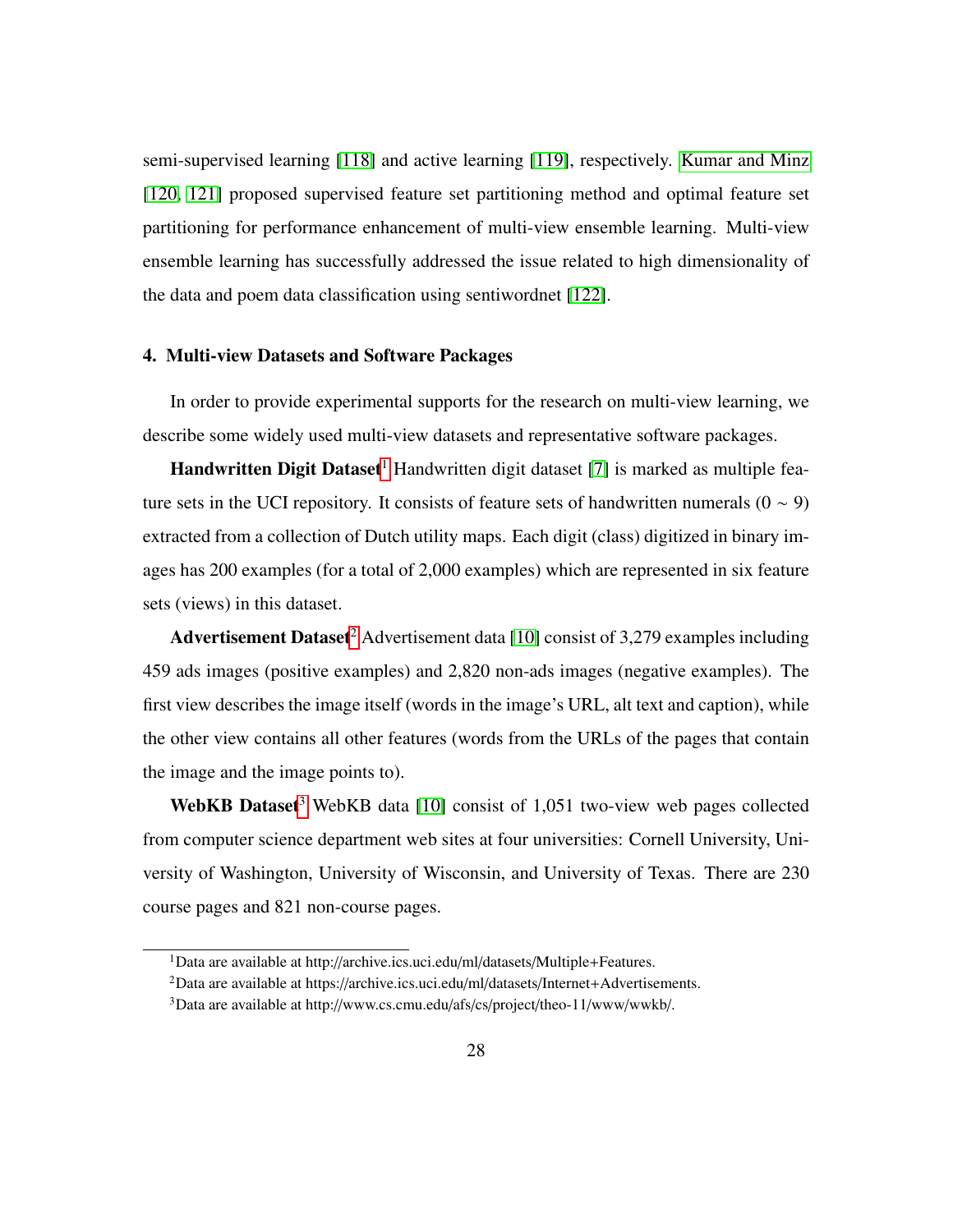Multi-PIE dataset<sup>[4](#page-0-0)</sup> Multi-PIE dataset [\[123\]](#page-49-0) is employed to evaluate face recognition across poses. It contains more than 750,000 images of 337 people under various view points.

**CUFSF Dataset**<sup>[5](#page-0-0)</sup> CUHK face sketch FERET (CUFSF) dataset [\[123\]](#page-49-0) is used to evaluate photo-sketch face recognition. It contains 1,194 subjects with lighting variations, where examples in this dataset come from only two views, photo and sketch.

HFB Dataset<sup>[6](#page-0-0)</sup> Heterogeneous face biometrics (HFB) dataset [\[123\]](#page-49-0) contains images from 100 subjects, which is used to evaluate visual (VIS) image vs. near infrared (NIR) image heterogeneous face recognition, where examples are only from two views, visual image and near infrared image.

**Corel Images Dataset**<sup>[7](#page-0-0)</sup> Corel images dataset [\[124\]](#page-49-1) consists of 34 categories, each with 100 images. Attribute vectors represent the images in terms of seven views, three colorrelated views (color histogram, moment and coherence) and four texture-related views (coarseness and directionality of tamura texture, wavelet and mrsar texture).

Software packages Besides the above valuable datasets, there are also some representative public software packages which can bring convenience to multi-view researchers. For co-training style algorithms, there is usually no universal software since they depend on specific single-view algorithms. For co-regularization style algorithms, CCA is a very simple algorithm always embedded in popular toolboxes.  $MvDA<sup>8</sup>$  $MvDA<sup>8</sup>$  $MvDA<sup>8</sup>$  [\[29\]](#page-38-1) and MULDA<sup>8</sup> [\[30\]](#page-38-2) are two discriminant projection methods. SVM-2 $K^9$  $K^9$  [\[44\]](#page-39-8) is often regarded as a baseline

<sup>4</sup>Data are available at https://datahub.io/dataset/multipie.

<sup>5</sup>Data are available at http://mmlab.ie.cuhk.edu.hk/archive/cufsf/.

<sup>6</sup>Data are available at http://www.cbsr.ia.ac.cn/english/HFB%20Databases.asp.

<sup>7</sup>Data are available at https://archive.ics.uci.edu/ml/datasets/Corel+Image+Features.

<sup>8</sup>Both available at http://www.cst.ecnu.edu.cn/ slsun/software/MUDAcode.rar.

<sup>9</sup>Available at http://www.davidroihardoon.com/code.html.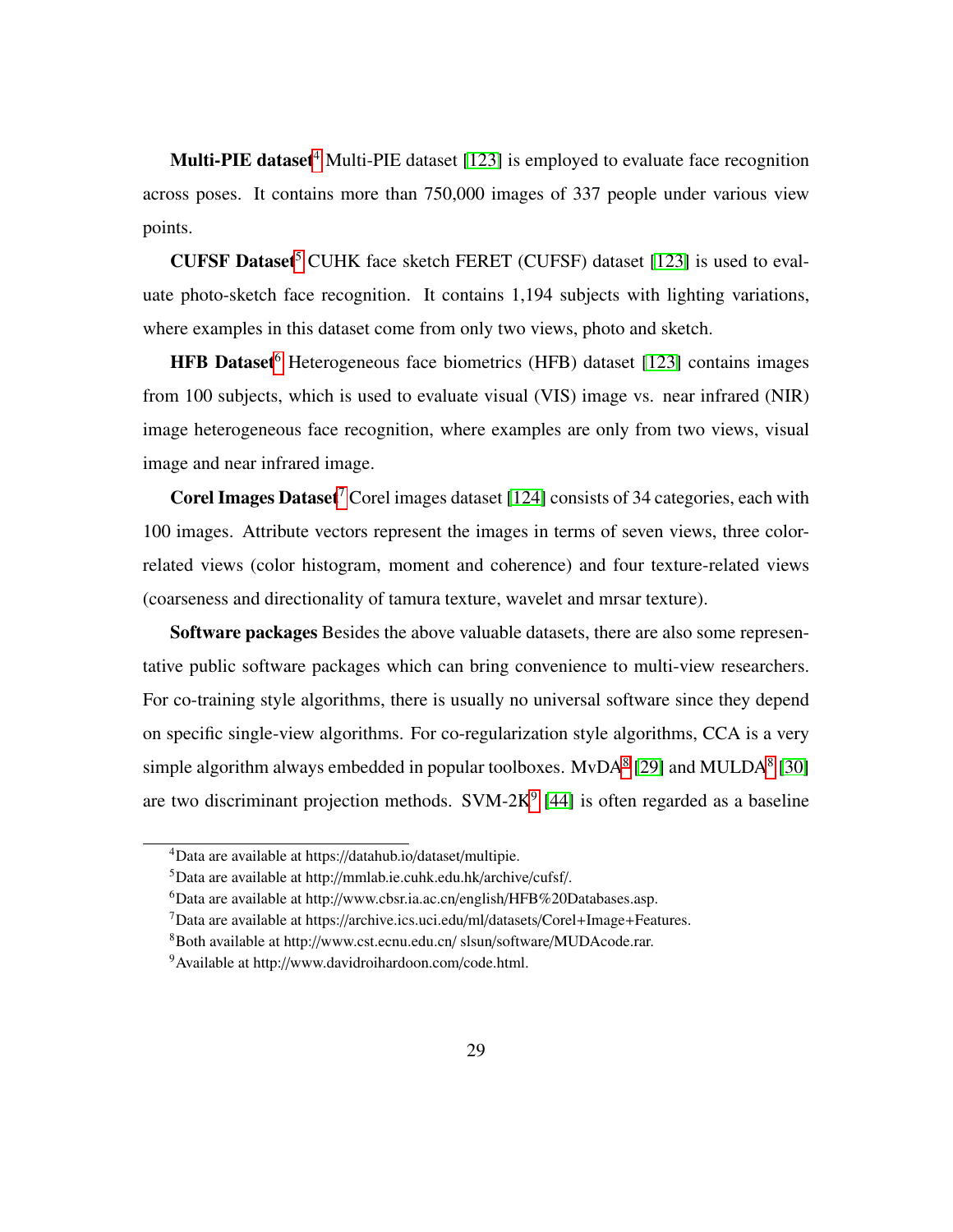algorithm. For margin-consistency style algorithms,  $MVMED^{10}$  $MVMED^{10}$  $MVMED^{10}$  [\[10\]](#page-35-8),  $SMVMED^{11}$  $SMVMED^{11}$  $SMVMED^{11}$  [\[12\]](#page-36-1), MED-2 $C^{12}$  $C^{12}$  $C^{12}$  [\[13\]](#page-36-2) are recently proposed algorithms with public software available.

# 5. Open Problems

With the needs of practical applications and the developments of machine learning methods, multi-view learning has got rapid progress. In this part, we present several open problems that can be important for future research and applications of multi-view learning.

## *5.1. Large-Scale Multi-view Learning*

Nowadays, a tremendous quantity of data are continually generated. It has been witnessed that many real applications involve large-scale multi-view data. For example, hundreds of hours of videos are uploaded to YouTube every minute, which appear in multiple modalities or views, namely visual, audio and text views. A large number of bilingual news are reported every day, with the description in each language as a view. It is noteworthy that most previous multi-view approaches only work on small-size data sets, which makes it difficult to handle large-scale multi-view tasks. Therefore, it is a challenge for previous approaches to deal with the task of learning with large-scale multi-view data.

There are some multi-view stereo algorithms applied in large-scale data sets [\[125,](#page-49-2) [126\]](#page-49-3). [Zhu et al.](#page-49-4) [\[127\]](#page-49-4) concentrated on the large-scale multi-view learning for classification, and proposed the one-pass multi-view framework which goes through the training data only once without storing the entire training examples. The computing in CCA for large data sets can be very slow since it involves implementing QR decomposition or singular value decomposition of large matrices. [Lu and Foster](#page-49-5) introduced large-scale CCA, an iterative

<sup>10</sup>Available at http://www.cst.ecnu.edu.cn/ slsun/software/MVMEDcode.zip.

<sup>11</sup>Available at http://www.cst.ecnu.edu.cn/ slsun/software/SMVMEDcode.rar.

<sup>12</sup>Available at http://www.cst.ecnu.edu.cn/ slsun/software/MED-2C.rar.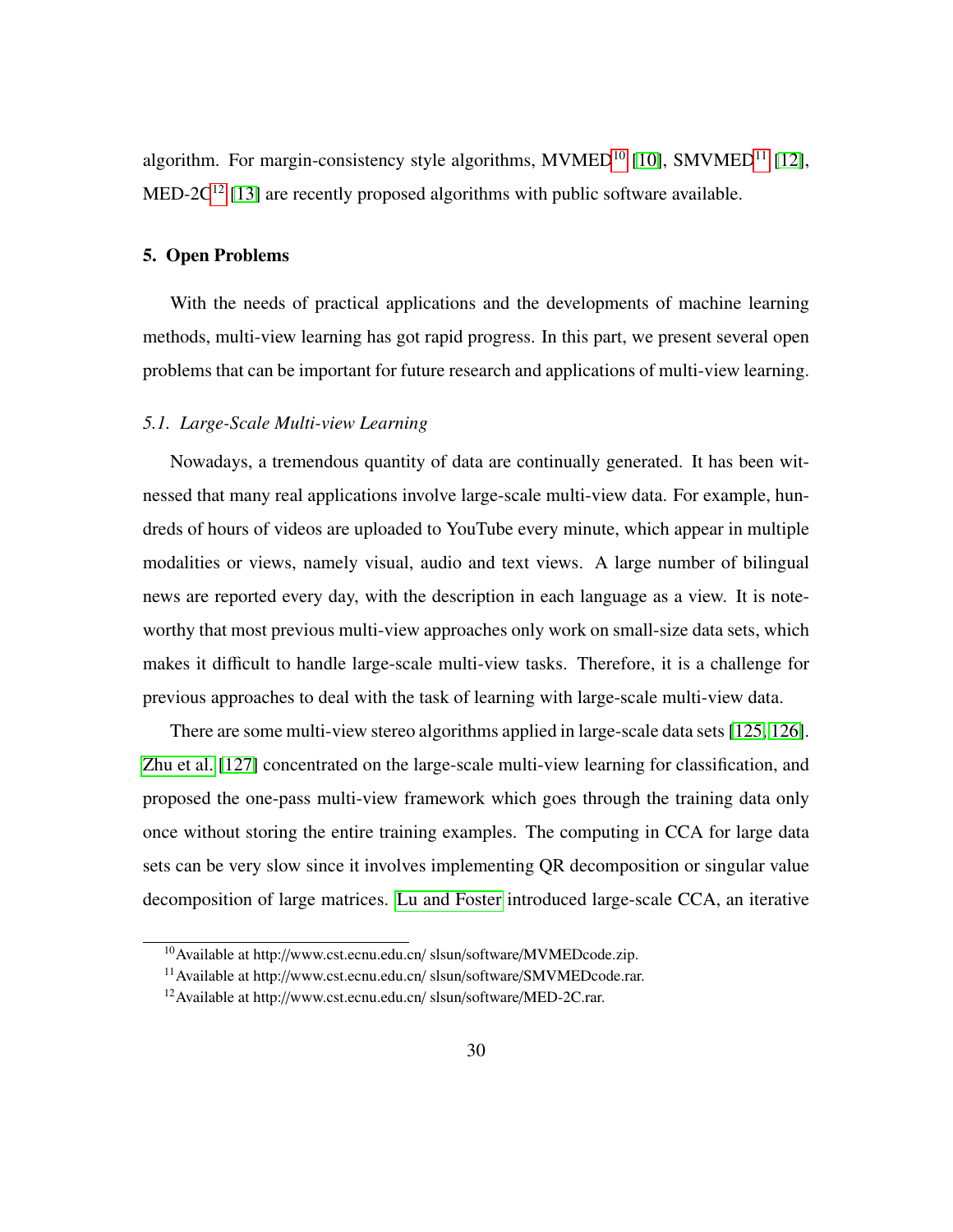algorithm which can compute CCA fast on large sparse data sets [\[128\]](#page-49-5). [Cai et al.](#page-49-6) [\[129\]](#page-49-6) proposed a novel robust large-scale multi-view K-means clustering approach, which can be easily parallelized and performed on multi-core processors for big visual data clustering. [Li et al.](#page-37-2) [\[22\]](#page-37-2) proposed a novel large-scale multi-view spectral clustering approach based on the bipartite graph. Besides large-scale CCA and large-scale multi-view clustering, it is an urgent need to develop large-scale learning methods for some other multi-view learning algorithms. Large-scale MVMED is a potential method to be studied to handle extensive data.

# *5.2. Multi-view Deep Learning*

Deep neural networks have recently demonstrated outstanding performance in a variety of tasks such as face recognition, object classification and object detection. They can significantly outperform other methods for the task of large-scale image classification. For multi-view learning, there are also some potential of improving performance through incorporating multi-view learning algorithms and deep learning methods.

So far, multi-view deep representation learning has two main strategies [\[130\]](#page-49-7). First, [Ngiam et al.](#page-49-8) [\[131\]](#page-49-8) proposed to extract shared representations by reconstructing both views from the view that is available at test time which is regarded as a split autoencoder. Second, [Andrew et al.](#page-50-0) [\[132\]](#page-50-0) proposed a DNN extension of CCA called deep CCA. For practical application, [Zhu et al.](#page-50-1) [\[133\]](#page-50-1) proposed a multi-view perceptron which is a deep model for learning face identity and view representations. [Su et al.](#page-50-2) [\[134\]](#page-50-2) presented a novel CNN architecture that combines information from multiple views of a 3D shape into a single and compact shape descriptor. [Elhoseiny et al.](#page-50-3) [\[135\]](#page-50-3) achieved joint object categorization and pose estimation on multi-view data through employing view-invariant representation within CNNs. [Elkahky et al.](#page-50-4) [\[136\]](#page-50-4) presented a general recommendation framework that uses deep learning to match rich user features to item features. They also showed how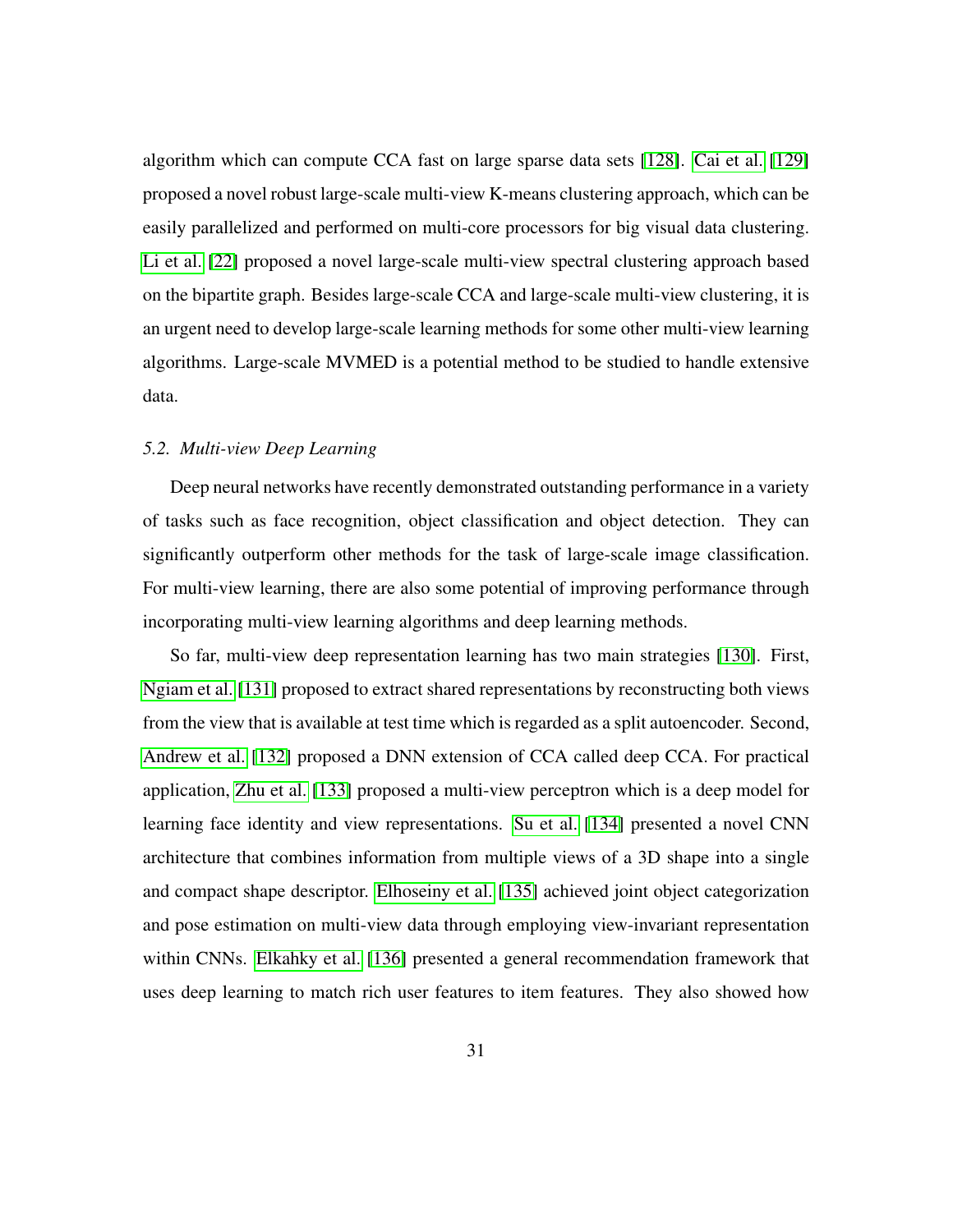to extend this framework to combine data from different domains to further improve the recommendation quality. Although these methods have realized deep learning in the multiview learning framework, there is still a lot of room to develop multi-view deep learning in terms of methodologies and applications. For example, multi-view deep Gaussian processes is a kind of interesting and challenging model.

#### *5.3. Model Design for More Than Two Views*

Many multi-view learning algorithms were proposed based on two views. Actually, multiple view data are very common in practical applications. Some existing methods for handling multiple views are variants of two-view methods. They combine all the pairwise correlations through addition operation in the objective function. However, the main drawback of this strategy is that only correlation information between pairs of features is explored, and high-order statistics are ignored.

Besides the above simple ways of combining two-view learning algorithms, some new strategies of handling multi-view cases were proposed. Among them, tensor product is an effective technique used for learning multi-view data. The proposed TCCA [\[85\]](#page-44-3) is a valid instance of using tensor product to CCA. How to develop more richer multi-view learning algorithms with tensor product is a problem worth studying. Further, considering the variety of multi-view learning methods, it would be interesting to design algorithms for more than two views under specific settings.

#### *5.4. Multi-view Learning with Incomplete Views*

The existing multi-view learning algorithms have shown promising performance in different applications. These algorithms usually work under the full-view assumption where data from all views are required to be observed. In some practical applications, this fullview setting is likely to be violated. For example, data from some certain views may be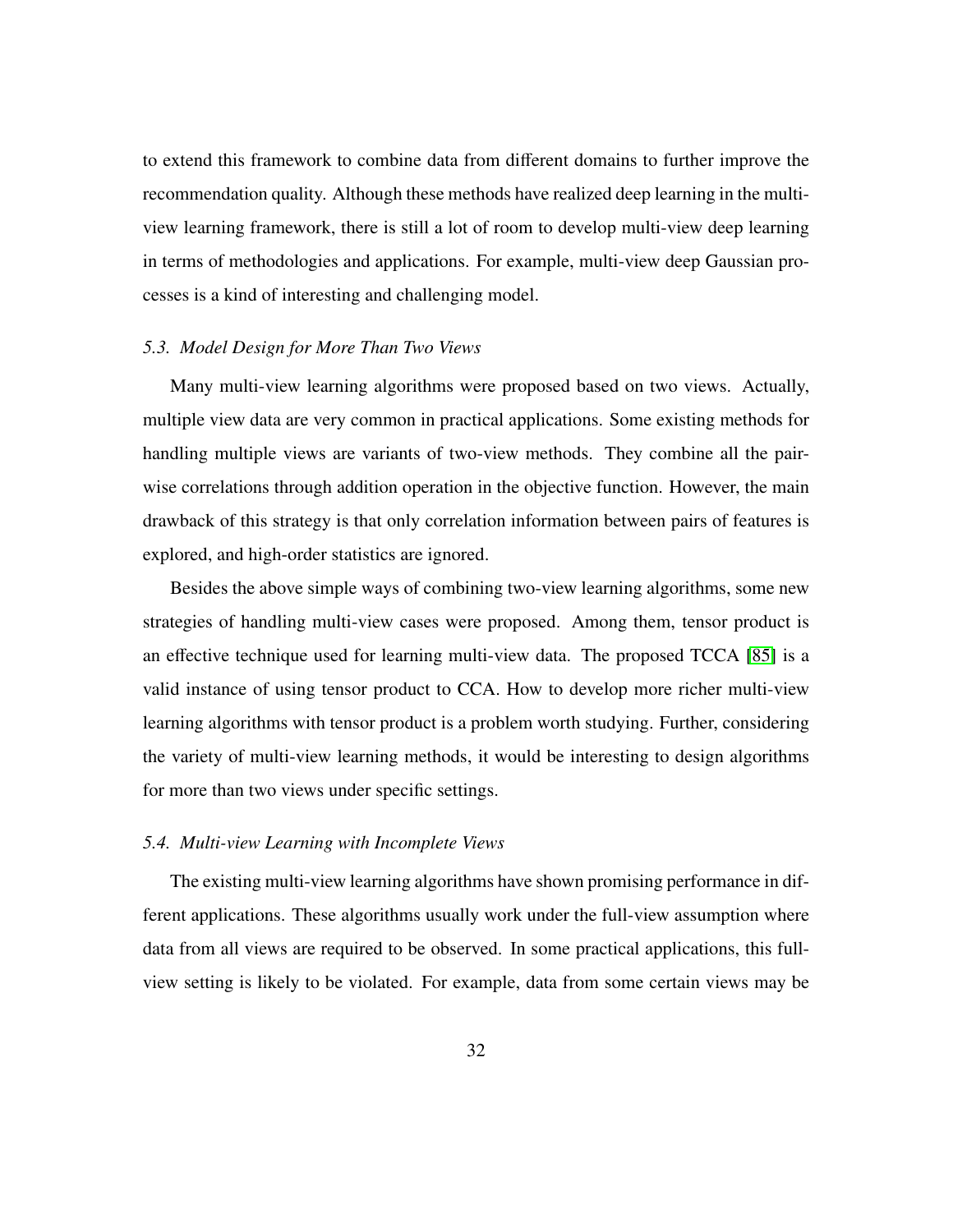lost because of sensor faults or man-made errors. As a result, we can only access multiview data with incomplete views, which brings difficulties for multi-view learning. How to well perform multi-view leaning algorithms in the case of incomplete views or propose new multi-view learning algorithms with the ability to handle the incomplete-view case is an interesting research direction.

By the driving of practical applications where views are incomplete, some work on incomplete view learning was developed. Mostly it was designed to handle specific tasks such as multi-view clustering [\[137,](#page-50-5) [138\]](#page-50-6). The main idea of multi-view clustering with incomplete view is to reconstruct the data in the missing views using space transformation and then perform full multi-view learning methods. Since Bayesian methods can deal with incomplete data by involving and integrating out latent variables, it is a feasible method to solve missing view issues in the future.

# *5.5. Multi-view Active Learning Based on Gaussian Processes*

In supervised learning, data with labels are very important for model training. Especially for multi-view learning, data from different views need to be labeled to construct training sets. However, more labeling data will cost more. Therefore, it is significant to reduce the number of labeled data without influencing the multi-view learning performance. Active learning is an effective method of selecting less and valuable data points to be labeled. It designs the classifier with data acquisition by ranking the unlabeled data to provide suggestions for the next query which has the highest training utility. Thus, it explores the maximum potential of the learner on both the labeled and unlabeled data, and the training set can be maintained as small as possible. This potentially leads to exploiting the most informative data, while significantly reducing the cost of data labeling. Combing multi-view learning with active learning will promote each other. On one hand, active learning provides a valid approach to select more valuable data from different views, which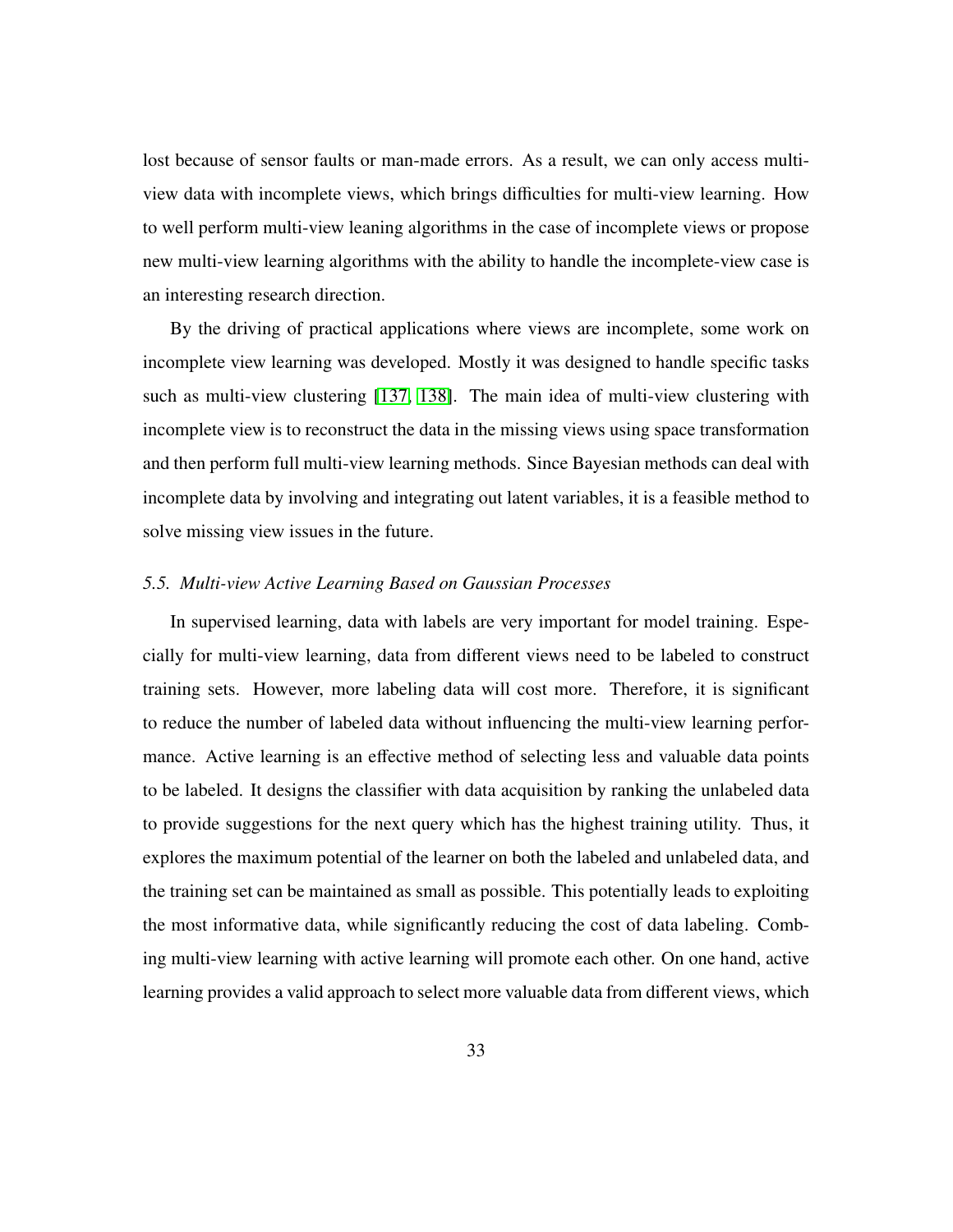may improve the effectiveness and efficiency of multi-view learning algorithms. On the other hand, multi-view learning algorithms can help active learning to make better strategy of selecting data points.

There are already some work on multi-view active learning. For example, [Muslea](#page-51-0) [et al.](#page-51-0) [\[139\]](#page-51-0) proposed a multi-view active learning method called co-testing, which firstly takes advantage of a few labeled examples to learn a hypothesis in each view, and then applies the learned hypothesis to all unlabeled examples and detects the set of contention points. [Sun and Hardoon](#page-51-1) [\[140\]](#page-51-1) presented an approach for multi-view active learning with extremely sparse labeled examples, which employs a similarity rule defined with CCA. These methods apply active learning to some certain multi-view learning algorithms and work well. They can inspire people to develop more effective multi-view active learning methods. Since Gaussian process active learning [\[141,](#page-51-2) [142\]](#page-51-3) has been proposed and experimentally proved valid, and multi-view Gaussian processes can be an elegant Bayesian learning method, it is worthwhile to study multi-view active learning algorithms based on Gaussian processes.

#### *5.6. Multi-view Sequential Models Under the Bayesian Framework*

When considering the type of data expression, sequential data are very common in the daily life. Sequential data also have multi-view information. For example, a sequence of human activities can be expressed as body sensor data or video data. A voice sequence can be expressed as audio data or throat sensor data. For these multi-view sequential data, existing multi-view learning methods will not work. Therefore, developing effective models with the ability to handle sequential data and utilizing multi-view information is an open problem.

Most existing methods for modeling sequential data are based on the Bayesian framework, such as hidden Markov models (HMMs) and Gaussian process dynamical systems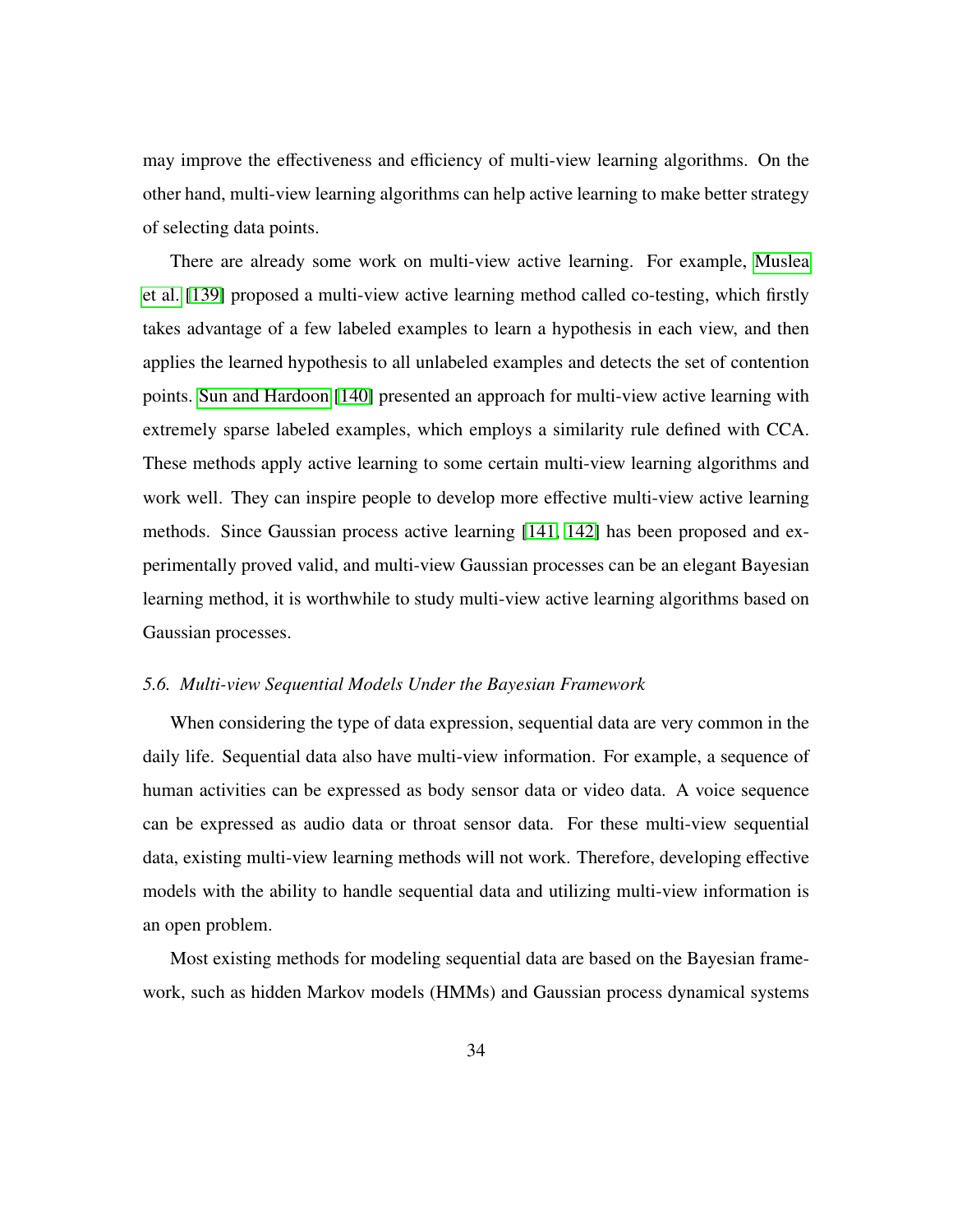(GPDSs) [\[143,](#page-51-4) [144,](#page-51-5) [145\]](#page-51-6). Among these, GPDSs are a kind of valid models with stronger modeling ability for sequential data. Thus, it is a significant research direction to propose multi-view learning methods for processing sequential data based on GPDSs.

## 6. Conclusions

We have made an overview of the developments of multi-view machine learning methods in terms of theories and methodologies. From perspectives of theories, we introduced the recent PAC-Bayesian bounds and Rademacher complexity based generalization error bounds. From perspectives of methodologies, we tried to provide a neat categorization and organization where the multi-view learning approaches are divided into three major categories. For each category, we described the representative algorithms and introduced the latest developments. In addition, some popular data sets were listed to provide convenience for future researchers. Several interesting and significant open problems were discussed in detail, which we think are worth studying. This paper can be useful for readers to further promote theoretical and methodological research and practical applications of multi-view learning.

# Acknowledgements

This work is supported by the National Natural Science Foundation of China under Projects 61673179 and 61370175, Shanghai Knowledge Service Platform Project (No. ZF1213), and the Fundamental Research Funds for the Central Universities.

#### References

<span id="page-34-0"></span>[1] S. Sun, A survey of multi-view machine learning, Neural Computing and Applications 23 (2013) 2031–2038.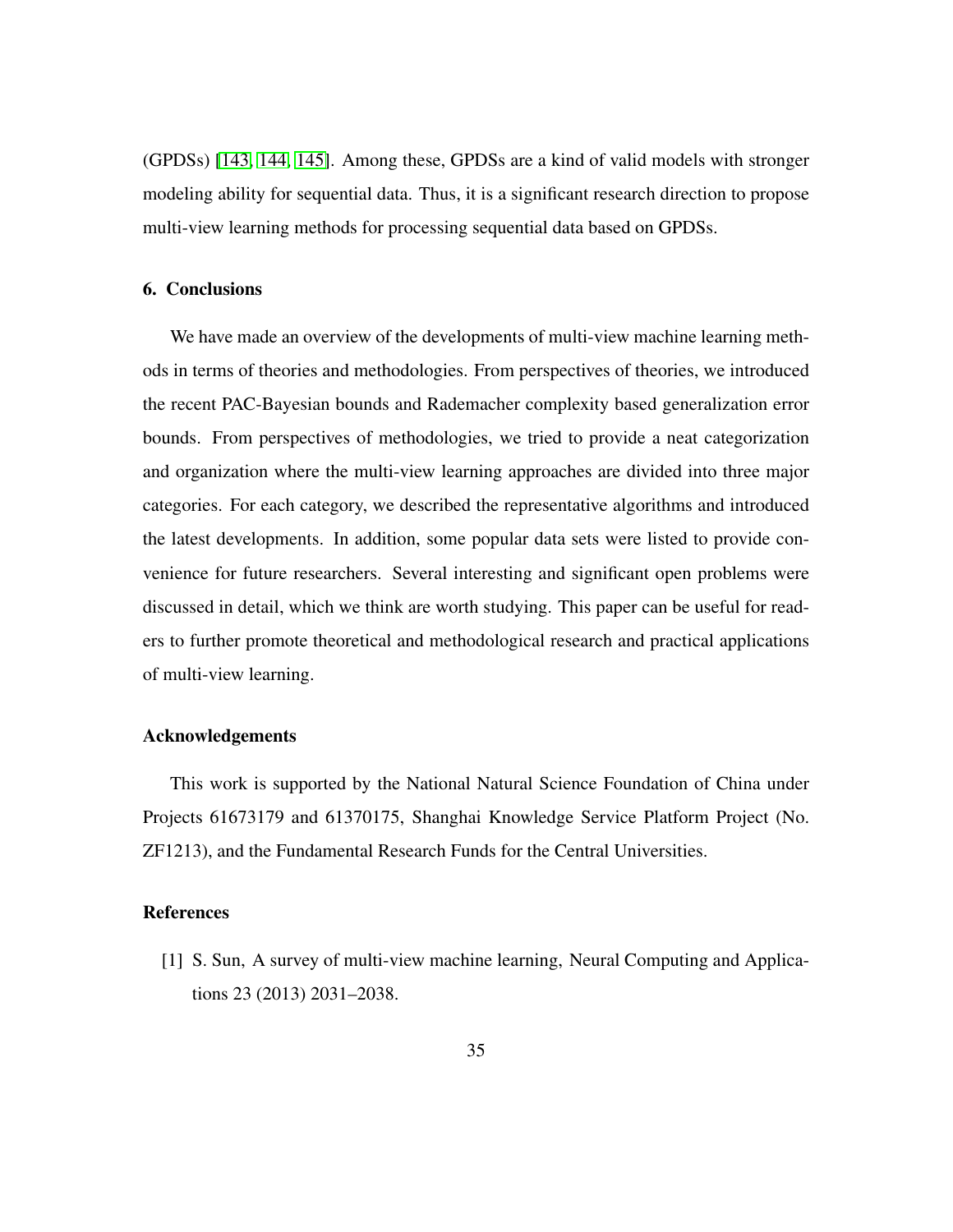- <span id="page-35-0"></span>[2] A. Blum, T. Mitchell, Combining labeled and unlabeled data with co-training, in: Proceeding of the 11th Annual Conference on Computational Learning Theory, 1998, pp. 92–100.
- <span id="page-35-1"></span>[3] K. Nigam, R. Ghani, Analyzing the effectiveness and applicability of co-training, in: Proceedings of the 9th International Conference on Information and Knowledge Management, 2000, pp. 86–93.
- <span id="page-35-2"></span>[4] I. Muslea, S. Minton, C. Knoblock, Active learning with multiple views, Journal of Artificial Intelligence Research 27 (2006) 203–233.
- <span id="page-35-3"></span>[5] S. Sun, F. Jin, Robust co-training, International Journal of Pattern Recognition and Artificial Intelligence 25 (2011) 1113–1126.
- <span id="page-35-4"></span>[6] S. Sun, J. Shawe-Taylor, Sparse semi-supervised learning using conjugate functions, Journal of Machine Learning Research 11 (2010) 2423–2455.
- <span id="page-35-5"></span>[7] X. Xie, S. Sun, Multi-view twin support vector machines, Intelligent Data Analysis 19 (2015) 701–712.
- <span id="page-35-6"></span>[8] S. Sun, Multi-view Laplacian support vector machines, Lecture Notes in Artificial Intelligence 7121 (2011) 209–222.
- <span id="page-35-7"></span>[9] X. Xie, S. Sun, Multi-view Laplacian twin support vector machines, Applied Intelligence 41 (2014) 1059–1068.
- <span id="page-35-8"></span>[10] S. Sun, G. Chao, Multi-view maximum entropy discrimination, in: Proceedings of the 23rd International Joint Conference on Artificial Intelligence, 2013, pp. 1706– 1712.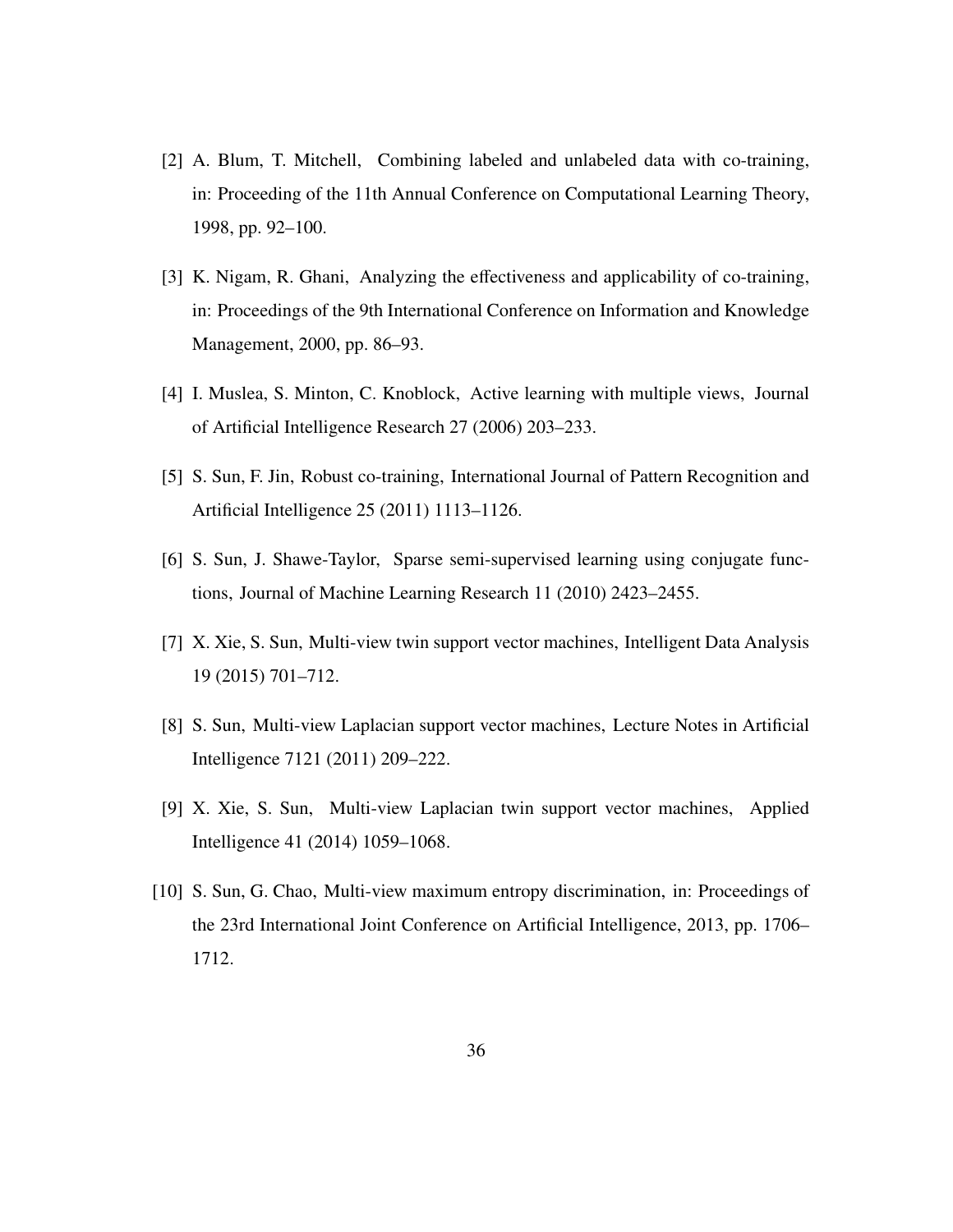- <span id="page-36-0"></span>[11] G. Chao, S. Sun, Alternative multi-view maximum entropy discrimination, IEEE Transactions on Neural Networks and Learning Systems 27 (2016) 1445 – 1456.
- <span id="page-36-1"></span>[12] L. Mao, S. Sun, Soft margin consistency based scalable multi-view maximum entropy discrimination, in: Proceedings of the 25th International Joint Conference on Artificial Intelligence, 2016, pp. 1839–1845.
- <span id="page-36-2"></span>[13] G. Chao, S. Sun, Consensus and complementarity based maximun entropy discrimination for multi-view classification, Information Sciences 367 (2016) 296–310.
- <span id="page-36-3"></span>[14] T. Jaakkola, M. Meila, T. Jebara, Maximum entropy discrimination, Advances in Neural Information Processing Systems 12 (1999) 470–476.
- <span id="page-36-4"></span>[15] P. Yang, W. Gao, Information-theoretic multi-view domain adaptation: A theoretical and empirical study, Journal of Artificial Intelligence Research 49 (2014) 501–525.
- <span id="page-36-5"></span>[16] P. Yang, W. Gao, Multi-view discriminant transfer learning, in: Proceedings of the 23rd International Joint Conference on Artificial Intelligence, 2013, pp. 1848–1854.
- <span id="page-36-6"></span>[17] B. Tan, E. H. Zhong, E. W. Xiang, Q. Yang, Learning with multiple views and multiple sources, Multi-transfer: Transfer Statistical Analysis and Data Mining 7 (2014) 282–293.
- <span id="page-36-7"></span>[18] Z. Ding, Y. Fu, Low-rank common subspace for multi-view learning, in: Proceedings of the 14th International Conference on Data Mining, 2014, pp. 110–119.
- <span id="page-36-8"></span>[19] Y. Guo, Convex subspace representation learning from multi-view data, in: Proceedings of the 27th AAAI Conference on Artificial Intelligence, 2013, pp. 387– 393.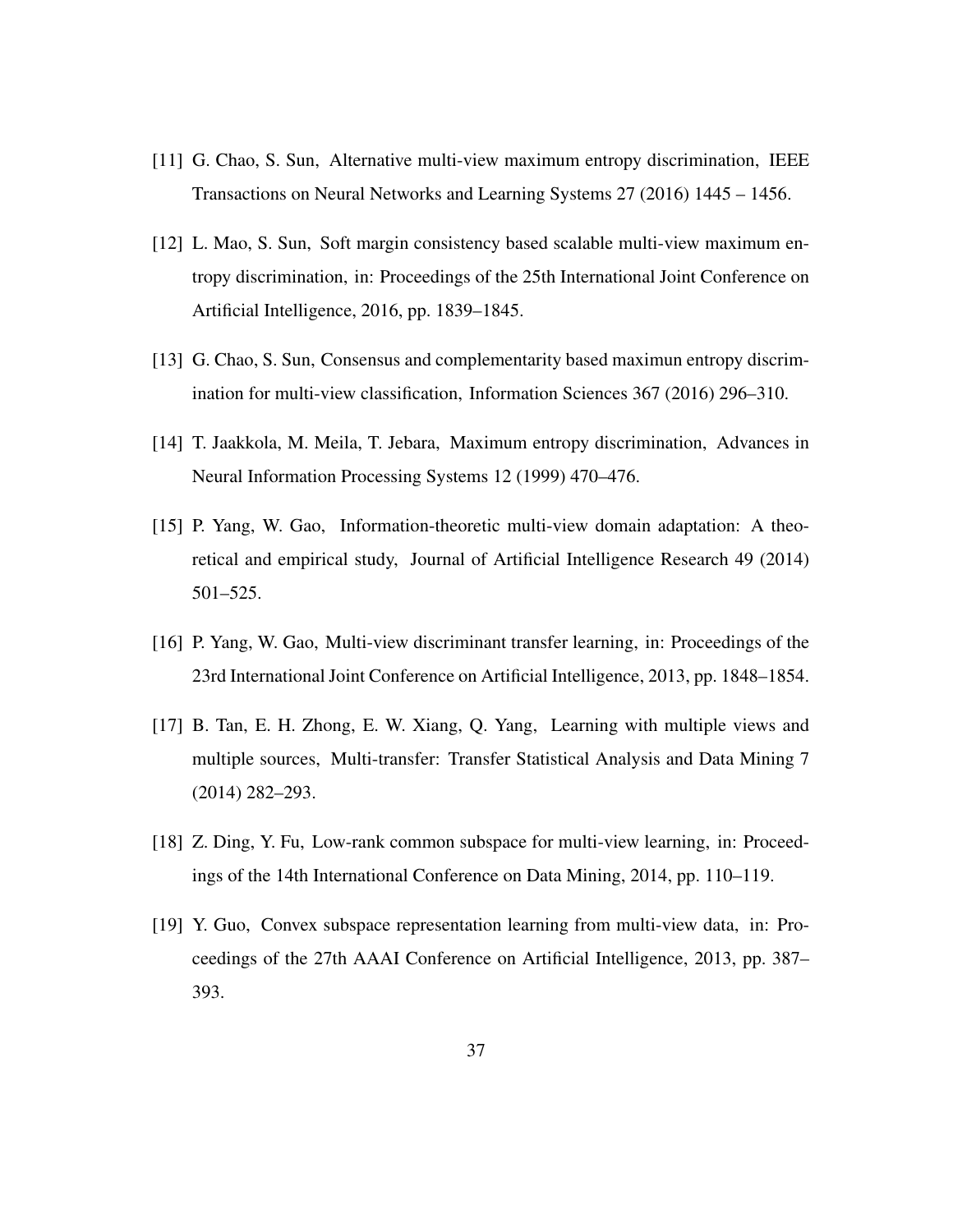- <span id="page-37-0"></span>[20] M. Gönen, G. B. Gönen, F. Gürgen, Bayesian multiview dimensionality reduction for learning predictive subspaces, in: Proceedings of the 21st European Conference on Artificial Intelligence, 2014, pp. 387–392.
- <span id="page-37-1"></span>[21] C. Zhang, H. Fu, S. Liu, G. Liu, X. Cao, Low-rank tensor constrained multiview subspace clustering, in: Proceedings of IEEE International Conference on Computer Vision, 2015, pp. 1582–1590.
- <span id="page-37-2"></span>[22] Y. Li, F. Nie, H. Huang, J. Huang, Large-scale multi-view spectral clustering via bipartite graph, in: Proceedings of the 29th AAAI Conference on Artificial Intelligence, 2015, pp. 2750–2756.
- <span id="page-37-3"></span>[23] S. Li, Y. Jiang, Z. Zhou, Partial multi-view clustering, in: Proceedings of the 28th AAAI Conference on Artificial Intelligence, 2014, pp. 1968–1974.
- <span id="page-37-4"></span>[24] X. Zhang, L. Zong, X. Liu, H. Yu., Constrained NMF-based multi-view clustering on unmapped data, in: Proceedings of the 29th AAAI Conference on Artificial Intelligence, 2015, pp. 3174–3180.
- <span id="page-37-5"></span>[25] X. Zhang, L. Zhao, L. Zong, X. Liu, H. Yu, Multi-view clustering via multimanifold regularized nonnegative matrix factorization, in: Proceedings of the IEEE International Conference on Data Mining, 2014, pp. 1103–1108.
- <span id="page-37-6"></span>[26] R. Xia, Y. Pan, L. Du, J. Yin, Robust multi-view spectral clustering via low-rank and sparse decomposition, in: Proceedings of the 28th AAAI Conference on Artificial Intelligence, 2014, pp. 2149–2155.
- <span id="page-37-7"></span>[27] C. Zhang, J. Lai, P. Yu, Multi-view clustering based on belief propagation, IEEE Transactions on Knowledge and Data Engineering 28 (2015) 1007–1021.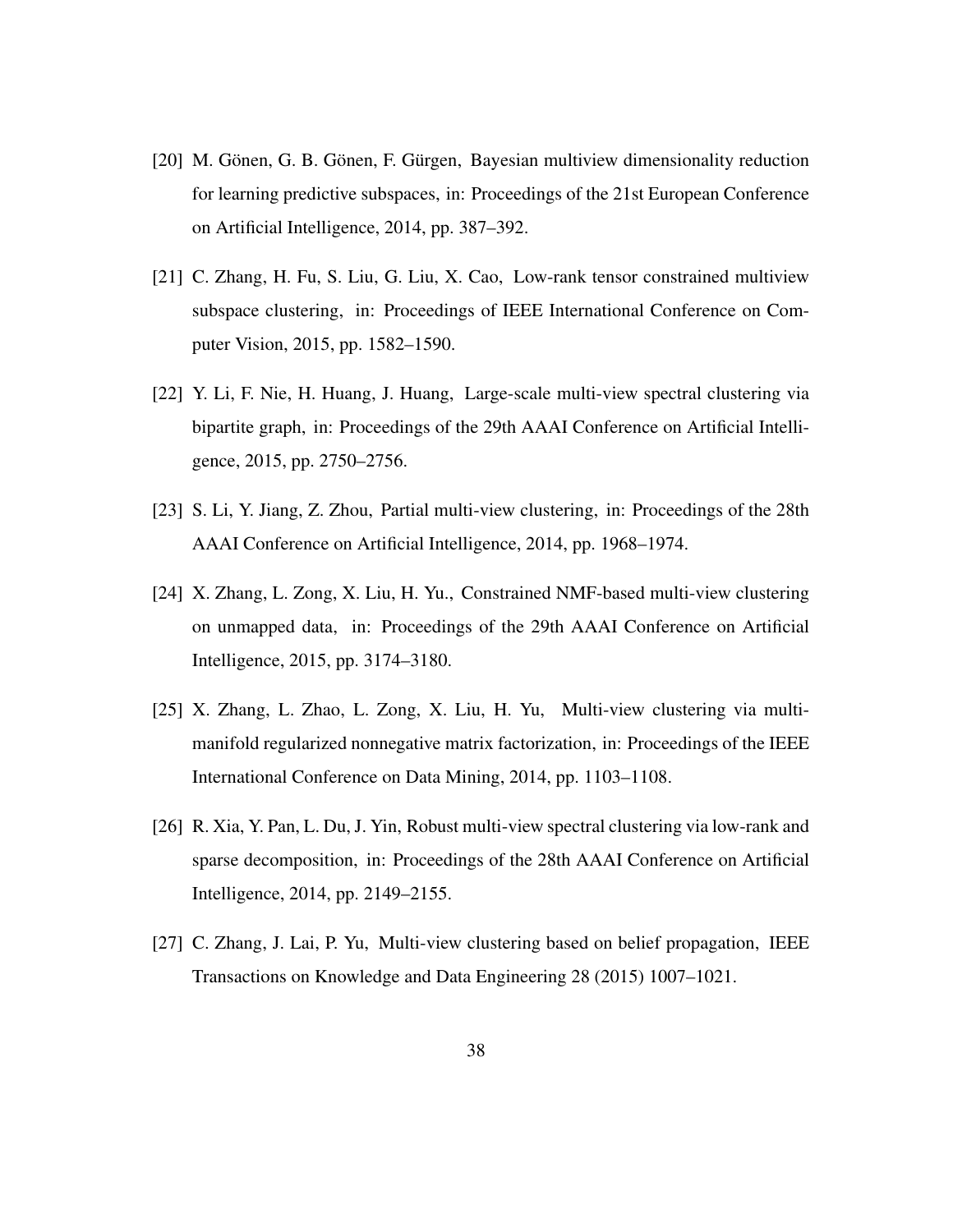- <span id="page-38-0"></span>[28] X. Cao, C. Zhang, H. Fu, S. Liu, H. Zhang, Diversity-induced multiview subspace clustering, in: Proceedings of IEEE International Conference on Computer Vision and Pattern Recognition, 2015, pp. 586–594.
- <span id="page-38-1"></span>[29] Y. Makihara, A. Mansur, D. Muramatsu, Z. Uddin, Y. Yagi, Multi-view discriminant analysis with tensor representation and its application to cross-view gait recognition, in: Proceedings of 11th IEEE International Conference on Automatic Face and Gesture Recognition, 2015, pp. 1–8.
- <span id="page-38-2"></span>[30] S. Sun, X. Xie, M. Yang, Multiview uncorrelated discriminant analysis, IEEE Transactions on Cybernetics 46 (2015) 3272 – 3284.
- <span id="page-38-3"></span>[31] H. Yang, J. He, NOTAM<sup>2</sup>: Nonparametric Bayes multi-task multi-view learning, in: Proceedings of World Statistics Conference, 2013, pp. 2351–2356.
- <span id="page-38-4"></span>[32] X. Mei, Z. Hong, D. V. Prokhorov, D. Tao, Robust multitask multiview tracking in videos, IEEE Transactions on Neural Networks and Learning Systems 26 (2015) 2874–2890.
- <span id="page-38-5"></span>[33] Z. Hong, X. Mei, D. V. Prokhorov, D. Tao, Tracking via robust multi-task multiview joint sparse representation, in: Proceedings of IEEE International Conference on Computer Vision, 2013, pp. 649–656.
- <span id="page-38-6"></span>[34] X. Zhang, X. Zhang, H. Liu, Multi-task multi-view clustering for non-negative data, in: Proceedings of the 24th International Joint Conference on Artificial Intelligence, 2015, pp. 4055–4061.
- <span id="page-38-7"></span>[35] X. Jin, F. Zhuang, S. Wang, Q. He, Z. Shi, Shared structure learning for multiple tasks with multiple views, in: Proceedings of ECML PKDD, 2013, pp. 353–368.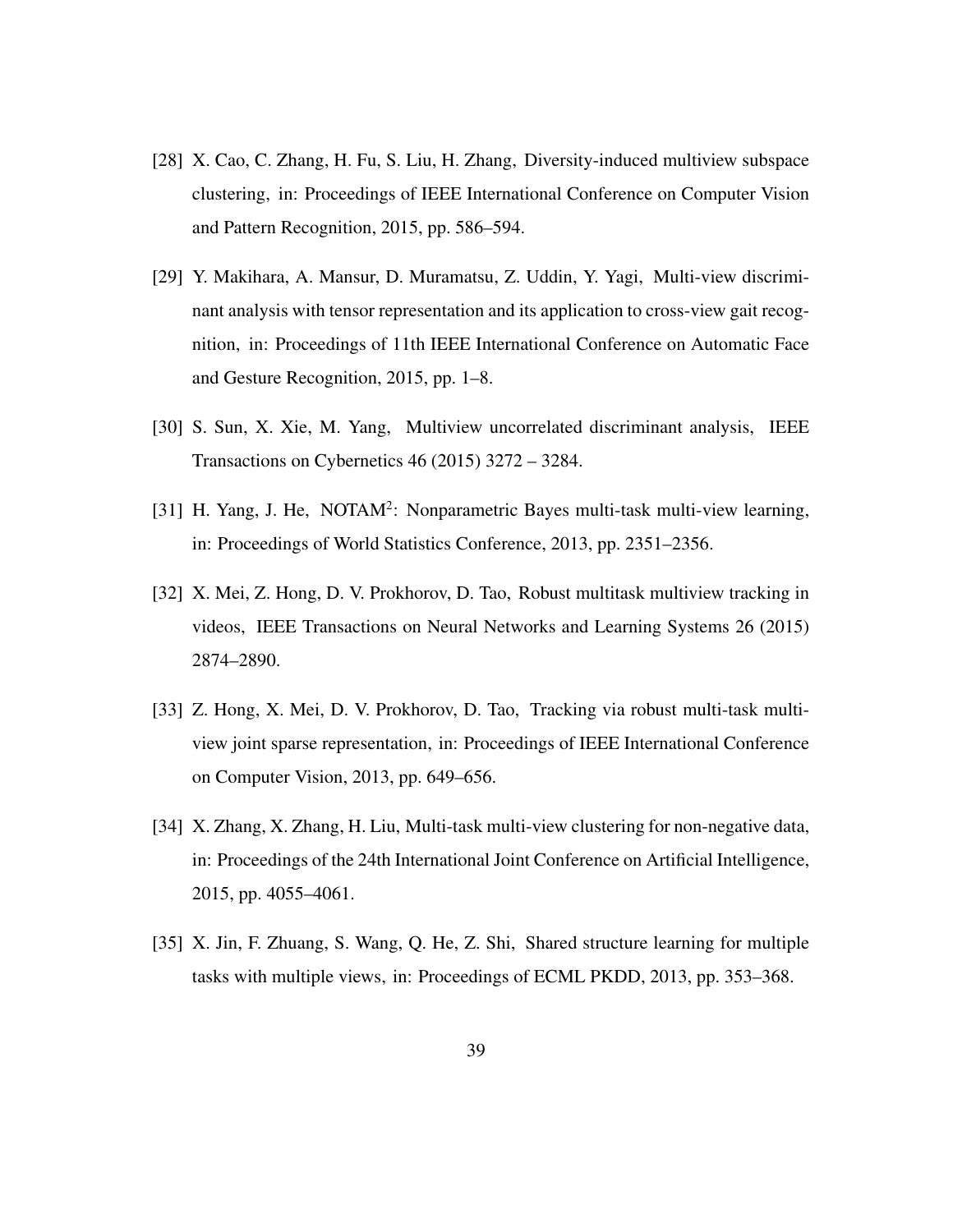- <span id="page-39-0"></span>[36] S. Dasgupta, M. Littman, D. McAllester, PAC generalization bounds for cotraining, Advances in Neural Information Processing Systems 14 (2002) 375–382.
- <span id="page-39-1"></span>[37] K. Sridharan, S. M. Kakade, An information theoretic framework for multi-view learning, in: Proceedings of the Conference on Learning Theory, 2008, pp. 403– 414.
- <span id="page-39-2"></span>[38] E. Parrado-Hernández, A. Ambroladze, J. Shawe-Taylor, S. Sun, PAC-Bayes bounds with data dependent priors, Journal of Machine Learning Research 13 (2012) 3507–3531.
- <span id="page-39-3"></span>[39] A. Blum, T. Mitchell, Combining labeled and unlabeled data with co-training, in: Proceedings of the 11th Annual Conference on Computational Learning Theory, 1998, pp. 92–100.
- <span id="page-39-4"></span>[40] S. Abney, Bootstrapping, in: Proceedings of the 40th Annual Meeting of the Association for Computational Linguistics, 2002, pp. 360–367.
- <span id="page-39-5"></span>[41] M. F. Balcan, A. Blum, K. Yang, Co-training and expansion: Towards bridging theory and practice, Advances in Neural Information Processing Systems 17 (2005) 89–96.
- <span id="page-39-6"></span>[42] S. Sun, J. Shawe-Taylor, L. Mao, PAC-Bayes analysis of multi-view learning, Information Fusion 35 (2017) 117–131.
- <span id="page-39-7"></span>[43] P. Bartlett, S. Mendelson, Rademacher and Gaussian complexities: Risk bounds and structural results, Journal of Machine Learning Research 3 (2002) 463–482.
- <span id="page-39-8"></span>[44] J. Farquhar, D. Hardoon, H. Meng, J. Shawe-Taylor, S. Szedmak, Two view learning: SVM-2K, theory and practice, Advances in Neural Information Processing Systems 18 (2006) 355–362.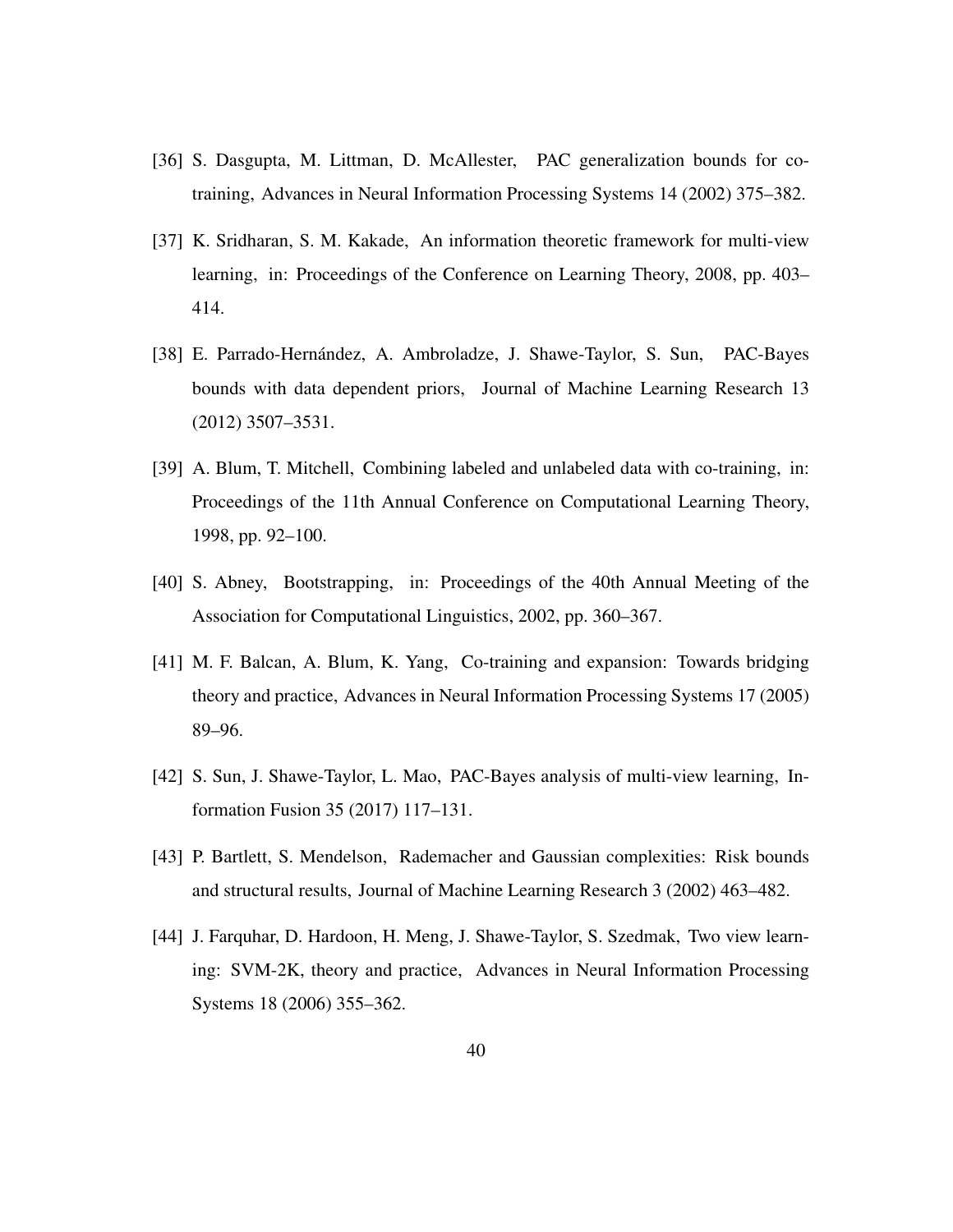- <span id="page-40-0"></span>[45] S. Szedmak, J. Shawe-Taylor, Synthesis of maximum margin and multiview learning using unlabeled data, Neurocomputing 70 (2007) 1254–1264.
- <span id="page-40-1"></span>[46] D. Rosenberg, P. Bartlett, The Rademacher complexity of co-regularized kernel classes, Journal of Machine Learning Research Workshop and Conference Proceedings 2 (2007) 396–403.
- <span id="page-40-2"></span>[47] V. Sindhwani, D. Rosenberg, An RKHS for multi-view learning and manifold coregularization, in: Proceedings of the 25th International Conference on Machine Learning, 2008, pp. 976–983.
- <span id="page-40-3"></span>[48] C. Xu, D. Tao, C. Xu, Multi-view intact space learning, IEEE Transactions on Pattern Analysis and Machine Intelligence 37 (2015) 2531–2544.
- <span id="page-40-4"></span>[49] D. R. Hardoon, S. Szedmak, J. Shawe-Taylor, Canonical correlation analysis: An overview with application to learning methods, Neural Computation 16 (2004) 2639–2664.
- <span id="page-40-5"></span>[50] T. Sun, S. Chen, J. Yang, P. Shi, A novel method of combined feature extraction for recognition, in: Proceedings of the International Conference on Data Mining, 2008, pp. 1043–1048.
- <span id="page-40-6"></span>[51] M. Kan, S. Shan, H. Zhang, S. Lao, X. Chen, Multi-view discriminant analysis, in: Proceedings of the European Conference on Computer Vision, 2012, pp. 808–821.
- <span id="page-40-7"></span>[52] W. Wang, Z. Zhou, Analyzing co-training style algorithms, Lecture Notes in Artificial Intelligence 4701 (2007) 454–465.
- <span id="page-40-8"></span>[53] W. Wang, Z. Zhou, A new analysis of co-training, in: Proceedings of the 27th International Conference on Machine Learning, 2010, pp. 1135–1142.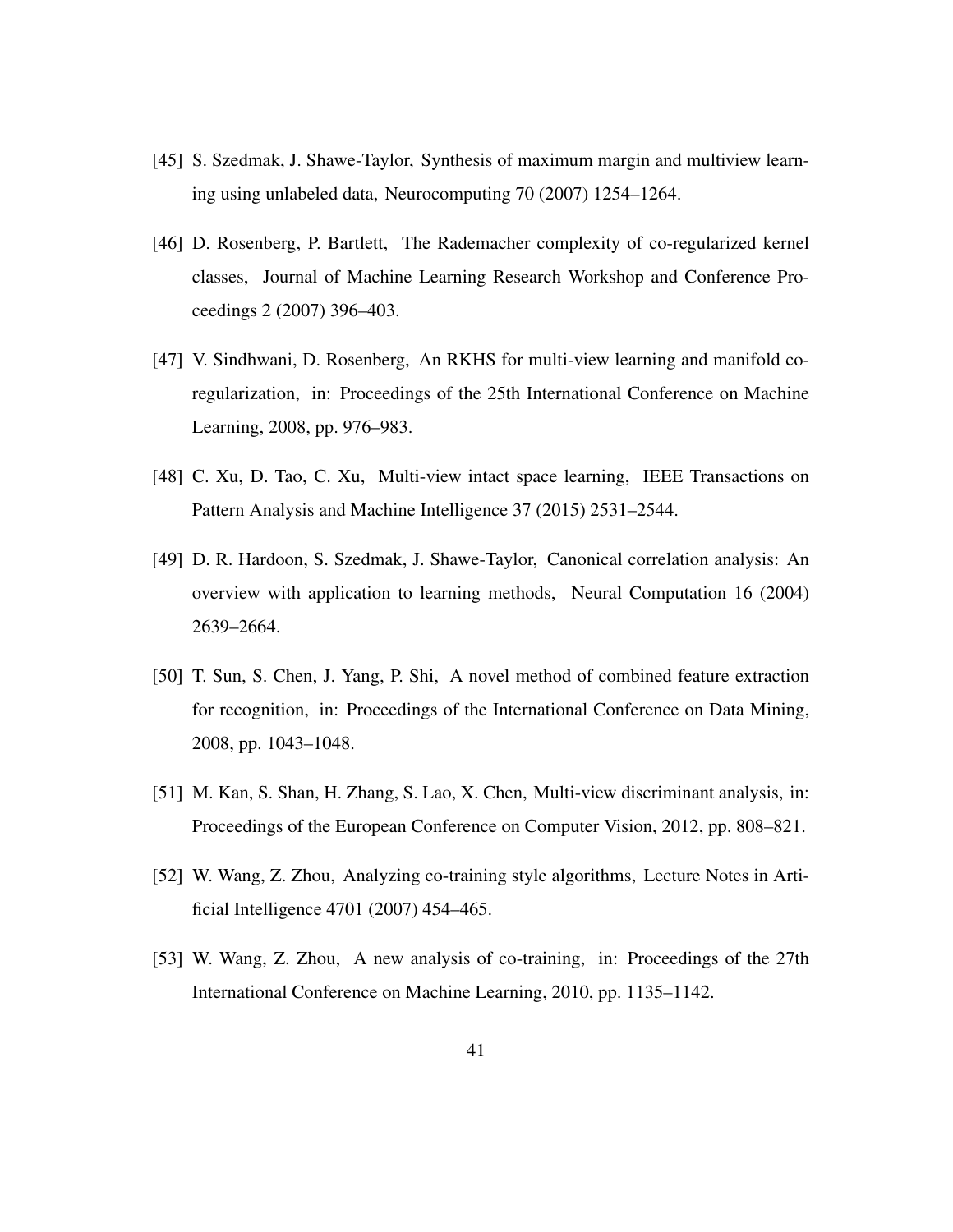- <span id="page-41-0"></span>[54] W. Wang, Z. Zhou, Co-training with insufficient views, in: Proceedings of the 5th Asian Conference on Machine Learning, 2013, pp. 467–482.
- <span id="page-41-1"></span>[55] U. Brefeld, T. Scheffer, Co-EM support vector learning, in: Proceedings of the 21st International Conference on Machine Learning, 2004, pp. 99–106.
- <span id="page-41-2"></span>[56] I. Muslea, S. Minton, C. A. Knoblock, Active learning with multiple views, Journal of Artificial Intelligence Research 27 (2006) 203–233.
- <span id="page-41-3"></span>[57] I. Muslea, S. Minton, C. A. Knoblock, Active+semi-supervised learning=robust multiview learning, in: Proceedings of the 19th International Conference on Machine Learning, 2002, pp. 435–442.
- <span id="page-41-4"></span>[58] S. Sun, F. Jin, Robust co-training, International Journal of Pattern Recognition and Artificial Intelligence 25 (2011) 1113–1126.
- <span id="page-41-5"></span>[59] S. Yu, B. Krishnapuram, R. Rosales, R. B. Rao, Bayesian co-training, Journal of Machine Learning Research 12 (2011) 2649–2680.
- <span id="page-41-6"></span>[60] X. Zhao, N. Evans, J. L. Dugelay, A subspace co-training framework for multi-view clustering, Pattern Recognition Letters 41 (2014) 73–82.
- <span id="page-41-7"></span>[61] M. Chen, K. Q. Weinberger, J. Blitzer, Co-training for domain adaptation, Advances in Neural Information Processing Systems 24 (2011) 2456–2464.
- <span id="page-41-8"></span>[62] Z. Xu, S. Sun, Multi-view transfer learning with adaboost, in: Proceedings of the 23rd IEEE International Conference on Tools with Artificial Intelligence, 2011, pp. 399–402.
- <span id="page-41-9"></span>[63] Z. Xu, S. Sun, Multi-source transfer learning with multi-view adaboost, Lecture Notes in Computer Science 7665 (2012) 332–339.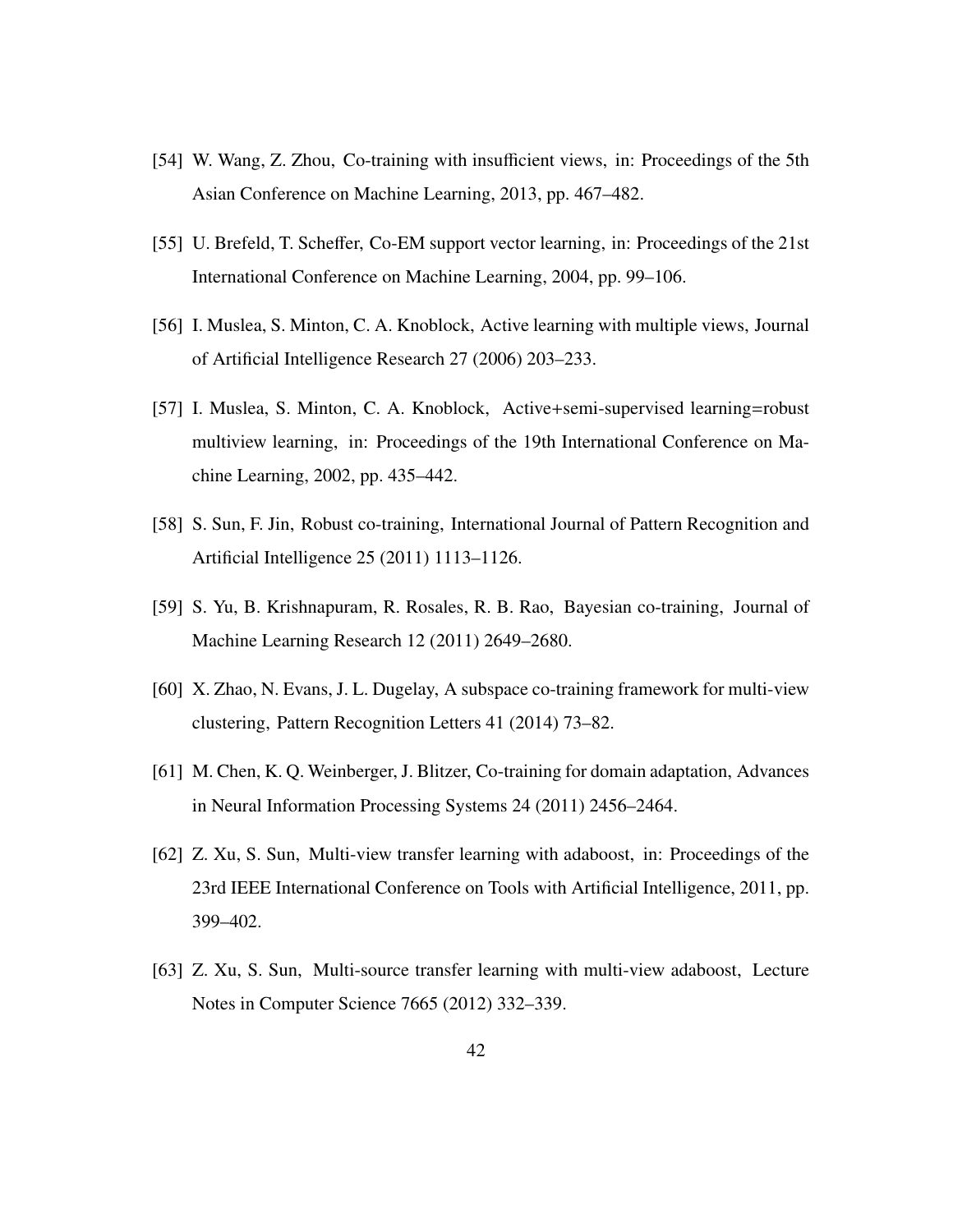- <span id="page-42-0"></span>[64] D. Zhang, J. He, Y. Liu, L. Si, R. D. Lawrence, Multi-view transfer learning with a large margin approach, in: Proceedings of the 17th ACM SIGKDD International Conference on Knowledge Discovery and Data Mining, 2011, pp. 1208–1216.
- <span id="page-42-1"></span>[65] H. Hotelling, Relations between two sets of variates, Biometrika 28 (1936) 321– 377.
- <span id="page-42-2"></span>[66] J. R. Kettenring, Canonical analysis of several sets of variables, Biometrika 58 (1971) 433–451.
- <span id="page-42-3"></span>[67] J. Shawe-Taylor, N. Cristianini, Kernel Methods for Pattern Analysis, Cambridge University Press, 2004.
- <span id="page-42-4"></span>[68] P. Lai, C. Fyfe, Kernel and nonlinear canonical correlation analysis, International Journal of Neural Systems 10 (2000) 365–378.
- <span id="page-42-5"></span>[69] D. Hardoon, J. Shawe-Taylor, Convergence analysis of kernel canonical correlation analysis: Theory and practice, Machine Learning 74 (2009) 23–38.
- <span id="page-42-6"></span>[70] F. R. Bach, M. I. Jordan, Kernel independent component analysis, Journal of Machine Learning Research 3 (2002) 1–48.
- <span id="page-42-7"></span>[71] S. Akaho, A kernel method for canonical correlation analysis, in: Proceedings of the International Meeting of the Psychometric Society, 2001, pp. 1–7.
- <span id="page-42-8"></span>[72] J. Rupnik, J. Shawe-Taylor, Multi-view canonical correlation analysis, in: Proceedings of the Conference on Data Mining and Data Warehouses, 2010, pp. 1–4.
- <span id="page-42-9"></span>[73] P. Dhillon, D. Foster, L. Ungar, Multi-view learning of word embeddings via CCA, Advances in Neural Information Processing Systems 24 (2011) 199–207.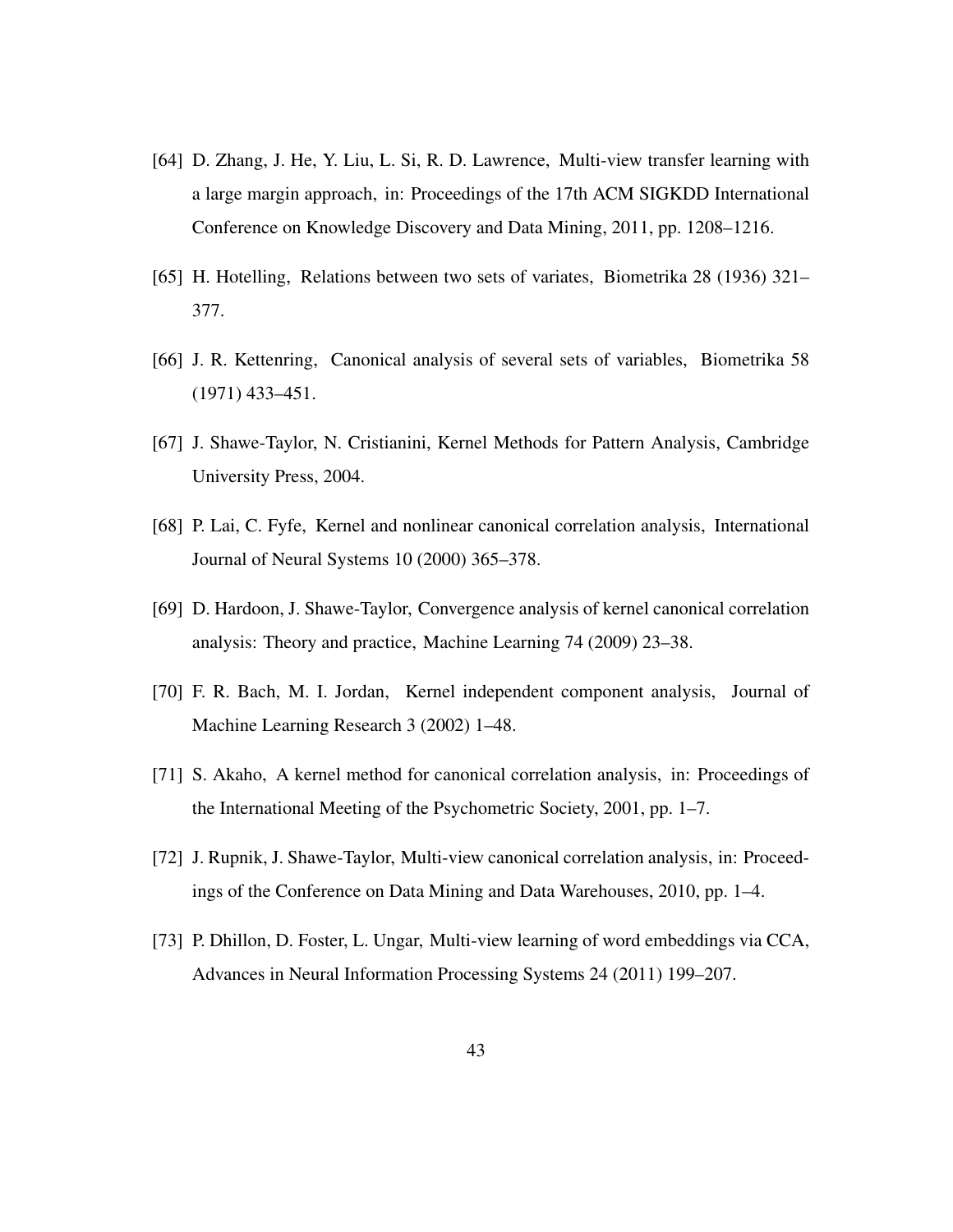- <span id="page-43-0"></span>[74] X. Chen, H. Liu, J. Carbonell, Structured sparse canonical correlation analysis, in: Proceedings of the 15th International Conference on Artificial Intelligence and Statistics, 2012, pp. 199–207.
- <span id="page-43-1"></span>[75] D. Hardoon, J. Shawe-Taylor, Sparse canonical correlation analysis, Machine Learning 83 (2011) 331–353.
- <span id="page-43-2"></span>[76] L. Sun, S. Ji, J. Ye, Canonical correlation analysis for multilabel classification: A least-squares formulation, extension, and analysis, IEEE Transactions on Pattern Analysis and Machine Intelligence 33 (2011) 194–200.
- <span id="page-43-3"></span>[77] K. Chaudhuri, S. M. Kakade, K. Livescu, K. Sridharan, Multi-view clustering via canonical correlation analysis, in: Proceedings of the 26th Annual International Conference on Machine Learning, 2009, pp. 129–136.
- <span id="page-43-4"></span>[78] S. M. Kakade, D. P. Foster, Multi-view regression via canonical correlation analysis, in: Proceedings of the Annual Conference on Computational Learning Theory, 2007, pp. 82–96.
- <span id="page-43-5"></span>[79] R. F. Bach, I. M. Jordan, A probabilistic interpretation of canonical correlation analysis, Technical Report, Department of Statistics, University of California, Berkeley, 2005, pp. 1-11.
- <span id="page-43-6"></span>[80] A. Klami, S. Virtanen, S. Kaski, Bayesian canonical correlation analysis, Journal of Machine Learning Research 14 (2013) 965–1003.
- <span id="page-43-7"></span>[81] S. Virtanen, A. Klami, S. Kaski, Bayesian CCA via group sparsity, in: Proceedings of the 28th International Conference on Machine Learning, 2011, pp. 457–464.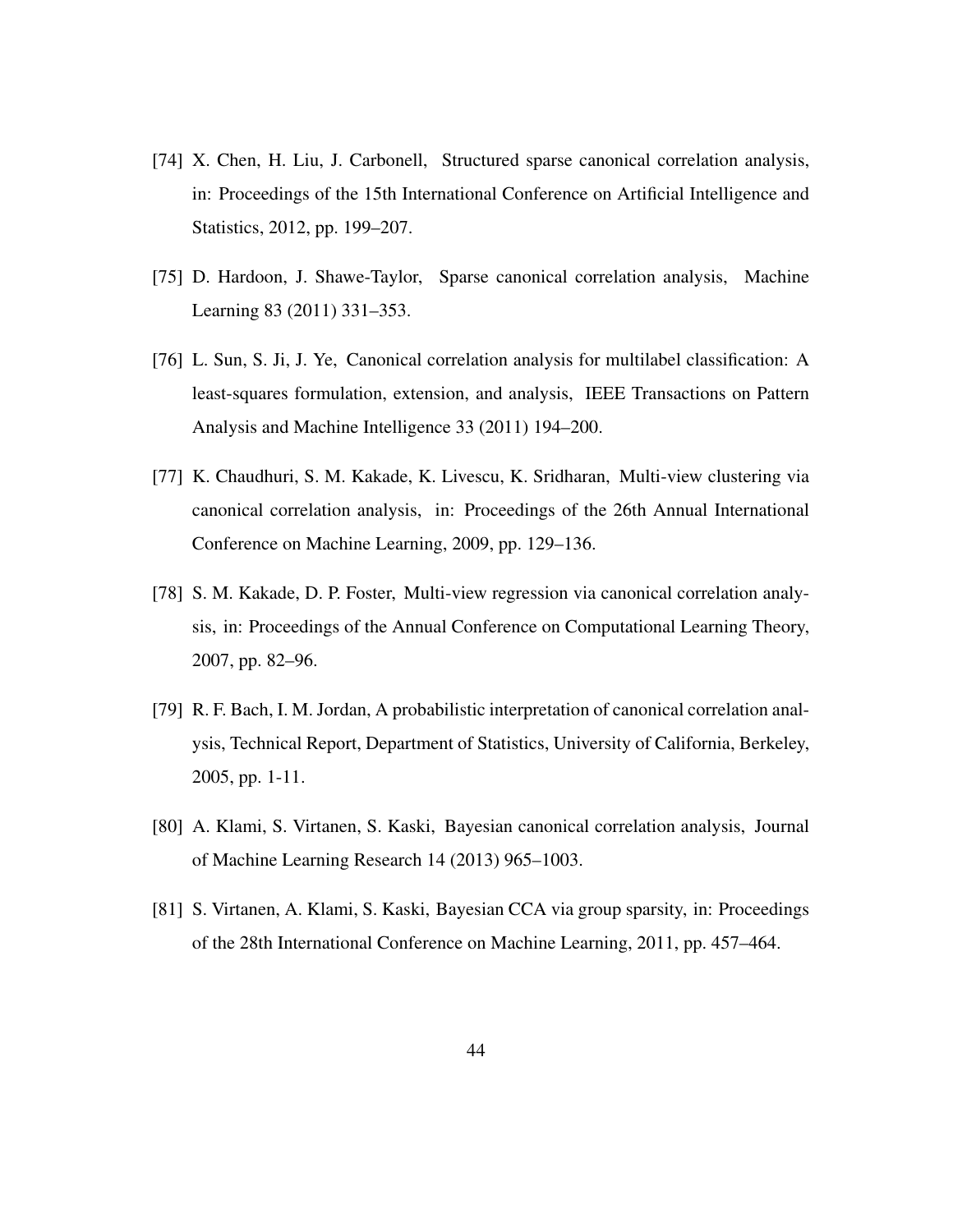- <span id="page-44-0"></span>[82] A. Podosinnikova, F. Bach, S. Lacoste-Julien, Beyond CCA: Moment matching for multi-view models, in: Proceedings of the 33rd International Conference on Machine Learning, 2016, pp. 458–467.
- <span id="page-44-1"></span>[83] G. Andrew, R. Arora, J. Bilmes, K. Livescu, Deep canonical correlation analysis, in: Proceedings of the 30th International Conference on Machine Learning, 2013, pp. 1247–1255.
- <span id="page-44-2"></span>[84] J. Vía, I. Santamaría, J. Pérez, A learning algorithm for adaptive canonical correlation analysis of several data sets, Neural Networks 20 (2007) 139–152.
- <span id="page-44-3"></span>[85] Y. Luo, D. Tao, Y. Wen, K. Ramamohanarao, C. Xu, Tensor canonical correlation analysis for multi-view dimension reduction, IEEE Transactions on Knowledge & Data Engineering 27 (2015) 3111–3124.
- <span id="page-44-4"></span>[86] T. K. Kim, S. F. Wong, R. Cipolla, Tensor canonical correlation analysis for action classification, in: Proceedings of IEEE Conference on Computer Vision and Pattern Recognition, 2007, pp. 1–8.
- <span id="page-44-5"></span>[87] B. Long, P. S. Yu, Z. M. Zhang, A general model for multiple view unsupervised learning, in: Proceeding of the SIAM International Conference on Data Mining, 2008, pp. 822–833.
- <span id="page-44-6"></span>[88] N. Chen, J. Zhu, F. Sun, E. P. Xing, Large-margin predictive latent subspace learning for multiview data analysis, IEEE Transactions on Pattern Analysis and Machine Intelligence 34 (2012) 2365–2378.
- <span id="page-44-7"></span>[89] M. White, X. Zhang, D. Schuurmans, Y. Yu, Convex multi-view subspace learning, Advances in Neural Information Processing Systems 25 (2012) 1–9.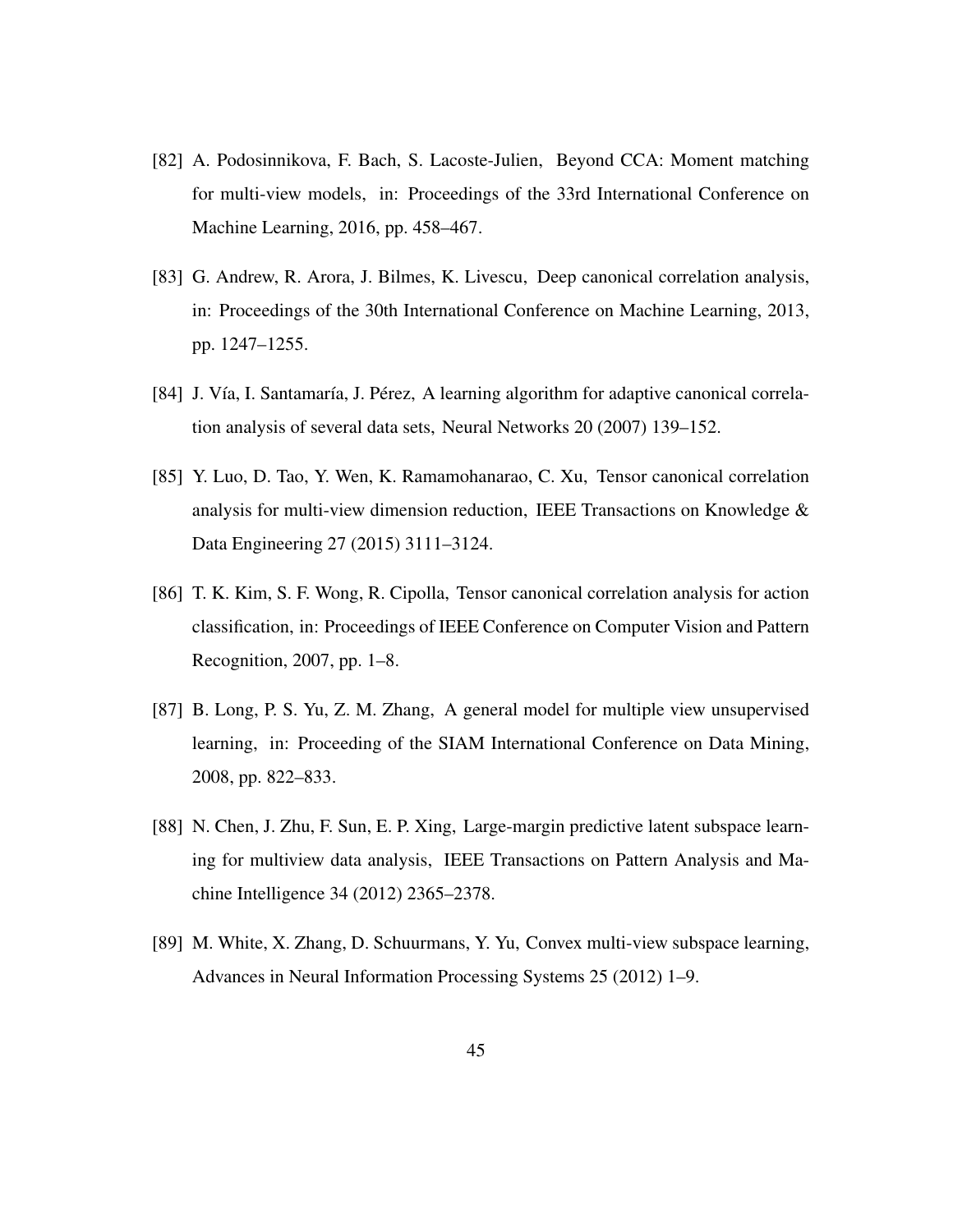- <span id="page-45-0"></span>[90] L. Zhang, S. Wang, X. Zhang, Y. Wang, B. Li, D. Shen, S. Ji, Collaborative multiview denoising, in: Proceedings of the 22nd ACM SIGKDD International Conference on Knowledge Discovery and Data Mining, 2016, pp. 2045–2054.
- <span id="page-45-1"></span>[91] S. Bickel, T. Scheffer, Multi-view clustering, in: Proceedings of the 4th IEEE International Conference on Data Mining, 2004, pp. 19–26.
- <span id="page-45-2"></span>[92] V. R. D. Sa, Spectral clustering with two views, in: Proceedings of the 22th IEEE International Conference on Machine Learning, 2005, pp. 20–27.
- <span id="page-45-3"></span>[93] M. B. Blaschko, C. H. Lampert, Correlational spectral clustering, in: Proceedings of IEEE Conference on Computer Vision and Pattern Recognition, 2008, pp. 1–8.
- <span id="page-45-4"></span>[94] D. Zhou, C. J. C. Burges, Spectral clustering and transductive learning with multiple views, in: Proceedings of the 12th IEEE International Conference on Data Mining, 2012, pp. 675–684.
- <span id="page-45-5"></span>[95] E. Bruno, S. Marchand-Maillet, Multiview clustering: a late fusion approach using latent models, in: Proceedings of the 32nd International ACM SIGIR Conference on Research and Development in Information Retrieval, 2009, pp. 736–737.
- <span id="page-45-6"></span>[96] X. Liu, S. Ji, W. Glänzel, Multiview partitioning via tensor methods, IEEE Transactions on Knowledge and Data Engineering 25 (2013) 1056–1069.
- <span id="page-45-7"></span>[97] H. Wang, F. Nie, H. Huang, Multi-view clustering and feature learning via structured sparsity, in: Proceedings of the 30th International Conference on Machine Learning, 2013, pp. 352–360.
- <span id="page-45-8"></span>[98] J. Liu, C. Wang, J. Gao, J. Han, Multi-view clustering via joint nonnegative matrix factorization, in: Proceedings of the 13th SIAM International Conference on Data Mining, 2013, pp. 252–260.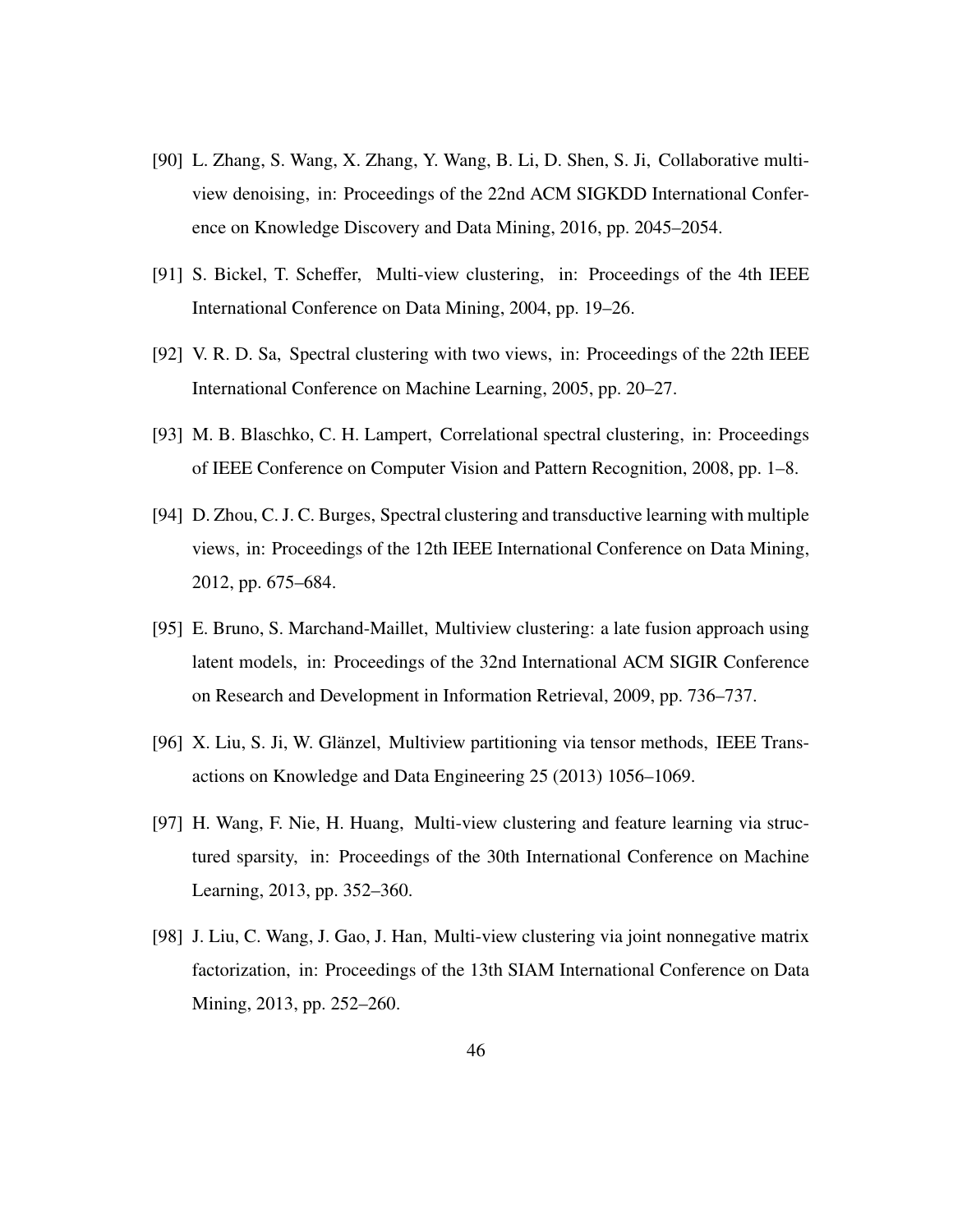- <span id="page-46-0"></span>[99] X. Xie, S. Sun, Multi-view clustering ensembles, in: Proceedings of International Conference on Machine Learning and Cybernetics, 2013, pp. 51–56.
- <span id="page-46-1"></span>[100] C. A. Méndez, P. Summers, G. Menegaz, Multiview cluster ensembles for multimodal MRI segmentation, International Journal of Imaging Systems and Technology 25 (2015) 56–67.
- <span id="page-46-2"></span>[101] S. F. Hussain, M. Mushtaq, Z. Halim, Multi-view document clustering via ensemble method, Journal of Intelligent Information Systems 49 (2014) 81–99.
- <span id="page-46-3"></span>[102] N. F. Chikhi, Multi-view clustering via spectral partitioning and local refinement, Information Processing & Management 52 (2016) 618–627.
- <span id="page-46-4"></span>[103] T. Diethe, D. R. Hardoon, J. S. Taylor, Constructing nonlinear discriminants from multiple data views, in: Proceedings of the European Conference on Machine Learning and Principles and Practice of Knowledge Discovery in Databases, 2010, pp. 328–343.
- <span id="page-46-5"></span>[104] T. Kim, J. Kittler, R. Cipolla, Learning discriminative canonical correlations for object recognition with image sets, in: Proceedings of the 9th European Conference on Computer Vision, 2006, pp. 251–262.
- <span id="page-46-6"></span>[105] T. Diethe, D. R. Hardoon, J. Shawe-Taylor, Multiview Fisher discriminant analysis, in: Proceedings of the NIPS Workshop on Learning from Multiple Sources, 2008, pp. 1–8.
- <span id="page-46-7"></span>[106] Q. Chen, S. Sun, Hierarchical multi-view Fisher discriminant analysis, Lecture Notes in Computer Science 5864 (2009) 289–298.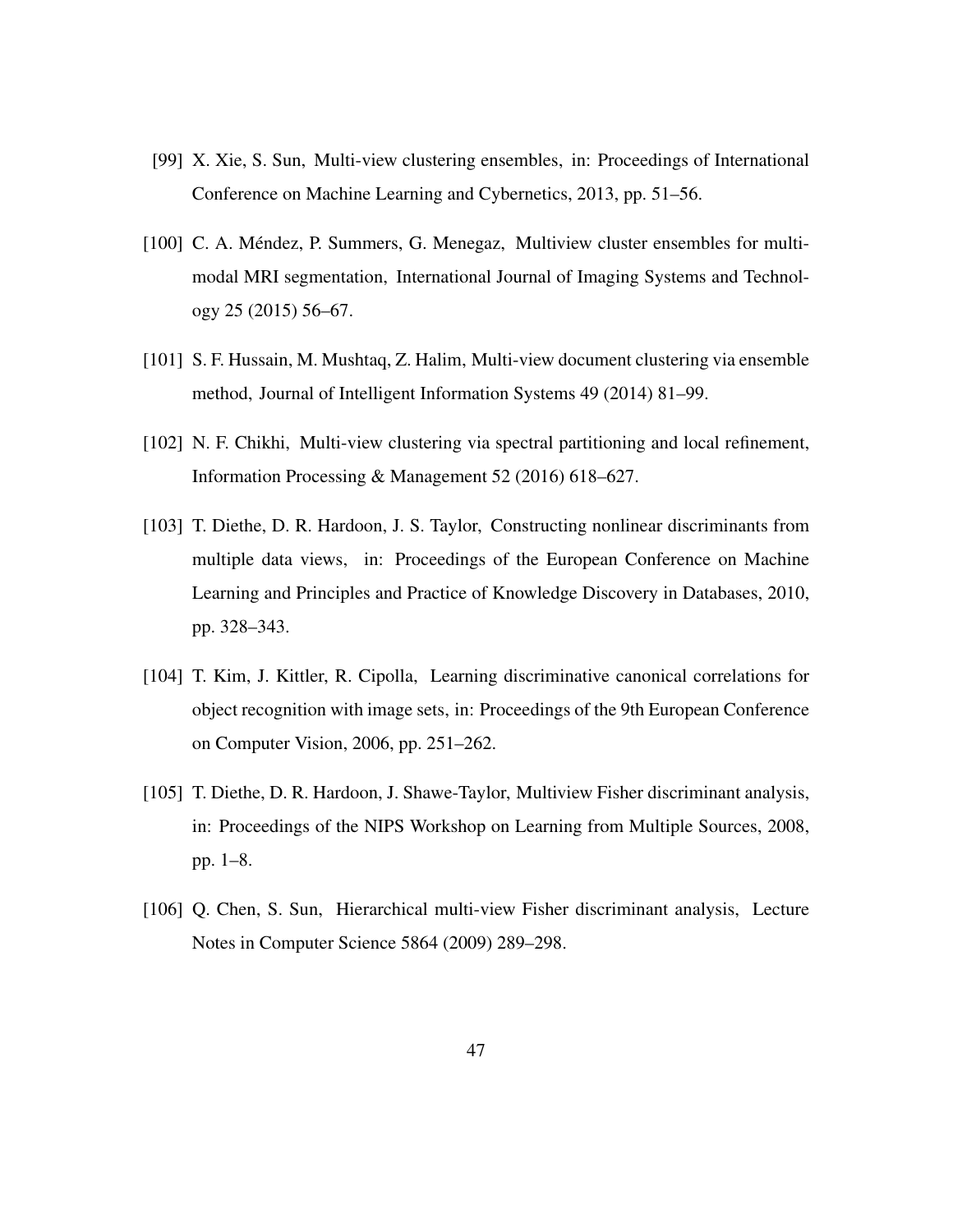- <span id="page-47-0"></span>[107] A. Sharma, A. Kumar, H. Daume, D. W. Jacobs, Generalized multiview analysis: A discriminative latent space, in: Proceedings of the Computer Vision and Pattern Recognition, 2012, pp. 2160–2167.
- <span id="page-47-1"></span>[108] C. Xu, D. Tao, Y. Li, C. Xu, Large-margin multi-view Gaussian process, Multimedia Systems 21 (2014) 147–157.
- <span id="page-47-2"></span>[109] S. Eleftheriadis, O. Rudovic, M. Pantic, Discriminative shared Gaussian processes for multiview and view-invariant facial expression recognition, IEEE Transactions on Image Processing 24 (2015) 189–204.
- <span id="page-47-3"></span>[110] U. Brefeld, C. Büscher, T. Scheffer, Multi-view discriminative sequential learning, Lecture Notes in Artificial Intelligence 3720 (2005) 60–71.
- <span id="page-47-4"></span>[111] D. Rosenberg, V. Sindhwani, P. Bartlett, P. Niyogi, Multi-view point cloud kernels for semisupervised learning, IEEE Signal Processing Magazine 145 (2009) 145– 150.
- <span id="page-47-5"></span>[112] G. Li, S. C. H. Hoi, K. Chang, Multiview semi-supervised learning with consensus, IEEE Transactions on Knowledge and Data Engineering 24 (2012) 2040–2051.
- <span id="page-47-6"></span>[113] Y. Luo, D. Tao, C. Xu, C. Xu, H. Liu, Y. Wen, Multiview vector-valued manifold regularization for multilabel image classification, IEEE Transactions on Neural Networks and Learning Systems 24 (2013) 209–722.
- <span id="page-47-7"></span>[114] J. He, R. Lawrence, A graph-based framework for multi-task multi-view learning, in: Proceedings of the 28th International Conference on Machine Learning, 2011, pp. 25–32.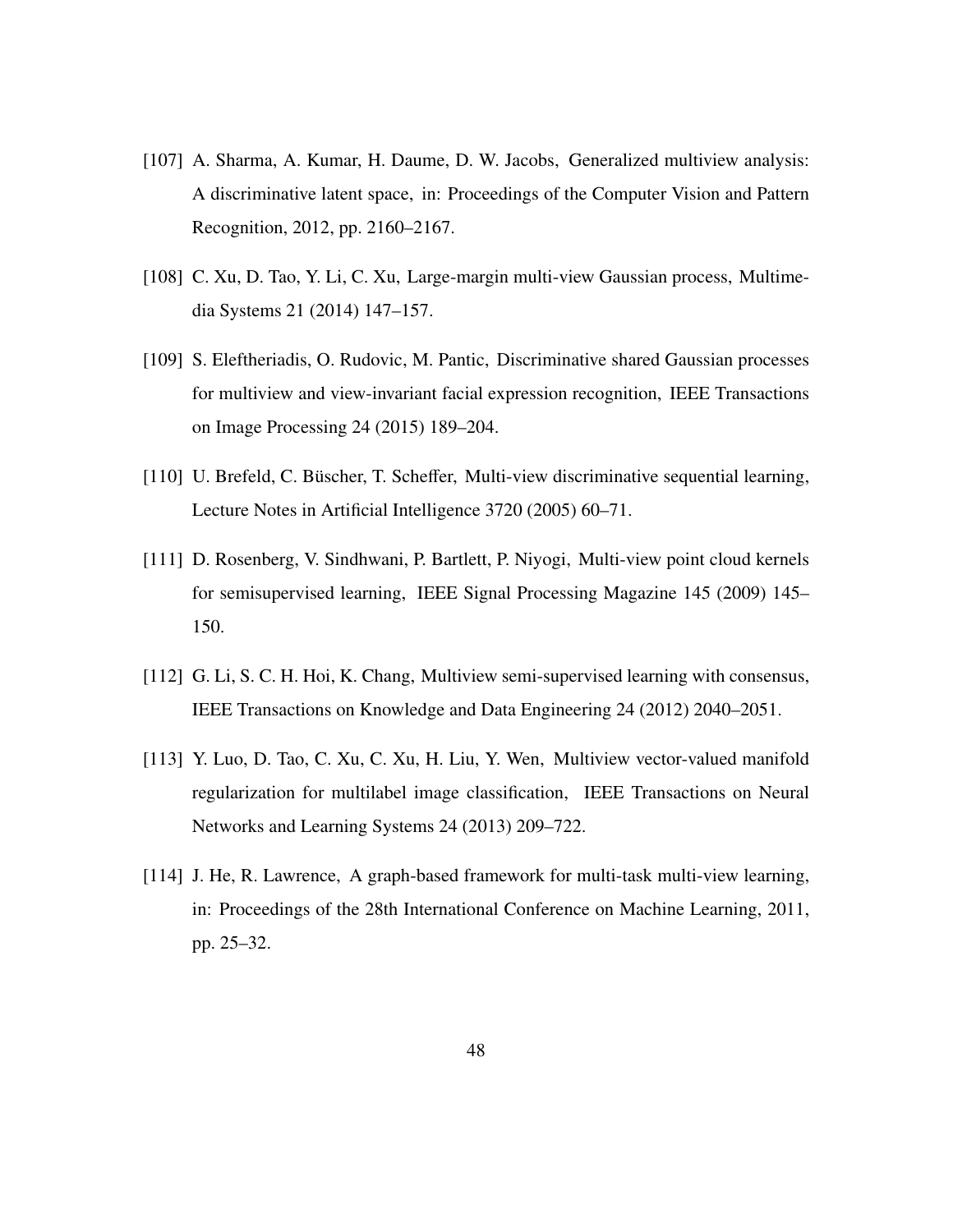- <span id="page-48-0"></span>[115] J. Zhang, J. Huan, Inductive multi-task learning with multiple view data, in: Proceedings of the 18th ACM SIGKDD International Conference on Knowledge Discovery and Data Mining, 2012, pp. 543–551.
- <span id="page-48-1"></span>[116] X. Jin, F. Zhuang, H. Xiong, C. Du, P. Luo, Q. He., Multi-task multi-view learning for heterogeneous tasks, in: Proceedings of the ACM International Conference on Information and Knowledge Management, 2014, pp. 441–450.
- <span id="page-48-2"></span>[117] Z. Xu, S. Sun, An algorithm on multi-view adaboost, Lecture Notes in Computer Science 6443 (2010) 355–362.
- <span id="page-48-3"></span>[118] S. Sun, Q. Zhang, Multiple-view multiple-learner semi-supervised learning, Neural Processing Letters 34 (2011) 229–240.
- <span id="page-48-4"></span>[119] Q. Zhang, S. Sun, Multiple-view multiple-learner active learning, Pattern Recognition 43 (2010) 3113–3119.
- <span id="page-48-5"></span>[120] V. Kumar, S. Minz, Multi-view ensemble learning: A supervised feature set partitioning for high dimensional data classification, in: Proceedings of the 3rd International Symposium on Women in Computing & Informatics, 2015, pp. 31–37.
- <span id="page-48-6"></span>[121] V. Kumar, S. Minz, Multi-view ensemble learning: An optimal feature set partitioning for high dimensional data classification, Knowledge and Information System (2016) 1–59.
- <span id="page-48-7"></span>[122] V. Kumar, S. Minz, Multi-view ensemble learning for poem data classification using sentiwordnet, in: Proceedings of the 2nd International Conference on Advanced Computing, Networking and Informatics, 2014, pp. 57–66.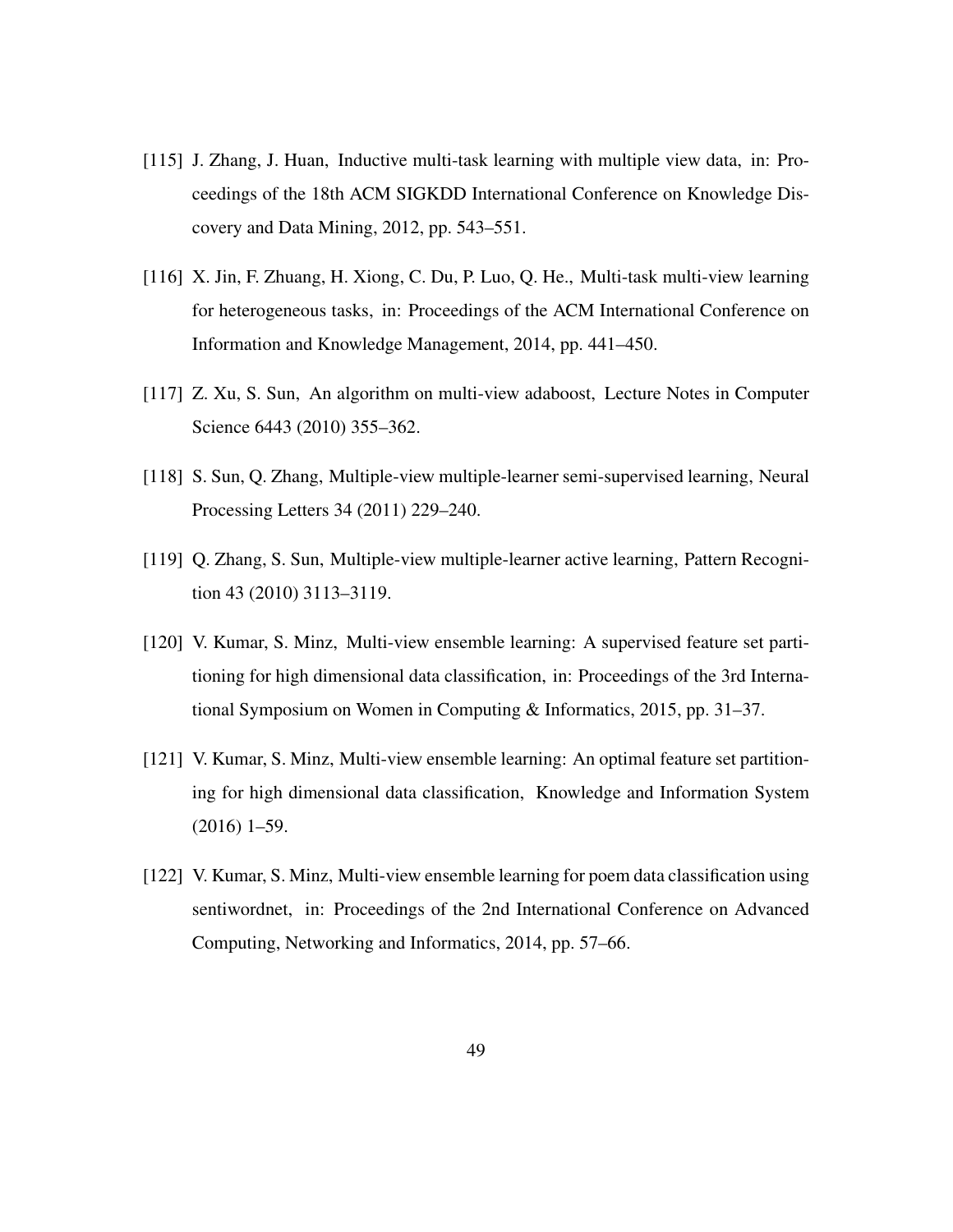- <span id="page-49-0"></span>[123] R. Gross, I. Matthews, J. Cohn, T. Kanada, S. Baker, The CMU multi-pose, illumination, and expression (multi-pie) face database, Technical Report, Carnegie Mellon University Robotics Institute, 2007, pp. 1-8.
- <span id="page-49-1"></span>[124] G. Tzortzis, A. Likas, Kernel-based weighted multiview clustering, in: Proceedings of the 12th IEEE International Conference on Data Mining, 2012, pp. 675–684.
- <span id="page-49-2"></span>[125] E. Tola, C. Strecha, P. Fua, Efficient large-scale multiview stereo for ultra highresolution image sets, Machine Vision and Applications 23 (2012) 903–920.
- <span id="page-49-3"></span>[126] R. Jensen, A. Dahl, G. Vogiatzis, E. Tola, H. Aanæs, Large scale multi-view stereopsis evaluation, in: Proceedings of IEEE Conference on Computer Vision and Pattern Recognition, 2014, pp. 406–413.
- <span id="page-49-4"></span>[127] Y. Zhu, W. Gao, Z. H. Zhou, One-pass multi-view learning, in: Proceedings of the 7th Asian Conference on Machine Learning, 2015, pp. 407–422.
- <span id="page-49-5"></span>[128] Y. Lu, D. P. Foster, Large scale canonical correlation analysis with iterative least squares, Advances in Neural Information Processing Systems 27 (2014) 91–99.
- <span id="page-49-6"></span>[129] X. Cai, F. Nie, H. Huang, Multi-view k-means clustering on big data, in: Proceedings of the 23rd International Joint Conference on Artificial Intelligence, 2013, pp. 2598–2604.
- <span id="page-49-7"></span>[130] W. Wang, R. Arora, K. Livescu, J. Bilmes, On deep multi-view representation learning, in: Proceedings of the 32nd International Conference on Machine Learning, 2015, pp. 1083–1092.
- <span id="page-49-8"></span>[131] J. Ngiam, A. Khosla, M. Kim, J. Nam, H. Lee, Multimodal deep learning, in: Proceedings of the 28th International Conference on Machine Learning, 2011, pp. 689–696.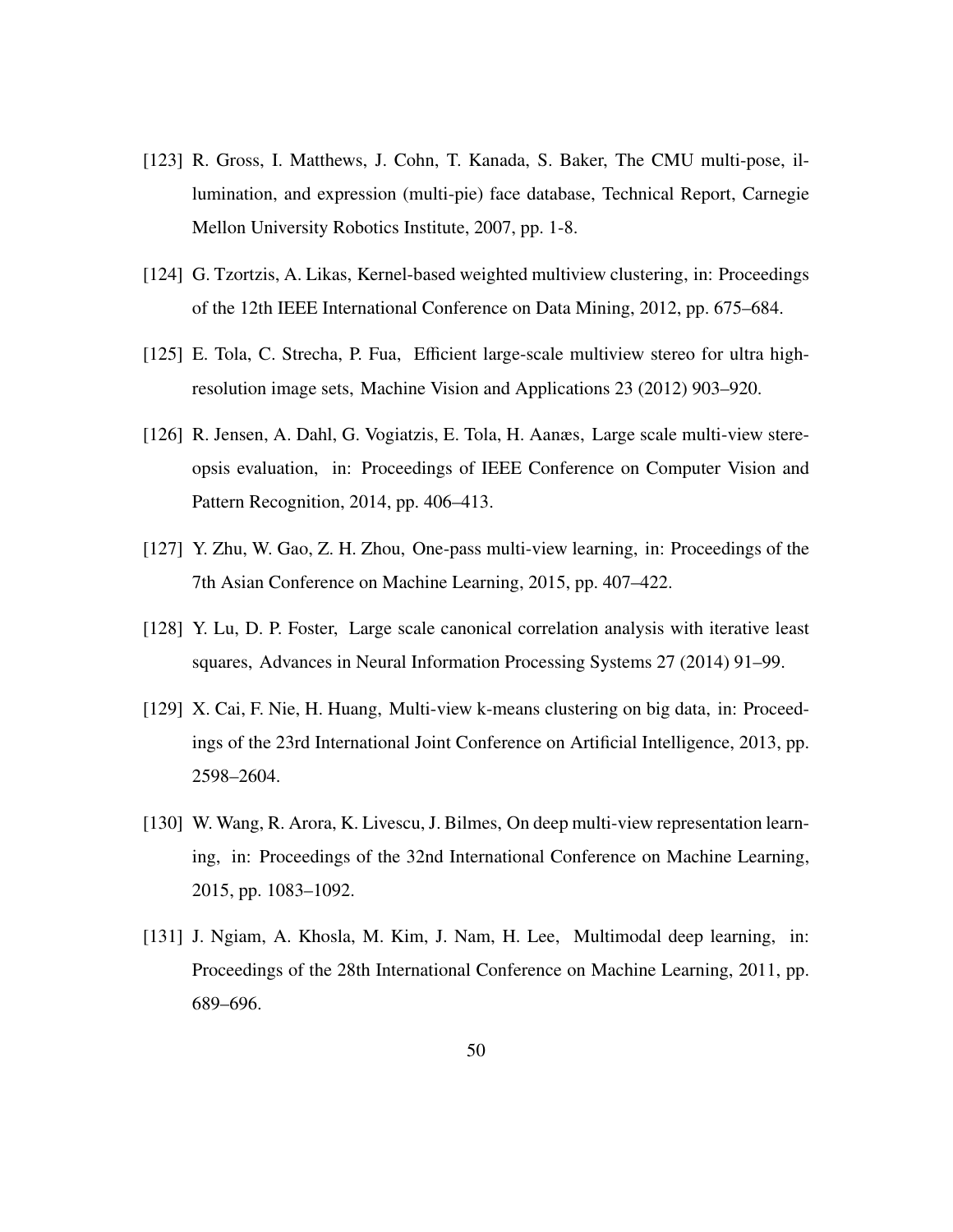- <span id="page-50-0"></span>[132] G. Andrew, R. Arora, J. Bilmes, K. Livescu, Deep canonical correlation analysis, in: Proceedings of the 30th International Conference on Machine Learning, 2013, pp. 1247–1255.
- <span id="page-50-1"></span>[133] Z. Zhu, P. Luo, X. Wang, X. Tang, Multi-view perceptron: a deep model for learning face identity and view representations, Advances in Neural Information Processing System 27 (2014) 217–225.
- <span id="page-50-2"></span>[134] H. Su, S. Maji, E. Kalogerakis, E. Learned-Miller, Multi-view convolutional neural networks for 3D shape recognition, in: Proceedings of the IEEE International Conference on Computer Vision, 2015, pp. 945–953.
- <span id="page-50-3"></span>[135] M. Elhoseiny, T. El-Gaaly, A. Bakry, A. Elgammal, A comparative analysis and study of multiview CNN models for joint object categorization and pose estimation, in: Proceedings of the 33rd International Conference on Machine Learning, 2016, pp. 888–897.
- <span id="page-50-4"></span>[136] A. M. Elkahky, Y. Song, A. X. He, Multi-view deep learning approach for cross domain user modeling in recommendation systems, in: Proceedings of the 24th International Conference on World Wide Web, 2015, pp. 278–288.
- <span id="page-50-5"></span>[137] S. Li, Y. Jiang, Z. Zhou, Partial multi-view clustering, in: Proceedings of the 28th AAAI Conference on Artificial Intelligence, 2014, pp. 1968–1974.
- <span id="page-50-6"></span>[138] W. Shao, L. He, P. Yu, Multiple incomplete views clustering via weighted nonnegative matrix factorization with  $L_{2,1}$  regularization, in: Proceedings of the Joint European Conference on Machine Learning and Knowledge Discovery in Databases, 2015, pp. 318–334.